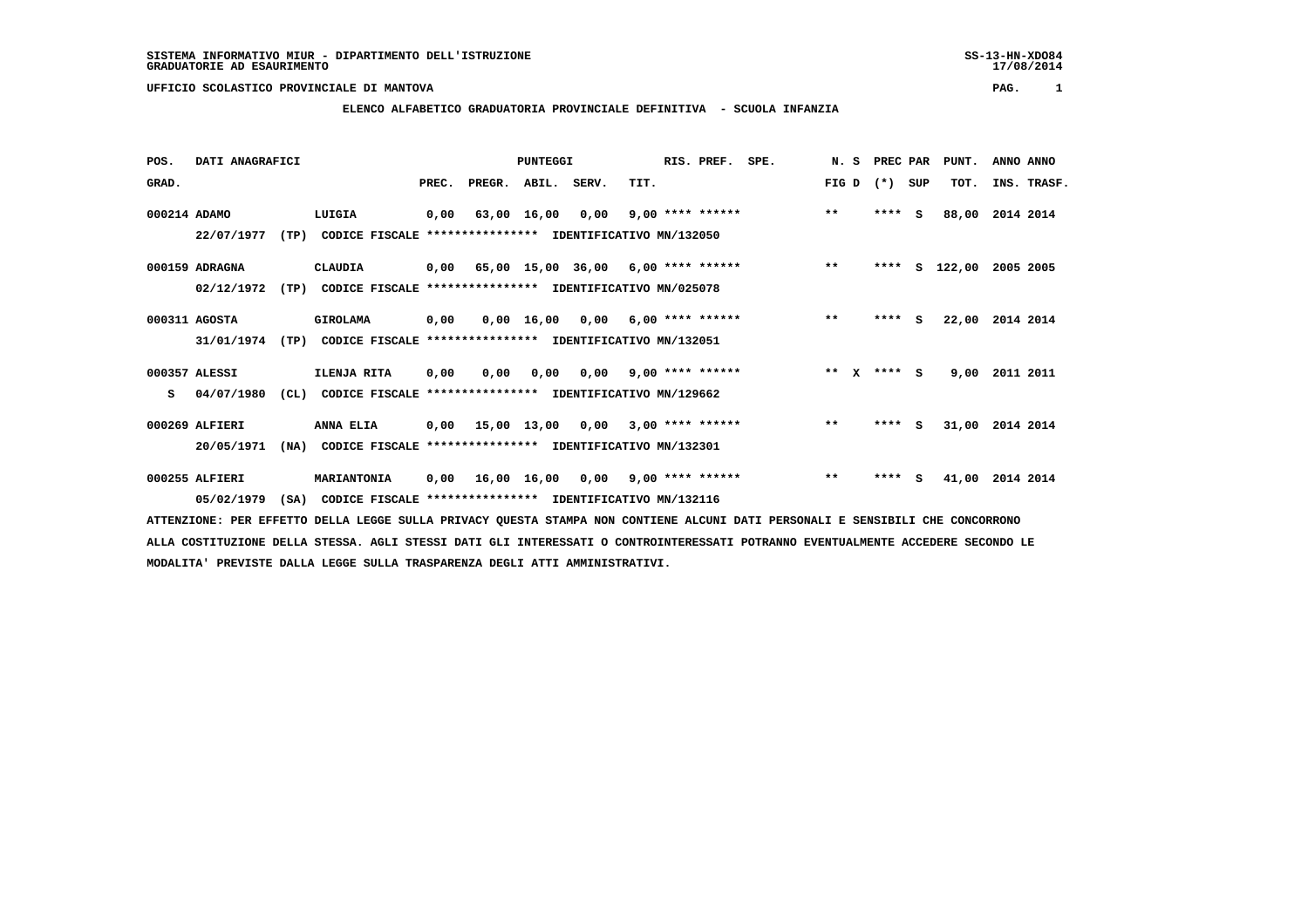**ELENCO ALFABETICO GRADUATORIA PROVINCIALE DEFINITIVA - SCUOLA INFANZIA**

| POS.        | DATI ANAGRAFICI   |      |                                                               |       |                    | PUNTEGGI |      |                                           | RIS. PREF. SPE. | N. S                 | PREC PAR |     | PUNT.    | ANNO ANNO   |
|-------------|-------------------|------|---------------------------------------------------------------|-------|--------------------|----------|------|-------------------------------------------|-----------------|----------------------|----------|-----|----------|-------------|
| GRAD.       |                   |      |                                                               | PREC. | PREGR. ABIL. SERV. |          |      | TIT.                                      |                 | FIG D                | $(* )$   | SUP | TOT.     | INS. TRASF. |
|             | 000355 ALIATI     |      | CRISTINA                                                      | 0,00  | 0,00               | 6,00     | 4,00 | $0.00$ **** ******                        |                 | $**$<br>$\mathbf{x}$ | $***$ S  |     | 10,00    | 2009        |
| s           | 05/06/1981        | (MN) | CODICE FISCALE **************** IDENTIFICATIVO MN/127439      |       |                    |          |      |                                           |                 |                      |          |     |          |             |
|             | $000162$ ALIOTTA  |      | <b>SANTA</b>                                                  |       |                    |          |      | $0,00$ 69,00 16,00 36,00 0,00 **** ****** |                 | $***$                | ****     |     | S 121,00 | 2004 2004   |
|             | 23/01/1964        | (ME) | CODICE FISCALE **************** IDENTIFICATIVO MN/023982      |       |                    |          |      |                                           |                 |                      |          |     |          |             |
|             | 000105 ALLEGRETTI |      | <b>ELISA</b>                                                  |       |                    |          |      | 0,00 108,00 15,00 36,00 0,00 **** ******  |                 | $***$                | ****     |     | s 159,00 | 2014 2014   |
|             | 10/09/1973        | (MO) | CODICE FISCALE **************** IDENTIFICATIVO MN/132119      |       |                    |          |      |                                           |                 |                      |          |     |          |             |
| 000238 ALOE |                   |      | ANNA                                                          | 0,00  |                    |          |      | $0,00$ 39,00 24,00 0,00 **** ******       |                 | $***$                | $***$ S  |     | 63,00    | 2014 2014   |
|             | 22/04/1988        | (VR) | CODICE FISCALE **************** IDENTIFICATIVO MN/132120      |       |                    |          |      |                                           |                 |                      |          |     |          |             |
|             | 000252 ALTOMARE   |      | GIUSEPPINA                                                    | 0,00  | 28,00 16,00        |          |      | $0,00$ $0,00$ **** ******                 |                 | $***$                | ****     | s   | 44,00    | 2011 2011   |
|             | 16/02/1960        |      | (CS) CODICE FISCALE **************** IDENTIFICATIVO MN/129664 |       |                    |          |      |                                           |                 |                      |          |     |          |             |
|             | 000245 ALVINO     |      | MARIELLA                                                      | 0,00  |                    |          |      | $0,00$ 14,00 36,00 0,00 **** ******       |                 | $***$                | ****     | s   | 50,00    | 2011 2011   |
|             | 11/07/1979        | (NA) | CODICE FISCALE **************** IDENTIFICATIVO MN/129665      |       |                    |          |      |                                           |                 |                      |          |     |          |             |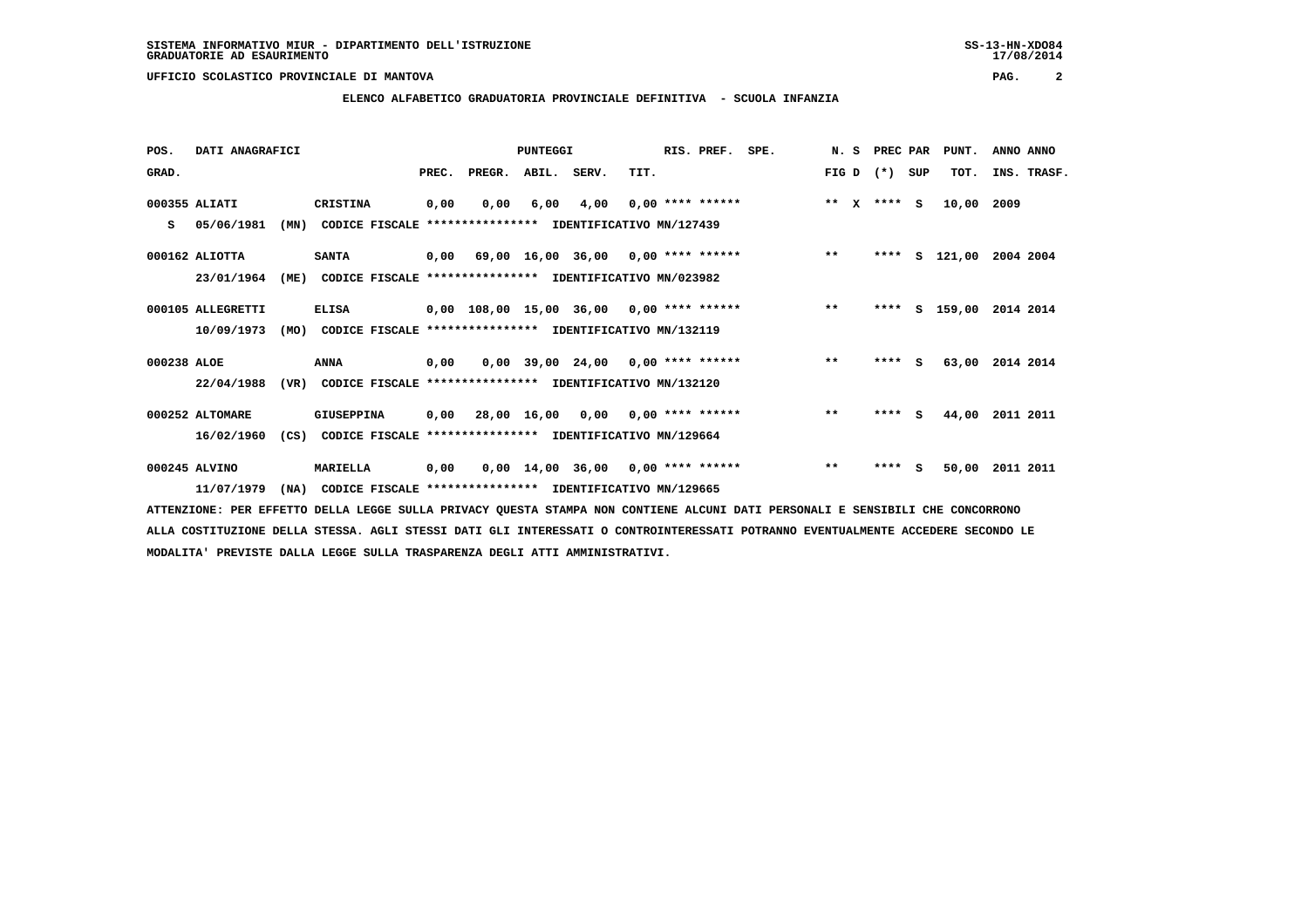**ELENCO ALFABETICO GRADUATORIA PROVINCIALE DEFINITIVA - SCUOLA INFANZIA**

| POS.         | DATI ANAGRAFICI |      |                                                          |       |        | <b>PUNTEGGI</b> |                                            |      | RIS. PREF.         | SPE. | N. S  |              | PREC PAR |     | PUNT.                   | ANNO ANNO |             |
|--------------|-----------------|------|----------------------------------------------------------|-------|--------|-----------------|--------------------------------------------|------|--------------------|------|-------|--------------|----------|-----|-------------------------|-----------|-------------|
| GRAD.        |                 |      |                                                          | PREC. | PREGR. | ABIL.           | SERV.                                      | TIT. |                    |      | FIG D |              | $(* )$   | SUP | TOT.                    |           | INS. TRASF. |
|              | 000276 AMALFA   |      | <b>CETTINA</b>                                           | 0,00  |        | 9,00 17,00      | 0,00                                       |      | $3,00$ **** ****** |      | $**$  |              | ****     | S.  | 29,00                   | 2014 2014 |             |
|              | 23/07/1974      | (ME) | CODICE FISCALE **************** IDENTIFICATIVO MN/132122 |       |        |                 |                                            |      |                    |      |       |              |          |     |                         |           |             |
| 000111 AMATO |                 |      | <b>ANGELA MARIA</b>                                      | 0,00  |        |                 | 99,00 15,00 36,00 6,00 **** ******         |      |                    |      | $**$  |              | ****     |     | S 156,00 2002           |           |             |
|              | 03/07/1969      | (TP) | CODICE FISCALE **************** IDENTIFICATIVO MN/022570 |       |        |                 |                                            |      |                    |      |       |              |          |     |                         |           |             |
|              | 000326 ARDUINO  |      | <b>GIUSEPPA</b>                                          | 0,00  |        | 3,00 15,00      | 0,00                                       |      | $0,00$ **** ****** |      | $* *$ | $\mathbf{x}$ | $***$ S  |     | 18,00                   | 2004 2004 |             |
|              | 29/03/1975      | (TP) | CODICE FISCALE **************** IDENTIFICATIVO MN/023983 |       |        |                 |                                            |      |                    |      |       |              |          |     |                         |           |             |
|              | 000064 ASSENZA  |      | <b>DANIELA</b>                                           |       |        |                 | 0,00 125,00 15,00 36,00 1,00 **** ******   |      |                    |      | $***$ |              |          |     | **** S 177,00 2014 2014 |           |             |
|              | 19/02/1973      | (RG) | CODICE FISCALE **************** IDENTIFICATIVO MN/132336 |       |        |                 |                                            |      |                    |      |       |              |          |     |                         |           |             |
|              | 000138 ASTARITA |      | MARIALUISA                                               | 0.00  |        |                 | 82,00 13,00 36,00 6,00 **** ******         |      |                    |      |       |              |          |     | ** x **** S 137,00      | 2003      |             |
|              | 23/08/1966      | (NA) | CODICE FISCALE **************** IDENTIFICATIVO MN/023374 |       |        |                 |                                            |      |                    |      |       |              |          |     |                         |           |             |
|              | 000024 ASTRELLI |      | <b>ERICA</b>                                             |       |        |                 | $0,00$ 156,00 14,00 36,00 9,00 **** ****** |      |                    |      |       |              |          |     | ** X **** S 215,00      | 2014 2014 |             |
|              | 13/10/1959      | (BS) | CODICE FISCALE **************** IDENTIFICATIVO MN/132126 |       |        |                 |                                            |      |                    |      |       |              |          |     |                         |           |             |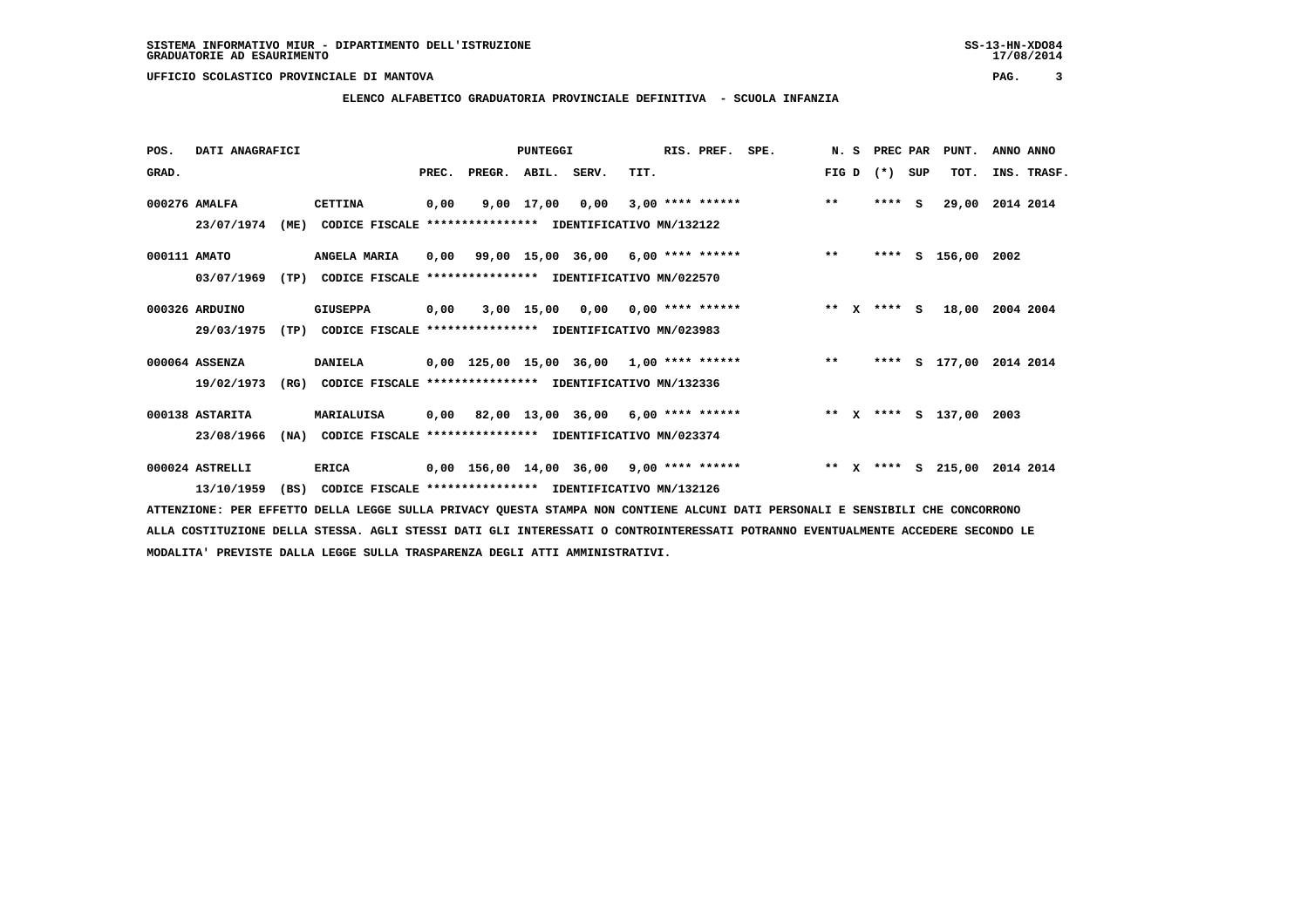**ELENCO ALFABETICO GRADUATORIA PROVINCIALE DEFINITIVA - SCUOLA INFANZIA**

| POS.         | DATI ANAGRAFICI |      |                                                               |                                            | <b>PUNTEGGI</b> |      | RIS. PREF. | SPE.                                            | N. S  |              | PREC PAR |     | PUNT.           | ANNO ANNO          |
|--------------|-----------------|------|---------------------------------------------------------------|--------------------------------------------|-----------------|------|------------|-------------------------------------------------|-------|--------------|----------|-----|-----------------|--------------------|
| GRAD.        |                 |      |                                                               | PREC. PREGR. ABIL. SERV.                   |                 | TIT. |            |                                                 | FIG D |              | $(* )$   | SUP | TOT.            | INS. TRASF.        |
| 000078 AURI  |                 |      | <b>PATRIZIA</b>                                               |                                            |                 |      |            | 0,00 120,00 12,00 36,00 0,00 **** ****** *** ** |       |              | ****     | S   | 168,00 2007     |                    |
|              | 23/03/1958      | (MN) | CODICE FISCALE **************** IDENTIFICATIVO MN/025817      |                                            |                 |      |            |                                                 |       |              |          |     |                 |                    |
| 000106 BAILO |                 |      | <b>KATIA</b>                                                  |                                            |                 |      |            | 0,00 108,00 15,00 36,00 0,00 **** ******        | $* *$ |              | ****     |     |                 | S 159,00 2014 2014 |
|              | 08/06/1981      | (VR) | CODICE FISCALE                                                | *************** IDENTIFICATIVO MN/132128   |                 |      |            |                                                 |       |              |          |     |                 |                    |
| 000077 BALDI |                 |      | MARIA CRISTIN                                                 | $0,00$ 90,00 42,00 36,00 0,00 **** ******  |                 |      |            | ** x **** s 168,00 2005                         |       |              |          |     |                 |                    |
|              | 20/06/1978      | (PR) | CODICE FISCALE **************** IDENTIFICATIVO MN/023975      |                                            |                 |      |            |                                                 |       |              |          |     |                 |                    |
|              | 000224 BARBARA  |      | <b>ROSALIA</b>                                                | $0,00$ 24,00 17,00 36,00 0,00 **** ******  |                 |      |            |                                                 | $***$ |              | **** S   |     | 77,00           | 2011 2011          |
|              | 03/12/1976      | (TP) | CODICE FISCALE **************** IDENTIFICATIVO MN/129535      |                                            |                 |      |            |                                                 |       |              |          |     |                 |                    |
|              | 000119 BARBIERI |      | MARZIA                                                        | 0,00 96,00 18,00 36,00 0,00 **** ******    |                 |      |            | ** x **** s 150,00 2007                         |       |              |          |     |                 |                    |
|              | 10/09/1974      | (MN) | CODICE FISCALE **************** IDENTIFICATIVO MN/025870      |                                            |                 |      |            |                                                 |       |              |          |     |                 |                    |
| 000036 BARIS |                 |      | <b>MATILDE</b>                                                | $0,00$ 148,00 11,00 36,00 9,00 **** ****** |                 |      |            |                                                 | $* *$ | $\mathbf{x}$ |          |     | **** $S$ 204,00 | 2014 2014          |
|              | 03/08/1969      |      | (FR) CODICE FISCALE **************** IDENTIFICATIVO MN/132129 |                                            |                 |      |            |                                                 |       |              |          |     |                 |                    |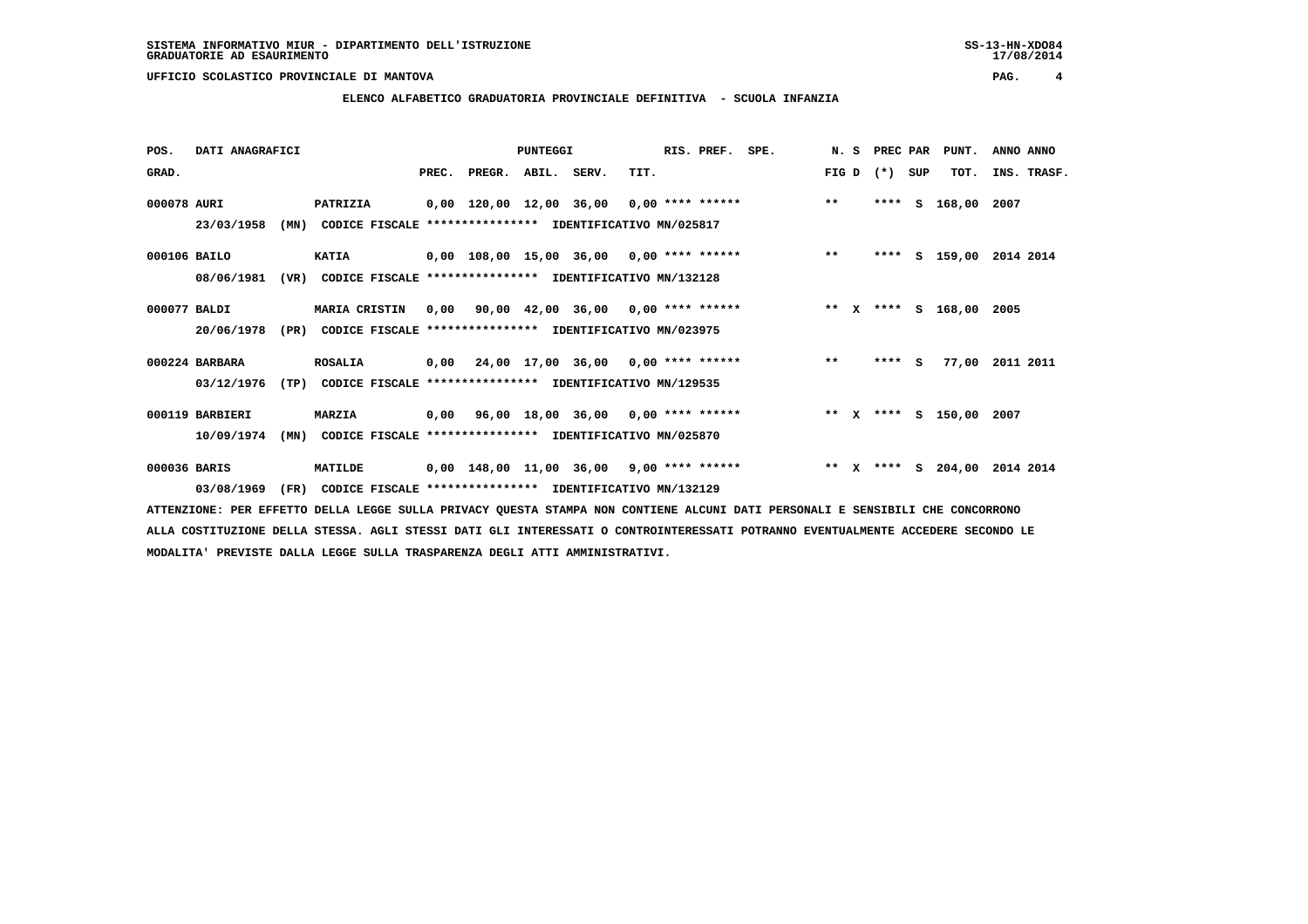# **ELENCO ALFABETICO GRADUATORIA PROVINCIALE DEFINITIVA - SCUOLA INFANZIA**

| POS.         | DATI ANAGRAFICI       |                                                               |      |                                              | <b>PUNTEGGI</b> |                                    |                           | RIS. PREF. SPE. |                    |       | N. S PREC PAR |     | PUNT.                   | ANNO ANNO       |
|--------------|-----------------------|---------------------------------------------------------------|------|----------------------------------------------|-----------------|------------------------------------|---------------------------|-----------------|--------------------|-------|---------------|-----|-------------------------|-----------------|
| GRAD.        |                       |                                                               |      | PREC. PREGR. ABIL. SERV.                     |                 |                                    | TIT.                      |                 |                    | FIG D | $(* )$        | SUP | TOT.                    | INS. TRASF.     |
|              | 000057 BARONE         | <b>ANTONINO</b>                                               |      | 0,00 126,00 17,00 36,00                      |                 |                                    |                           |                 | $3,00$ **** ****** | $***$ | ****          | s   | 182,00                  | 2014 2014       |
|              | 02/01/1969<br>(ME)    | CODICE FISCALE **************** IDENTIFICATIVO MN/132130      |      |                                              |                 |                                    |                           |                 |                    |       |               |     |                         |                 |
|              | 000184 BARRESI        | LUCIA                                                         |      | $0,00$ 51,00 17,00 36,00 3,00 **** ******    |                 |                                    |                           |                 | ** x **** s 107,00 |       |               |     |                         | 2011 2011       |
|              | 14/03/1977<br>(ME)    | CODICE FISCALE **************** IDENTIFICATIVO MN/129683      |      |                                              |                 |                                    |                           |                 |                    |       |               |     |                         |                 |
| 000271 BASCO |                       | GIUSEPPINA                                                    |      | 0,00 15,00 15,00                             |                 |                                    | $0,00$ 1,00 **** ******   |                 |                    | $* *$ | ****          | - S |                         | 31,00 2014 2014 |
|              | 11/05/1976            | (CE) CODICE FISCALE **************** IDENTIFICATIVO MN/132131 |      |                                              |                 |                                    |                           |                 |                    |       |               |     |                         |                 |
|              | 000346 BASILE GIGANTE | <b>SARA GABRIELL</b>                                          | 0,00 |                                              |                 | $0,00$ 15,00 0,00 0,00 **** ****** |                           |                 |                    | $***$ | ****          | S.  | 15,00                   | 2014 2014       |
|              | $01/11/1979$ (PA)     | CODICE FISCALE                                                |      | **************** IDENTIFICATIVO MN/132134    |                 |                                    |                           |                 |                    |       |               |     |                         |                 |
| 000362 BEFFA |                       | <b>ELISA</b>                                                  | 0,00 | 0,00                                         | 6,00            |                                    | $0,00$ $0,00$ **** ****** |                 |                    | $**$  | $***$ S       |     | 6,00                    | 2007            |
| s            | 05/01/1987<br>(MN)    | CODICE FISCALE **************** IDENTIFICATIVO MN/026015      |      |                                              |                 |                                    |                           |                 |                    |       |               |     |                         |                 |
|              | 000093 BELLINTANI     | <b>STEFANIA</b>                                               |      | $0,00$ 108,00 18,00 36,00 0,00 **** ****** E |                 |                                    |                           |                 |                    |       |               |     | ** X **** S 162,00 2007 |                 |
|              | 30/09/1969<br>(MN)    | CODICE FISCALE **************** IDENTIFICATIVO MN/026016      |      |                                              |                 |                                    |                           |                 |                    |       |               |     |                         |                 |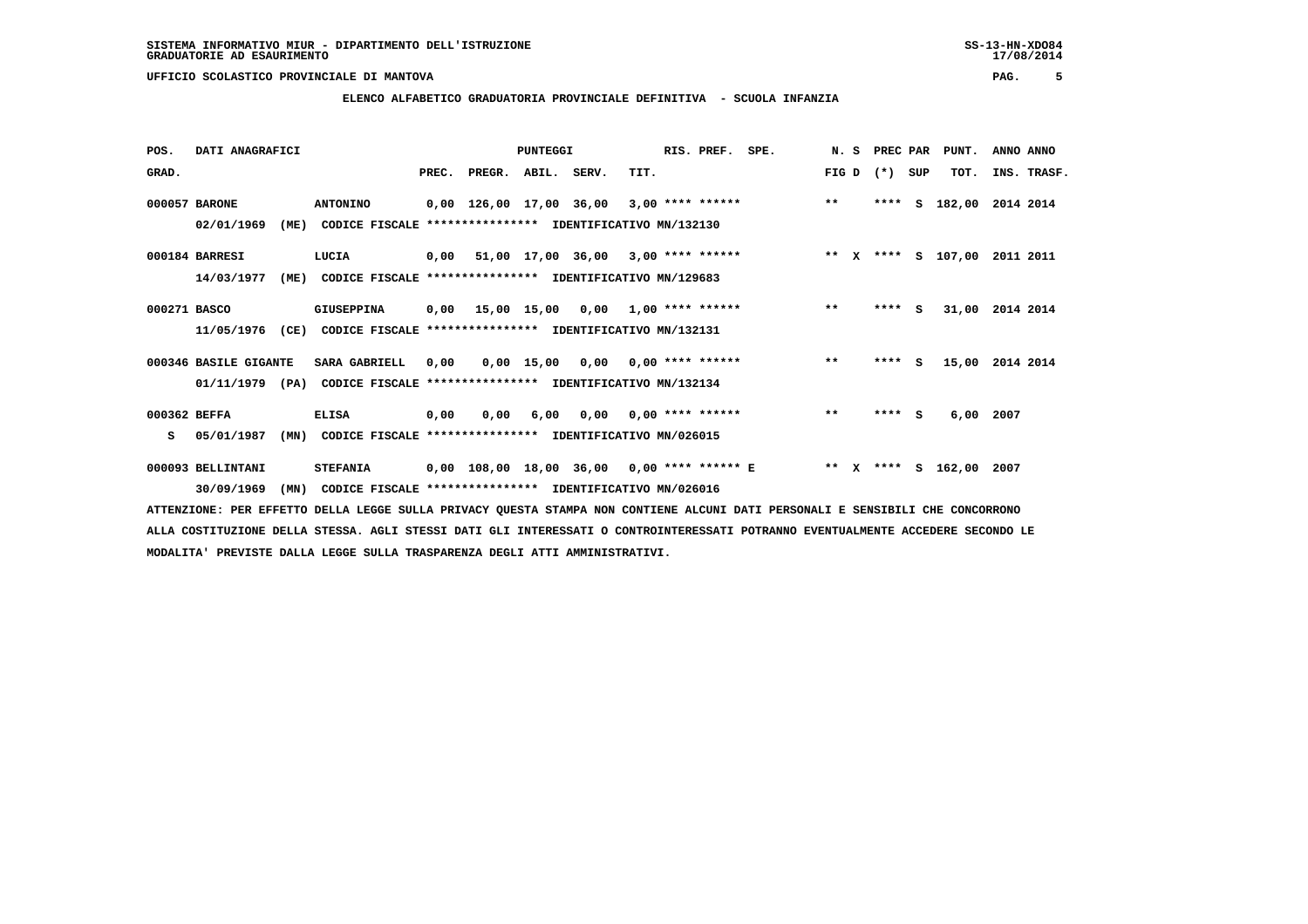**ELENCO ALFABETICO GRADUATORIA PROVINCIALE DEFINITIVA - SCUOLA INFANZIA**

 **POS. DATI ANAGRAFICI PUNTEGGI RIS. PREF. SPE. N. S PREC PAR PUNT. ANNO ANNO**GRAD. **BRAD. PREC. PREGR. ABIL. SERV.** TIT. THE REGREATER FIG D (\*) SUP TOT. INS. TRASF.  **000142 BENNICI MARIA DANIELA 0,00 84,00 17,00 36,00 0,00 \*\*\*\* \*\*\*\*\*\* \*\* \*\*\*\* S 137,00 2014 2014 06/06/1973 (AG) CODICE FISCALE \*\*\*\*\*\*\*\*\*\*\*\*\*\*\*\* IDENTIFICATIVO MN/132138 000080 BERNARDELLI DANIELA 0,00 111,00 17,00 36,00 3,00 \*\*\*\* \*\*\*\*\*\* \*\* \*\*\*\* S 167,00 2007 25/07/1968 (MN) CODICE FISCALE \*\*\*\*\*\*\*\*\*\*\*\*\*\*\*\* IDENTIFICATIVO MN/025876 000048 BERTANI ROBERTA 0,00 141,00 11,00 36,00 0,00 \*\*\*\* \*\*\*\*\*\* \*\* X \*\*\*\* S 188,00 2014 2014 30/07/1977 (RE) CODICE FISCALE \*\*\*\*\*\*\*\*\*\*\*\*\*\*\*\* IDENTIFICATIVO MN/132139 000013 BERTI ALESSIA 0,00 174,00 14,00 36,00 0,00 \*\*\*\* \*\*\*\*\*\* E \*\* \*\*\*\* S 224,00 2014 2014 22/07/1973 (VR) CODICE FISCALE \*\*\*\*\*\*\*\*\*\*\*\*\*\*\*\* IDENTIFICATIVO MN/132140 000295 BILLA SONIA 0,00 6,00 16,00 0,00 3,00 \*\*\*\* \*\*\*\*\*\* \*\* \*\*\*\* S 25,00 2014 2014 20/03/1971 (ME) CODICE FISCALE \*\*\*\*\*\*\*\*\*\*\*\*\*\*\*\* IDENTIFICATIVO MN/132087 000043 BISSOLI ELISA 0,00 138,00 17,00 36,00 0,00 \*\*\*\* \*\*\*\*\*\* \*\* \*\*\*\* S 191,00 2014 2014**

 **05/09/1974 (VR) CODICE FISCALE \*\*\*\*\*\*\*\*\*\*\*\*\*\*\*\* IDENTIFICATIVO MN/132141**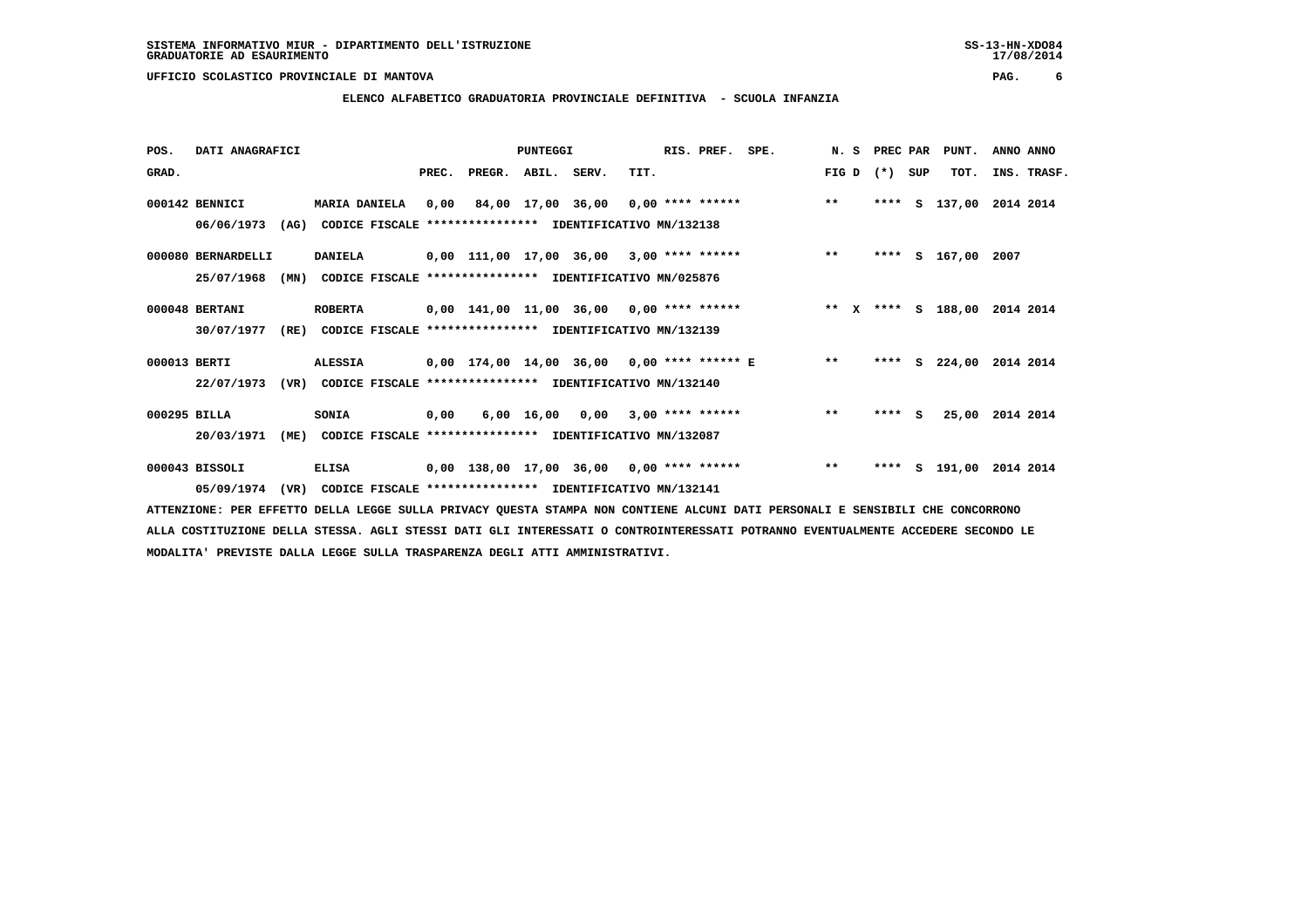**ELENCO ALFABETICO GRADUATORIA PROVINCIALE DEFINITIVA - SCUOLA INFANZIA**

| POS.  | DATI ANAGRAFICI   |      |                                                          |       |                                            | PUNTEGGI    |                                      |      | RIS. PREF.         | SPE.                               | N. S  | PREC PAR |     | PUNT.              | ANNO ANNO       |  |
|-------|-------------------|------|----------------------------------------------------------|-------|--------------------------------------------|-------------|--------------------------------------|------|--------------------|------------------------------------|-------|----------|-----|--------------------|-----------------|--|
| GRAD. |                   |      |                                                          | PREC. | PREGR.                                     | ABIL. SERV. |                                      | TIT. |                    |                                    | FIG D | $(* )$   | SUP | TOT.               | INS. TRASF.     |  |
|       | 000319 BLASCO     |      | <b>GIOVANNA</b>                                          | 0,00  |                                            | 3,00 17,00  | 0,00                                 |      | $0,00$ **** ****** |                                    | $***$ | ****     | S.  | 20,00              | 2011 2011       |  |
|       | 09/01/1979        | (RG) | CODICE FISCALE **************** IDENTIFICATIVO MN/129696 |       |                                            |             |                                      |      |                    |                                    |       |          |     |                    |                 |  |
|       | 000047 BODINI     |      | <b>PATRIZIA</b>                                          |       | $0,00$ 138,00 14,00 36,00 0,00 **** ****** |             |                                      |      |                    |                                    | $***$ | ****     |     | S 188,00           | 2014 2014       |  |
|       | 01/09/1972        | (BS) | CODICE FISCALE **************** IDENTIFICATIVO MN/132142 |       |                                            |             |                                      |      |                    |                                    |       |          |     |                    |                 |  |
|       | 000174 BONACCORSO |      | MARIA CONCETT                                            | 0,00  |                                            |             | $62,00$ 13,00 36,00 0,00 **** ****** |      |                    |                                    | $**$  | ****     | s   | 111,00             | 2004 2004       |  |
|       | 07/11/1971        | (SR) | CODICE FISCALE **************** IDENTIFICATIVO MN/023863 |       |                                            |             |                                      |      |                    |                                    |       |          |     |                    |                 |  |
|       | 000201 BONCORI    |      | <b>ROSALINDA</b>                                         |       | $0,00$ 82,00 17,00 0,00 0,00 **** ******   |             |                                      |      |                    |                                    | $* *$ | ****     |     |                    | 99,00 2014 2014 |  |
|       | 23/03/1977        | (AG) | CODICE FISCALE **************** IDENTIFICATIVO MN/132143 |       |                                            |             |                                      |      |                    |                                    |       |          |     |                    |                 |  |
|       | 000065 BOOLONI    |      | <b>SELENIA</b>                                           |       | $0,00$ 124,00 17,00 36,00 0,00 **** ****** |             |                                      |      |                    |                                    | $**$  | ****     |     | S 177,00 2014 2014 |                 |  |
|       | 27/03/1981        | (VR) | CODICE FISCALE **************** IDENTIFICATIVO MN/132337 |       |                                            |             |                                      |      |                    |                                    |       |          |     |                    |                 |  |
|       | 000192 BORRINO    |      | <b>SIMONA</b>                                            | 0,00  |                                            |             |                                      |      |                    | 50,00 15,00 36,00 0,00 **** ****** | $***$ | ****     |     | S 101,00 2007      |                 |  |
|       | 30/12/1976        | (NA) | CODICE FISCALE **************** IDENTIFICATIVO MN/022961 |       |                                            |             |                                      |      |                    |                                    |       |          |     |                    |                 |  |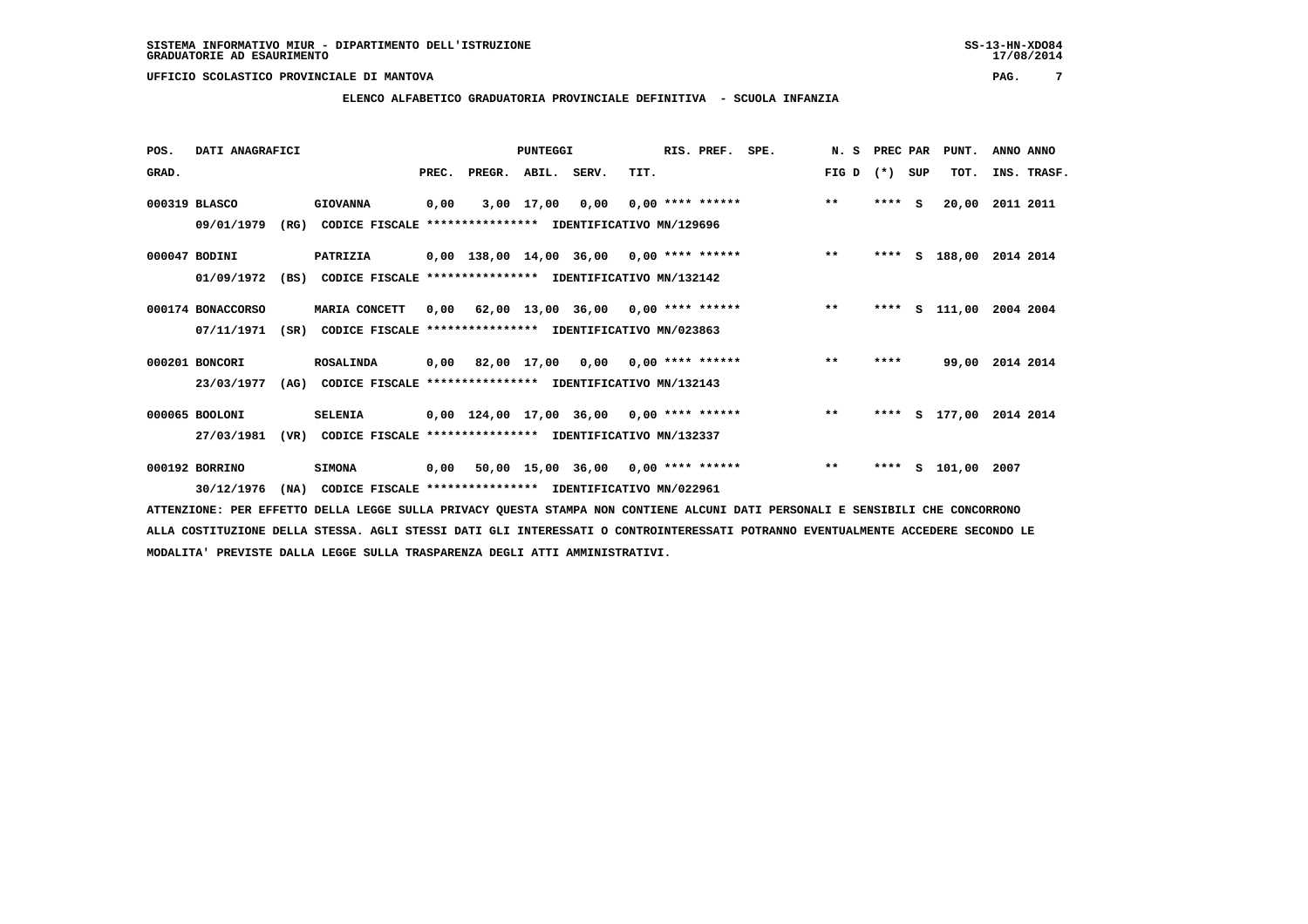**ELENCO ALFABETICO GRADUATORIA PROVINCIALE DEFINITIVA - SCUOLA INFANZIA**

| POS.  | DATI ANAGRAFICI |      |                                                                         |       |                    | <b>PUNTEGGI</b> |                                                         |      | RIS. PREF. SPE. |                                                |       | N. S PREC PAR |     | PUNT.              | ANNO ANNO |             |
|-------|-----------------|------|-------------------------------------------------------------------------|-------|--------------------|-----------------|---------------------------------------------------------|------|-----------------|------------------------------------------------|-------|---------------|-----|--------------------|-----------|-------------|
| GRAD. |                 |      |                                                                         | PREC. | PREGR. ABIL. SERV. |                 |                                                         | TIT. |                 |                                                | FIG D | $(*)$         | SUP | TOT.               |           | INS. TRASF. |
|       | 000198 BRANDI   |      | MARIAROSARIA                                                            | 0,00  |                    |                 |                                                         |      |                 | 48,00 15,00 36,00 0,00 **** ****** *** **      |       | $***$ S       |     | 99,00              | 2007      |             |
|       | 14/07/1978      |      | (NA) CODICE FISCALE **************** IDENTIFICATIVO MN/022962           |       |                    |                 |                                                         |      |                 |                                                |       |               |     |                    |           |             |
|       | 000112 BREGLIA  |      | <b>CESARIA</b>                                                          |       |                    |                 |                                                         |      |                 | 0,00 93,00 15,00 36,00 9,00 **** ****** *** ** |       |               |     | **** S 153,00      | 2003 2003 |             |
|       | 27/12/1978      | (SA) | CODICE FISCALE **************** IDENTIFICATIVO MN/023456                |       |                    |                 |                                                         |      |                 |                                                |       |               |     |                    |           |             |
|       | 000118 BROGNA   |      | <b>RAFFAELLA</b>                                                        | 0,00  |                    |                 | 95,00 16,00 36,00 3,00 **** ******                      |      |                 | ** x **** s 150,00 2007                        |       |               |     |                    |           |             |
|       |                 |      | 22/06/1972 (VE) CODICE FISCALE *************** IDENTIFICATIVO MN/025822 |       |                    |                 |                                                         |      |                 |                                                |       |               |     |                    |           |             |
|       | 000237 BROZZI   |      | <b>MARTINA</b>                                                          | 0.00  |                    |                 | $0,00$ 41,00 24,00 0,00 **** ******                     |      |                 |                                                | $* *$ | $***$ S       |     | 65,00 2007         |           |             |
|       | 05/08/1986      | (RE) | CODICE FISCALE **************** IDENTIFICATIVO MN/025935                |       |                    |                 |                                                         |      |                 |                                                |       |               |     |                    |           |             |
|       | 000135 BRUNELLI |      | <b>ANTONIA</b>                                                          | 0,00  |                    |                 | $62,00$ $41,00$ $36,00$ $0,00$ **** ******              |      |                 | ** x **** s 139,00                             |       |               |     |                    | 2011 2011 |             |
|       | 15/10/1977      |      | (BS) CODICE FISCALE **************** IDENTIFICATIVO MN/129519           |       |                    |                 |                                                         |      |                 |                                                |       |               |     |                    |           |             |
|       | 000130 BRUNNO   |      | LUCIA                                                                   |       |                    |                 | $0,00$ $92,00$ $15,00$ $36,00$ $0,00$ $***$ **** ****** |      |                 |                                                | $* *$ | ****          |     | S 143,00 2014 2014 |           |             |
|       | 02/02/1970      | (EE) | CODICE FISCALE **************** IDENTIFICATIVO MN/132365                |       |                    |                 |                                                         |      |                 |                                                |       |               |     |                    |           |             |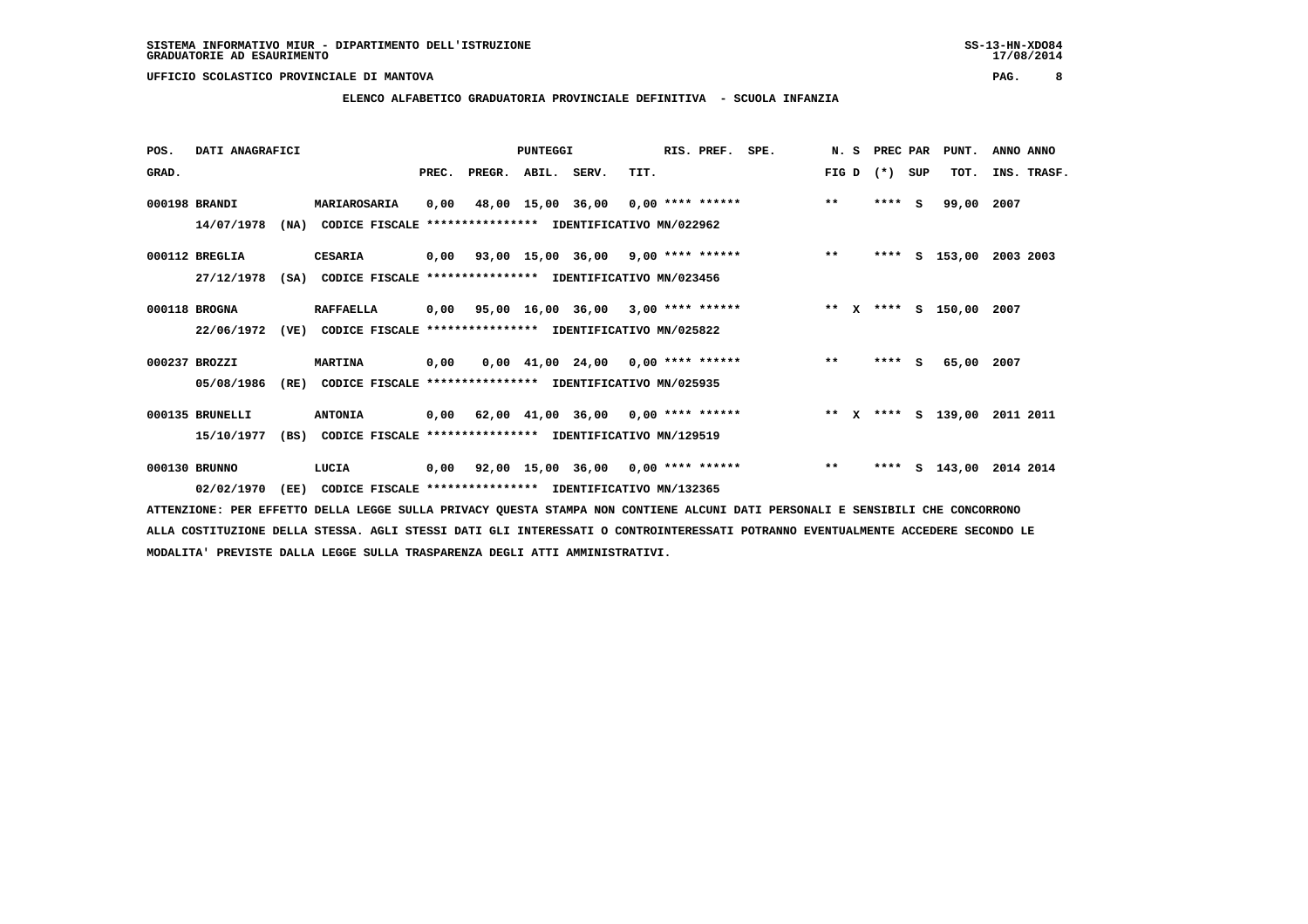**ELENCO ALFABETICO GRADUATORIA PROVINCIALE DEFINITIVA - SCUOLA INFANZIA**

| POS.  | DATI ANAGRAFICI |      |                                                          |       |                                                    | PUNTEGGI     |                                      |      | RIS. PREF. SPE.           |         |              | N. S PREC PAR |              | PUNT.            | ANNO ANNO |             |
|-------|-----------------|------|----------------------------------------------------------|-------|----------------------------------------------------|--------------|--------------------------------------|------|---------------------------|---------|--------------|---------------|--------------|------------------|-----------|-------------|
| GRAD. |                 |      |                                                          | PREC. | PREGR.                                             | ABIL.        | SERV.                                | TIT. |                           | FIG D   |              | $(* )$        | SUP          | TOT.             |           | INS. TRASF. |
|       | 000322 BUCCOLO  |      | <b>ROSA</b>                                              | 0,00  |                                                    | $6,00$ 13,00 | 0,00                                 |      | $0.00$ **** ******        | $***$   |              | ****          | - S          | 19,00 2014 2014  |           |             |
|       | 03/01/1972      | (MI) | CODICE FISCALE **************** IDENTIFICATIVO MN/132149 |       |                                                    |              |                                      |      |                           |         |              |               |              |                  |           |             |
|       | 000229 BUDANO   |      | <b>MARIA CATENA</b>                                      | 0,00  |                                                    |              | $24,00$ 14,00 36,00 0,00 **** ****** |      |                           | $***$   |              | ****          | $\mathbf{s}$ | 74,00            | 2014 2014 |             |
|       | 23/12/1976      | (CT) | CODICE FISCALE **************** IDENTIFICATIVO MN/132150 |       |                                                    |              |                                      |      |                           |         |              |               |              |                  |           |             |
|       | 000052 BUNIOTTO |      | <b>ANNARITA</b>                                          |       | $0,00$ 132,00 17,00 36,00 1,00 **** ******         |              |                                      |      |                           | $***$   |              | ****          | s            | 186,00 2014 2014 |           |             |
|       | 15/04/1966      | (VR) | CODICE FISCALE **************** IDENTIFICATIVO MN/132151 |       |                                                    |              |                                      |      |                           |         |              |               |              |                  |           |             |
|       | 000102 BUSCARDO |      | <b>SILVIA</b>                                            |       | $0,00$ $104,00$ $17,00$ $36,00$ $3,00$ **** ****** |              |                                      |      |                           | $***$   |              | ****          |              | S 160,00         | 2011 2011 |             |
|       | 23/03/1981      | (VR) | CODICE FISCALE                                           |       | **************** IDENTIFICATIVO MN/129520          |              |                                      |      |                           |         |              |               |              |                  |           |             |
|       | 000328 BUSCEMI  |      | <b>MARIA ANTONEL</b>                                     | 0.00  |                                                    | 3,00 15,00   |                                      |      | $0,00$ $0,00$ **** ****** | $***$ X |              | **** S        |              | 18,00            | 2011 2011 |             |
|       | 11/01/1971      | (RG) | CODICE FISCALE **************** IDENTIFICATIVO MN/129521 |       |                                                    |              |                                      |      |                           |         |              |               |              |                  |           |             |
|       | 000318 BUSCEMI  |      | <b>SONIA</b>                                             | 0,00  |                                                    | 3,00 14,00   | 0,00                                 |      | $3,00$ **** ******        | $**$    | $\mathbf{x}$ | **** S        |              | 20,00 2007       |           |             |
|       | 28/09/1978      | (AG) | CODICE FISCALE **************** IDENTIFICATIVO MN/022620 |       |                                                    |              |                                      |      |                           |         |              |               |              |                  |           |             |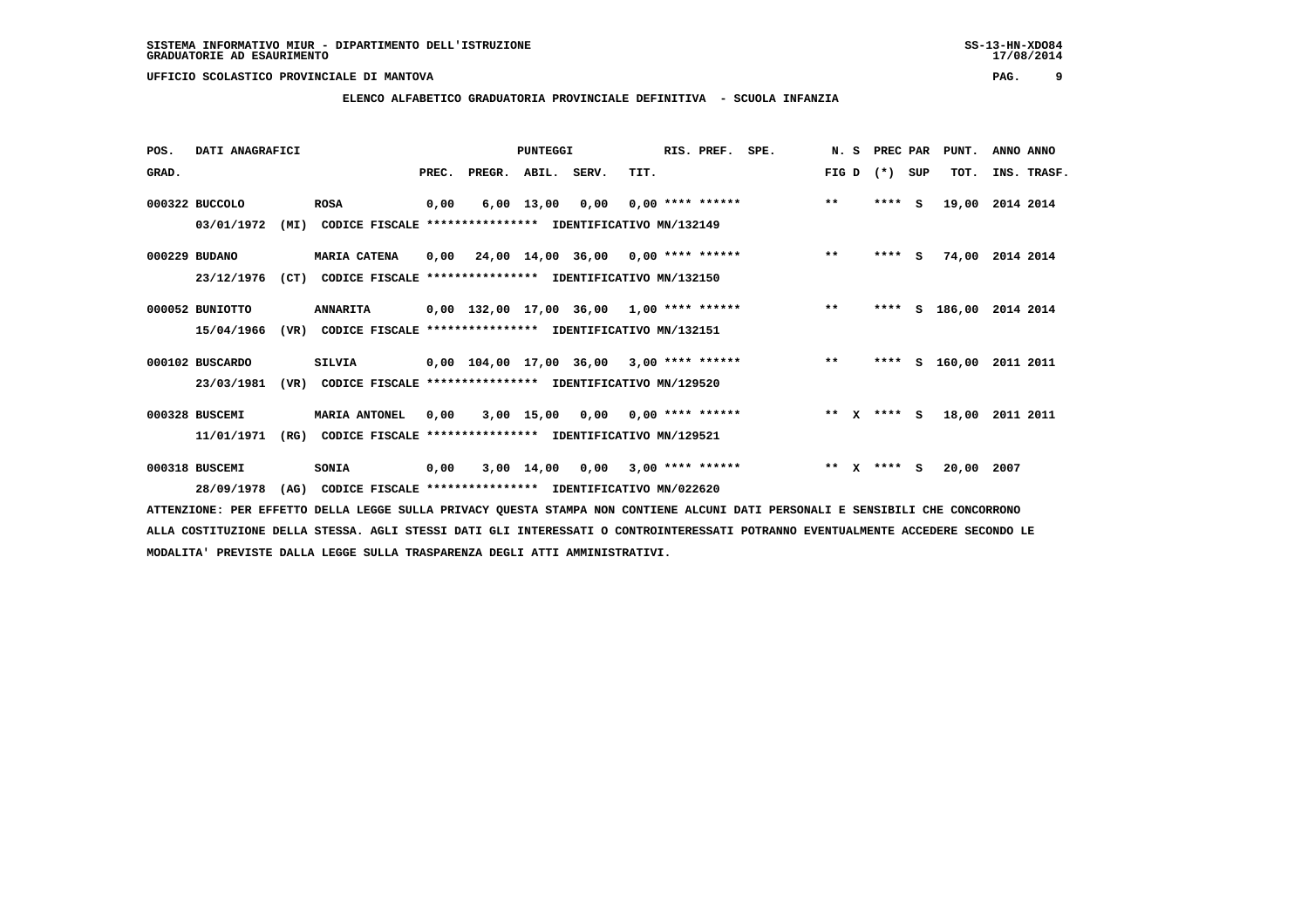### **ELENCO ALFABETICO GRADUATORIA PROVINCIALE DEFINITIVA - SCUOLA INFANZIA**

| POS.         | DATI ANAGRAFICI   |      |                                                               |       |                    | PUNTEGGI |                                            |      | RIS. PREF. | SPE.                                             | N. S  | PREC PAR    |     | PUNT.              | ANNO ANNO   |  |
|--------------|-------------------|------|---------------------------------------------------------------|-------|--------------------|----------|--------------------------------------------|------|------------|--------------------------------------------------|-------|-------------|-----|--------------------|-------------|--|
| GRAD.        |                   |      |                                                               | PREC. | PREGR. ABIL. SERV. |          |                                            | TIT. |            |                                                  |       | FIG D $(*)$ | SUP | TOT.               | INS. TRASF. |  |
|              | 000099 BUSSOLOTTI |      | <b>BARBARA</b>                                                |       |                    |          | 0,00 108,00 17,00 36,00 0,00 **** ******   |      |            |                                                  |       |             |     | ** X **** S 161,00 | 2007        |  |
|              | 18/05/1972        | (MN) | CODICE FISCALE **************** IDENTIFICATIVO MN/025805      |       |                    |          |                                            |      |            |                                                  |       |             |     |                    |             |  |
| 000110 BUZZI |                   |      | <b>ELISA</b>                                                  |       |                    |          | $0,00$ 108,00 17,00 32,00 0,00 **** ****** |      |            | ** x **** s 157,00 2014 2014                     |       |             |     |                    |             |  |
|              | 12/03/1980        | (VR) | CODICE FISCALE **************** IDENTIFICATIVO MN/132153      |       |                    |          |                                            |      |            |                                                  |       |             |     |                    |             |  |
| 000156 CALI' |                   |      | MARYNELLA                                                     |       |                    |          |                                            |      |            | $0,00$ 69,00 16,00 36,00 4,00 **** ****** *** ** |       | ****        |     | S 125,00 2014 2014 |             |  |
|              | 04/07/1978        |      | (CT) CODICE FISCALE **************** IDENTIFICATIVO MN/132154 |       |                    |          |                                            |      |            |                                                  |       |             |     |                    |             |  |
|              | 000168 CALIENDO   |      | <b>MARIA ROSA</b>                                             |       |                    |          |                                            |      |            | 0,00 66,00 15,00 36,00 0,00 **** ******          | $***$ | ****        |     | S 117,00           | 2011 2011   |  |
|              | 02/12/1976        | (NA) | CODICE FISCALE                                                |       |                    |          | **************** IDENTIFICATIVO MN/129522  |      |            |                                                  |       |             |     |                    |             |  |
| 000180 CAMA  |                   |      | <b>GRAZIA MARIA</b>                                           |       |                    |          | $0,00$ 55,00 15,00 36,00 3,00 **** ******  |      |            |                                                  | $**$  | ****        |     | s 109,00           | 2011 2011   |  |
|              | 08/02/1977        | (RC) | CODICE FISCALE **************** IDENTIFICATIVO MN/129542      |       |                    |          |                                            |      |            |                                                  |       |             |     |                    |             |  |
|              | 000368 CAMELI     |      | <b>SILVIA</b>                                                 | 0,00  | 0.00               | 6,00     | $0.00$ $0.00$ **** ******                  |      |            |                                                  | $* *$ | ****        | s.  | 6,00               | 2011 2011   |  |
| s            | 14/08/1987        | (AP) | CODICE FISCALE **************** IDENTIFICATIVO MN/129710      |       |                    |          |                                            |      |            |                                                  |       |             |     |                    |             |  |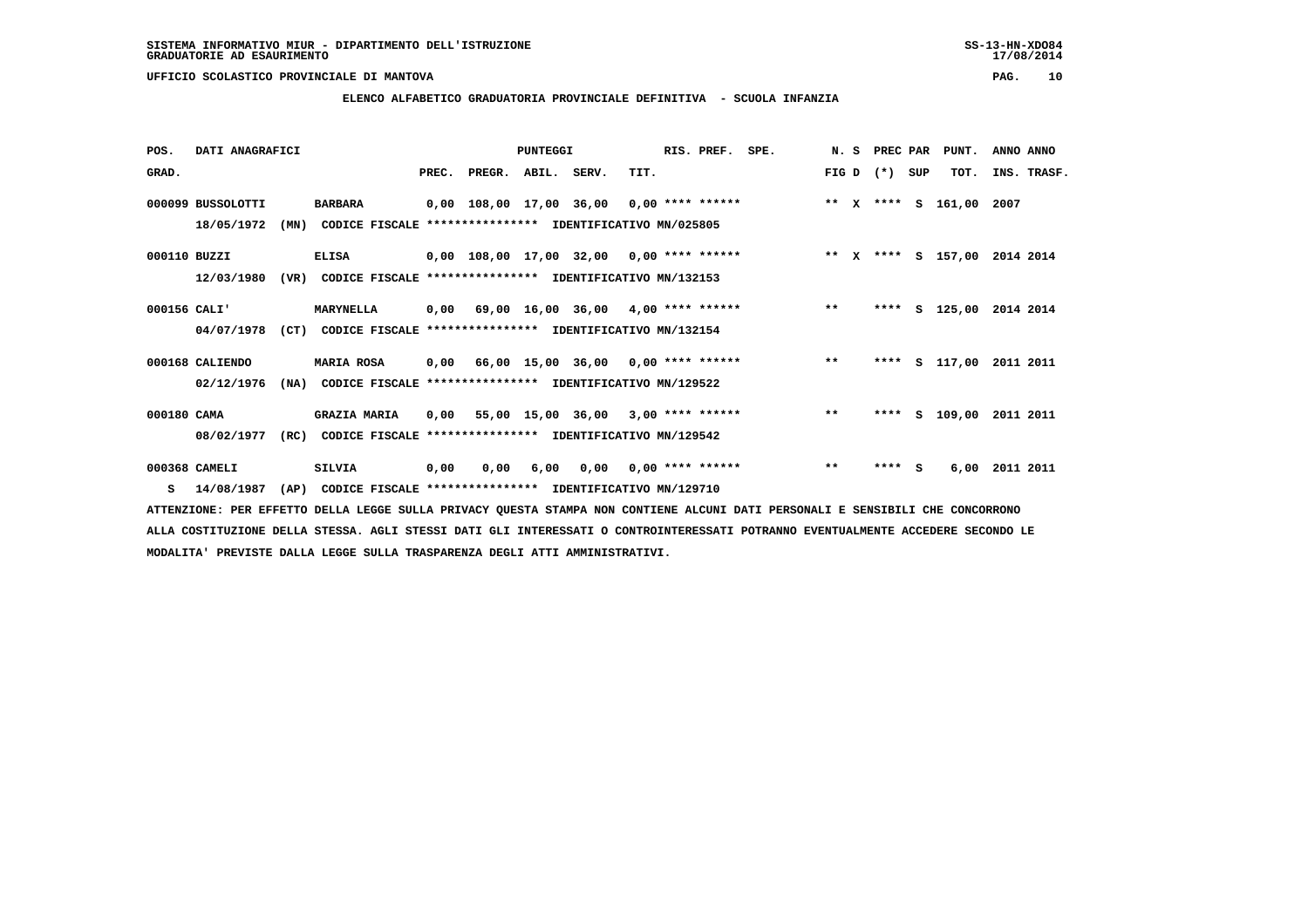**ELENCO ALFABETICO GRADUATORIA PROVINCIALE DEFINITIVA - SCUOLA INFANZIA**

| POS.         | DATI ANAGRAFICI |      |                                                               |       |                                             | PUNTEGGI                           |      | RIS. PREF. SPE. |                                           |         | N. S PREC PAR |     | PUNT.              | ANNO ANNO |             |
|--------------|-----------------|------|---------------------------------------------------------------|-------|---------------------------------------------|------------------------------------|------|-----------------|-------------------------------------------|---------|---------------|-----|--------------------|-----------|-------------|
| GRAD.        |                 |      |                                                               | PREC. | PREGR.                                      | ABIL. SERV.                        | TIT. |                 |                                           | FIG D   | $(* )$        | SUP | TOT.               |           | INS. TRASF. |
|              | 000171 CAMILLI  |      | <b>MANUELA</b>                                                |       | 0,00 51,00 17,00 36,00 9,00 **** ******     |                                    |      |                 |                                           | $***$   | ****          | S   | 113,00 2007        |           |             |
|              | 06/04/1980      | (MN) | CODICE FISCALE **************** IDENTIFICATIVO MN/026249      |       |                                             |                                    |      |                 |                                           |         |               |     |                    |           |             |
|              | 000059 CANNATA  |      | <b>TIZIANA</b>                                                |       | $0,00$ 116,00 16,00 36,00 13,00 **** ****** |                                    |      |                 |                                           | $***$   | ****          |     | s 181,00           | 2014 2014 |             |
|              | 17/09/1973      | (RG) | CODICE FISCALE **************** IDENTIFICATIVO MN/132158      |       |                                             |                                    |      |                 |                                           |         |               |     |                    |           |             |
|              | 000323 CANNELLA |      | GIUSEPPINA                                                    | 0,00  |                                             | $3,00$ 16,00 0,00 0,00 **** ****** |      |                 |                                           | $* *$   | ****          | S.  | 19,00 2014 2014    |           |             |
|              | 22/03/1976      |      | (PA) CODICE FISCALE **************** IDENTIFICATIVO MN/132159 |       |                                             |                                    |      |                 |                                           |         |               |     |                    |           |             |
|              | 000186 CANNIZZO |      | <b>DALIA</b>                                                  |       |                                             |                                    |      |                 | $0,00$ 48,00 15,00 36,00 6,00 **** ****** | $***$   | ****          |     | S 105,00 2007 2007 |           |             |
|              | 03/08/1976      | CL)  | CODICE FISCALE **************** IDENTIFICATIVO MN/026060      |       |                                             |                                    |      |                 |                                           |         |               |     |                    |           |             |
| 000320 CAPPA |                 |      | FLORINDA                                                      | 0,00  |                                             | $6,00$ 13,00 0,00 0,00 **** ****** |      |                 |                                           | $***$ X | ****          |     | 19,00 2007 2007    |           |             |
|              | 27/02/1964      | (MN) | CODICE FISCALE **************** IDENTIFICATIVO MN/025808      |       |                                             |                                    |      |                 |                                           |         |               |     |                    |           |             |
|              | 000121 CAPPELLO |      | VALERIA                                                       | 0,00  |                                             |                                    |      |                 | 96,00 16,00 36,00 0,00 **** ******        | $***$   | ****          |     | $S$ 148,00 2002    |           |             |
|              | 30/09/1975      | (RC) | CODICE FISCALE **************** IDENTIFICATIVO MN/022714      |       |                                             |                                    |      |                 |                                           |         |               |     |                    |           |             |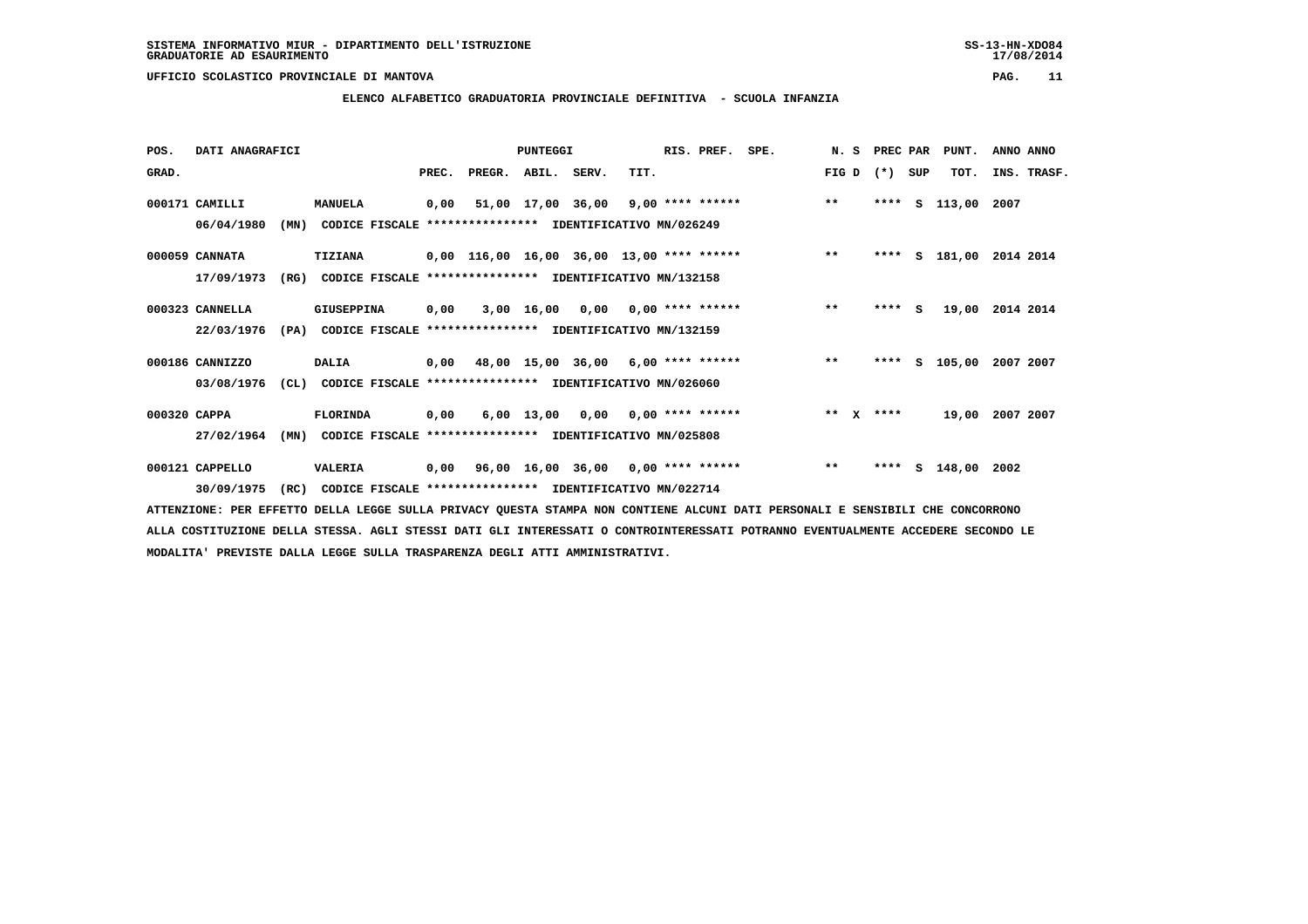**ELENCO ALFABETICO GRADUATORIA PROVINCIALE DEFINITIVA - SCUOLA INFANZIA**

| POS.  | DATI ANAGRAFICI  |      |                                                          |       |                         | <b>PUNTEGGI</b> |                                            |      | RIS. PREF. SPE. |                    |       | N. S | PREC PAR |          | PUNT.              | ANNO ANNO        |
|-------|------------------|------|----------------------------------------------------------|-------|-------------------------|-----------------|--------------------------------------------|------|-----------------|--------------------|-------|------|----------|----------|--------------------|------------------|
| GRAD. |                  |      |                                                          | PREC. | PREGR. ABIL. SERV.      |                 |                                            | TIT. |                 |                    | FIG D |      | $(* )$   | SUP      | TOT.               | INS. TRASF.      |
|       | 000063 CARAMORI  |      | <b>CHIARA</b>                                            |       | 0,00 132,00 12,00 36,00 |                 |                                            |      |                 | $0,00$ **** ****** | $***$ |      | ****     | s        | 180,00             | 2014 2014        |
|       | 13/11/1975       | (VR) | CODICE FISCALE **************** IDENTIFICATIVO MN/132160 |       |                         |                 |                                            |      |                 |                    |       |      |          |          |                    |                  |
|       | 000084 CARBONE   |      | <b>DANIELA</b>                                           |       |                         |                 | $0,00$ 111,00 14,00 36,00 3,00 **** ****** |      |                 |                    |       |      |          |          | ** X **** S 164,00 | 2007 2007        |
|       | 24/04/1966       | (LE) | CODICE FISCALE **************** IDENTIFICATIVO MN/026085 |       |                         |                 |                                            |      |                 |                    |       |      |          |          |                    |                  |
|       | 000088 CARCEA    |      | GRAZIELLA                                                |       |                         |                 | 0,00 113,00 14,00 36,00 0,00 **** ******   |      |                 |                    | $* *$ |      | ****     |          | $S$ 163,00 2002    |                  |
|       | 10/09/1973       | (KR) | CODICE FISCALE **************** IDENTIFICATIVO MN/022351 |       |                         |                 |                                            |      |                 |                    |       |      |          |          |                    |                  |
|       | 000221 CARLINI   |      | <b>MARINA</b>                                            |       |                         |                 | $0,00$ 26,00 13,00 36,00 3,00 **** ******  |      |                 |                    | $***$ |      | ****     | <b>S</b> | 78,00 2002         |                  |
|       | 04/11/1966       | (MN) | CODICE FISCALE **************** IDENTIFICATIVO MN/022569 |       |                         |                 |                                            |      |                 |                    |       |      |          |          |                    |                  |
|       | 000026 CARLINI   |      | <b>RAFFAELLA</b>                                         |       |                         |                 | 0,00 161,00 14,00 36,00 0,00 **** ******   |      |                 |                    | $***$ |      | ****     | s        |                    | 211,00 2014 2014 |
|       | 30/03/1975       | (VR) | CODICE FISCALE **************** IDENTIFICATIVO MN/132338 |       |                         |                 |                                            |      |                 |                    |       |      |          |          |                    |                  |
|       | 000232 CARNEVALE |      | <b>ELVIRA</b>                                            | 0,00  |                         |                 | 18,00 15,00 36,00 0,00 **** ******         |      |                 |                    | $***$ |      | ****     | s        | 69,00              | 2007 2007        |
|       | 18/02/1958       | (CS) | CODICE FISCALE **************** IDENTIFICATIVO MN/026086 |       |                         |                 |                                            |      |                 |                    |       |      |          |          |                    |                  |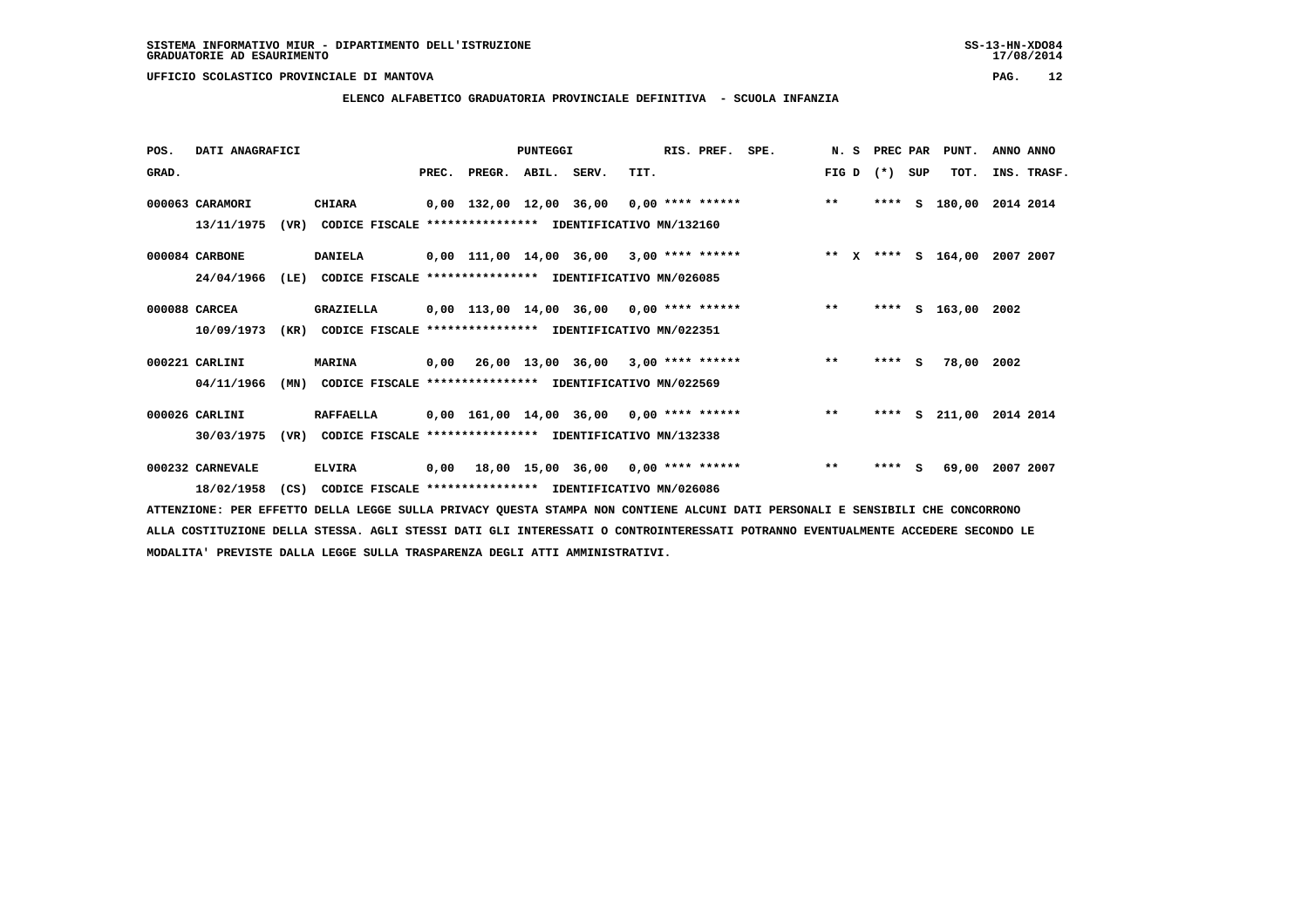# **ELENCO ALFABETICO GRADUATORIA PROVINCIALE DEFINITIVA - SCUOLA INFANZIA**

| POS.  | DATI ANAGRAFICI   |      |                                                          |      |                          | PUNTEGGI    |                                                          |      | RIS. PREF.         | SPE.                                       | N. S          | PREC PAR |          | PUNT.      | ANNO ANNO   |  |
|-------|-------------------|------|----------------------------------------------------------|------|--------------------------|-------------|----------------------------------------------------------|------|--------------------|--------------------------------------------|---------------|----------|----------|------------|-------------|--|
| GRAD. |                   |      |                                                          |      | PREC. PREGR. ABIL. SERV. |             |                                                          | TIT. |                    |                                            | FIG D         | $(*)$    | SUP      | TOT.       | INS. TRASF. |  |
|       | 000274 CARPINELLI |      | <b>ANGELITA</b>                                          | 0,00 |                          | 12,00 15,00 | 0,00                                                     |      | $3,00$ **** ****** |                                            | ** $X$ **** S |          |          | 30,00      | 2014 2014   |  |
|       | 01/10/1969        | (RC) | CODICE FISCALE                                           |      |                          |             | **************** IDENTIFICATIVO MN/132100                |      |                    |                                            |               |          |          |            |             |  |
|       | 000239 CARRETTA   |      | <b>NUNZIA</b>                                            | 0,00 |                          |             |                                                          |      |                    | 4,00 14,00 36,00 6,00 **** ****** F        | $* *$         | $***$ S  |          | 60,00      | 2011 2011   |  |
|       | 18/07/1970        | (MT) | CODICE FISCALE **************** IDENTIFICATIVO MN/129729 |      |                          |             |                                                          |      |                    |                                            |               |          |          |            |             |  |
|       | 000131 CATALANO   |      | <b>GIUSEPPINA</b>                                        | 0,00 |                          |             | $91,00$ 15,00 36,00 0,00 **** ******                     |      |                    |                                            | $***$         | ****     |          | $S$ 142,00 | 2011 2011   |  |
|       | 06/05/1973        | (EN) | CODICE FISCALE                                           |      |                          |             | *************** IDENTIFICATIVO MN/129524                 |      |                    |                                            |               |          |          |            |             |  |
|       | 000107 CATALANO   |      | VINCENZA                                                 |      |                          |             | $0,00$ $104,00$ $16,00$ $32,00$ $6,00$ $***$ **** ****** |      |                    |                                            | $* *$         | ****     |          | S 158,00   | 2011 2011   |  |
|       | 02/02/1962        | (AG) | CODICE FISCALE **************** IDENTIFICATIVO MN/129714 |      |                          |             |                                                          |      |                    |                                            |               |          |          |            |             |  |
|       | 000251 CAVALIERI  |      | <b>ANTONINA</b>                                          | 0,00 |                          |             | $0,00$ 15,00 24,00 6,00 **** ******                      |      |                    |                                            | $***$         | ****     | <b>S</b> | 45,00      | 2014 2014   |  |
|       | 26/04/1972        | (SR) | CODICE FISCALE                                           |      |                          |             | **************** IDENTIFICATIVO MN/132169                |      |                    |                                            |               |          |          |            |             |  |
|       | 000033 CAVALLO    |      | MARCELLA                                                 |      |                          |             |                                                          |      |                    | 0,00 150,00 16,00 36,00 4,00 **** ****** F | $***$         | ****     | s        | 206,00     | 2014 2014   |  |
|       | 03/11/1972        | (TA) | CODICE FISCALE **************** IDENTIFICATIVO MN/132171 |      |                          |             |                                                          |      |                    |                                            |               |          |          |            |             |  |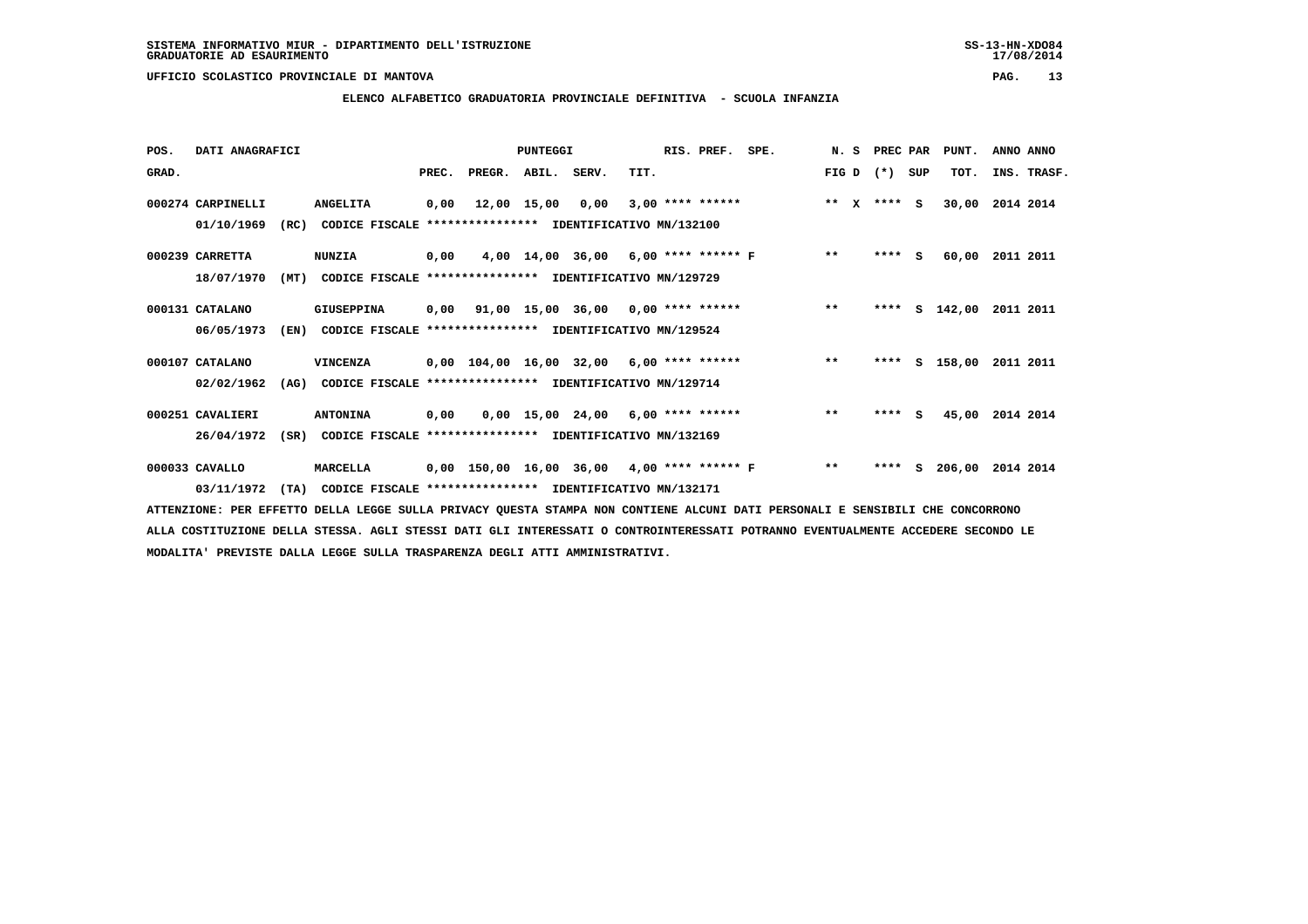# **ELENCO ALFABETICO GRADUATORIA PROVINCIALE DEFINITIVA - SCUOLA INFANZIA**

| POS.         | DATI ANAGRAFICI  |      |                                                          |       |                                             | <b>PUNTEGGI</b>                     |      | RIS. PREF.                | SPE. |       | N.S          | PREC PAR      |          | PUNT.  | ANNO ANNO   |
|--------------|------------------|------|----------------------------------------------------------|-------|---------------------------------------------|-------------------------------------|------|---------------------------|------|-------|--------------|---------------|----------|--------|-------------|
| GRAD.        |                  |      |                                                          | PREC. | PREGR. ABIL. SERV.                          |                                     | TIT. |                           |      | FIG D |              | $(* )$        | SUP      | TOT.   | INS. TRASF. |
|              | 000001 CECCATO   |      | <b>MARIA ROSA</b>                                        |       | $0,00$ 201,00 13,00 36,00 0,00 **** ******  |                                     |      |                           |      | $* *$ | $\mathbf{x}$ | $***$ S       |          | 250,00 | 2014 2014   |
|              | 28/01/1970       | (VR) | CODICE FISCALE **************** IDENTIFICATIVO MN/132172 |       |                                             |                                     |      |                           |      |       |              |               |          |        |             |
| 000256 CELLA |                  |      | <b>DEBORA</b>                                            |       | $0,00$ 15,00 15,00 0,00 10,00 **** ****** E |                                     |      |                           |      | $* *$ |              | $***$ S       |          | 40,00  | 2014 2014   |
|              | 09/03/1970       | (CE) | CODICE FISCALE **************** IDENTIFICATIVO MN/132175 |       |                                             |                                     |      |                           |      |       |              |               |          |        |             |
|              | 000353 CENTONZE  |      | <b>CHIARA</b>                                            | 0,00  |                                             | $0,00$ 13,00                        |      | $0,00$ $0,00$ **** ****** |      | $***$ |              | ****          | <b>S</b> | 13,00  | 2011 2011   |
|              | 04/05/1968       | (MT) | CODICE FISCALE **************** IDENTIFICATIVO MN/129546 |       |                                             |                                     |      |                           |      |       |              |               |          |        |             |
|              | 000204 CERADINI  |      | LUCIA                                                    | 0,00  |                                             | $0,00$ 41,00 36,00 3,00 **** ****** |      |                           |      |       |              | ** $X$ **** S |          | 98,00  | 2007        |
|              | 16/04/1977       | (VR) | CODICE FISCALE **************** IDENTIFICATIVO MN/025942 |       |                                             |                                     |      |                           |      |       |              |               |          |        |             |
|              | 000268 CERCIELLO |      | <b>MARIA ROSARIA</b>                                     | 0,00  |                                             | 4,00 15,00                          |      | 0,00 13,00 **** ****** EF |      | $* *$ |              | ****          | s        | 32,00  | 2014 2014   |
|              | 16/10/1965       | (NA) | CODICE FISCALE **************** IDENTIFICATIVO MN/132176 |       |                                             |                                     |      |                           |      |       |              |               |          |        |             |
|              | 000363 CERIATI   |      | LISA                                                     | 0,00  | 0.00                                        | 6,00                                |      | $0,00$ $0,00$ **** ****** |      | $***$ |              | ****          | s        | 6,00   | 2007        |
| s            | 28/11/1986       | (MN) | CODICE FISCALE **************** IDENTIFICATIVO MN/025943 |       |                                             |                                     |      |                           |      |       |              |               |          |        |             |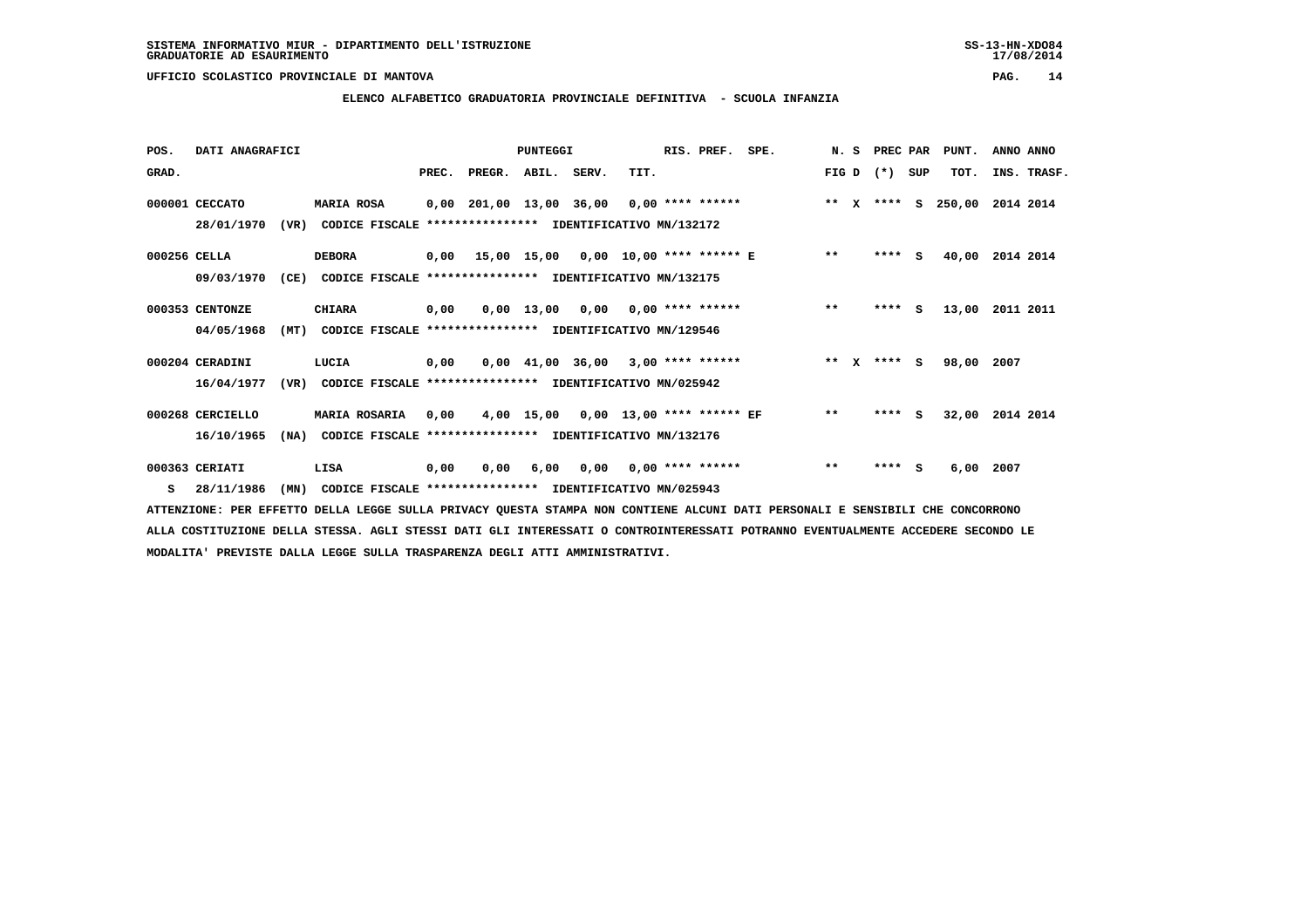**ELENCO ALFABETICO GRADUATORIA PROVINCIALE DEFINITIVA - SCUOLA INFANZIA**

| POS.  | DATI ANAGRAFICI    |      |                                                               |       |                         | <b>PUNTEGGI</b> |                                            |      | RIS. PREF.         | SPE. | N.S   | <b>PREC PAR</b> |     | PUNT.    | ANNO ANNO |             |
|-------|--------------------|------|---------------------------------------------------------------|-------|-------------------------|-----------------|--------------------------------------------|------|--------------------|------|-------|-----------------|-----|----------|-----------|-------------|
| GRAD. |                    |      |                                                               | PREC. | PREGR. ABIL. SERV.      |                 |                                            | TIT. |                    |      | FIG D | $(*)$           | SUP | TOT.     |           | INS. TRASF. |
|       | 000041 CHIANTELLA  |      | ANNA MARIA                                                    |       | 0,00 136,00 15,00 36,00 |                 |                                            |      | $9,00$ **** ****** |      | $* *$ | ****            | s   | 196,00   | 2014 2014 |             |
|       | 19/05/1961         | (RC) | CODICE FISCALE **************** IDENTIFICATIVO MN/132177      |       |                         |                 |                                            |      |                    |      |       |                 |     |          |           |             |
|       | 000079 CHIELLINO   |      | LUIGINA                                                       |       |                         |                 | 0,00 111,00 15,00 36,00 6,00 **** ******   |      |                    |      | $***$ | ****            |     | S 168,00 | 2014 2014 |             |
|       | 28/10/1972         | (KR) | CODICE FISCALE **************** IDENTIFICATIVO MN/132178      |       |                         |                 |                                            |      |                    |      |       |                 |     |          |           |             |
|       | 000027 CHIZZONITI  |      | <b>MARIA STELLA</b>                                           |       |                         |                 | $0,00$ 156,00 14,00 36,00 4,00 **** ****** |      |                    |      | $***$ | ****            |     | s 210,00 | 2014 2014 |             |
|       | 30/04/1972         | (RC) | CODICE FISCALE **************** IDENTIFICATIVO MN/132302      |       |                         |                 |                                            |      |                    |      |       |                 |     |          |           |             |
|       | 000055 CIAPETTI    |      | <b>DONATELLA</b>                                              |       |                         |                 | $0.00$ 132.00 13.00 36.00 3.00 **** ****** |      |                    |      | $***$ | ****            |     | S 184,00 | 2014 2014 |             |
|       | 08/10/1977         |      | (BS) CODICE FISCALE **************** IDENTIFICATIVO MN/132181 |       |                         |                 |                                            |      |                    |      |       |                 |     |          |           |             |
|       | 000281 CIPOLLETTA  |      | DEA                                                           |       |                         |                 | $0,00$ 12,00 15,00 0,00 0,00 **** ******   |      |                    |      |       | ** x **** S     |     | 27,00    | 2003 2003 |             |
|       | 22/01/1966         | (AP) | CODICE FISCALE **************** IDENTIFICATIVO MN/023384      |       |                         |                 |                                            |      |                    |      |       |                 |     |          |           |             |
|       | 000169 COCCINIGLIO |      | GIUSI                                                         | 0,00  |                         |                 | 62,00 14,00 36,00                          |      | $3,00$ **** ****** |      | $**$  | ****            | s   | 115,00   | 2003 2003 |             |
|       | 12/10/1977         | (AG) | CODICE FISCALE **************** IDENTIFICATIVO MN/023394      |       |                         |                 |                                            |      |                    |      |       |                 |     |          |           |             |

 **ATTENZIONE: PER EFFETTO DELLA LEGGE SULLA PRIVACY QUESTA STAMPA NON CONTIENE ALCUNI DATI PERSONALI E SENSIBILI CHE CONCORRONO ALLA COSTITUZIONE DELLA STESSA. AGLI STESSI DATI GLI INTERESSATI O CONTROINTERESSATI POTRANNO EVENTUALMENTE ACCEDERE SECONDO LE MODALITA' PREVISTE DALLA LEGGE SULLA TRASPARENZA DEGLI ATTI AMMINISTRATIVI.**

 $17/08/2014$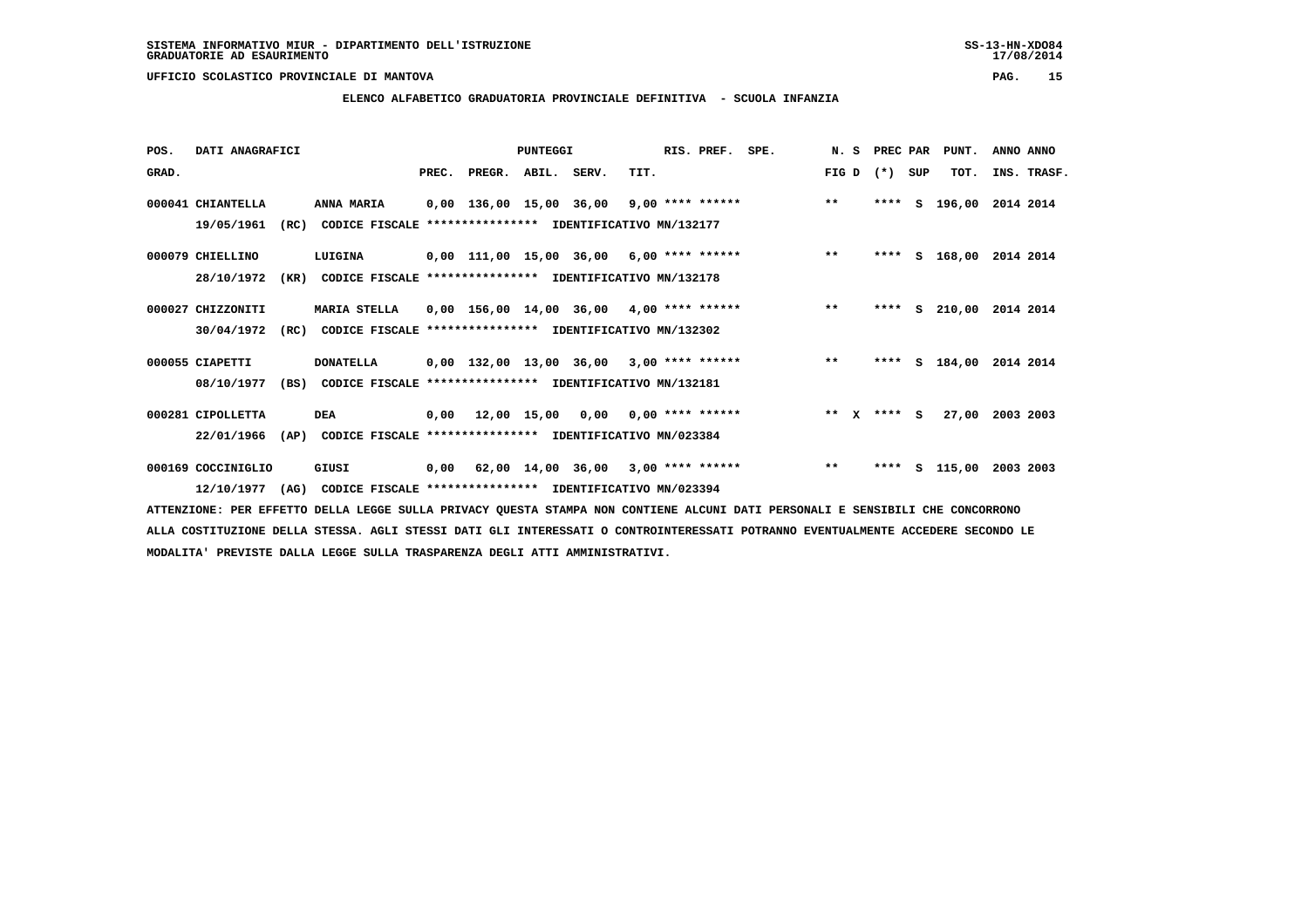**ELENCO ALFABETICO GRADUATORIA PROVINCIALE DEFINITIVA - SCUOLA INFANZIA**

| POS.        | DATI ANAGRAFICI                           |                                                                                  |       |        | PUNTEGGI   |       |                                            | RIS. PREF. SPE. |        | N. S PREC PAR |     | PUNT.              | ANNO ANNO   |
|-------------|-------------------------------------------|----------------------------------------------------------------------------------|-------|--------|------------|-------|--------------------------------------------|-----------------|--------|---------------|-----|--------------------|-------------|
| GRAD.       |                                           |                                                                                  | PREC. | PREGR. | ABIL.      | SERV. | TIT.                                       |                 | FIG D  | $(*)$         | SUP | TOT.               | INS. TRASF. |
| 000352 COCO | 08/07/1967<br>(CT)                        | GRAZIELLA<br>CODICE FISCALE **************** IDENTIFICATIVO MN/132183            | 0,00  |        | 3,00 11,00 |       | 0,00 0,00 **** ****** E                    |                 | $* *$  | $***$ S       |     | 14,00              | 2014 2014   |
|             | 000030 COELATI RAMA<br>08/11/1975<br>(MN) | <b>JESSICA</b><br>CODICE FISCALE **************** IDENTIFICATIVO MN/132184       |       |        |            |       | $0,00$ 157,00 13,00 36,00 0,00 **** ****** |                 | $***$  | ****          |     | S 206,00           | 2014 2014   |
|             | 000148 COGLIANDRO<br>06/04/1965<br>(RC)   | <b>MARIA</b><br>CODICE FISCALE **************** IDENTIFICATIVO MN/025898         |       |        |            |       | $0,00$ 78,00 17,00 36,00 3,00 **** ******  |                 | $**$   | ****          |     | S 134,00           | 2007        |
|             | 000151 COLAFRANCESCO<br>07/08/1973 (EE)   | LIDIA<br>CODICE FISCALE **************** IDENTIFICATIVO MN/025133                | 0,00  |        |            |       | 61,00 14,00 36,00 19,00 **** ******        |                 | ** $X$ |               |     | **** S 130,00      | 2005 2005   |
|             | 000104 COLAIANNI<br>CL)<br>11/01/1975     | <b>MARIA ANTONIE</b><br>CODICE FISCALE **************** IDENTIFICATIVO MN/132186 |       |        |            |       | $0,00$ 102,00 15,00 36,00 6,00 **** ****** |                 |        |               |     | ** X **** S 159,00 | 2014 2014   |
|             | 000367 COMPAGNONI<br>S 05/08/1979<br>(MN) | CHIARA<br>CODICE FISCALE **************** IDENTIFICATIVO MN/026109               | 0,00  | 0,00   | 6,00       | 0,00  | $0,00$ **** ******                         |                 | $***$  | $***$ S       |     | 6,00               | 2007        |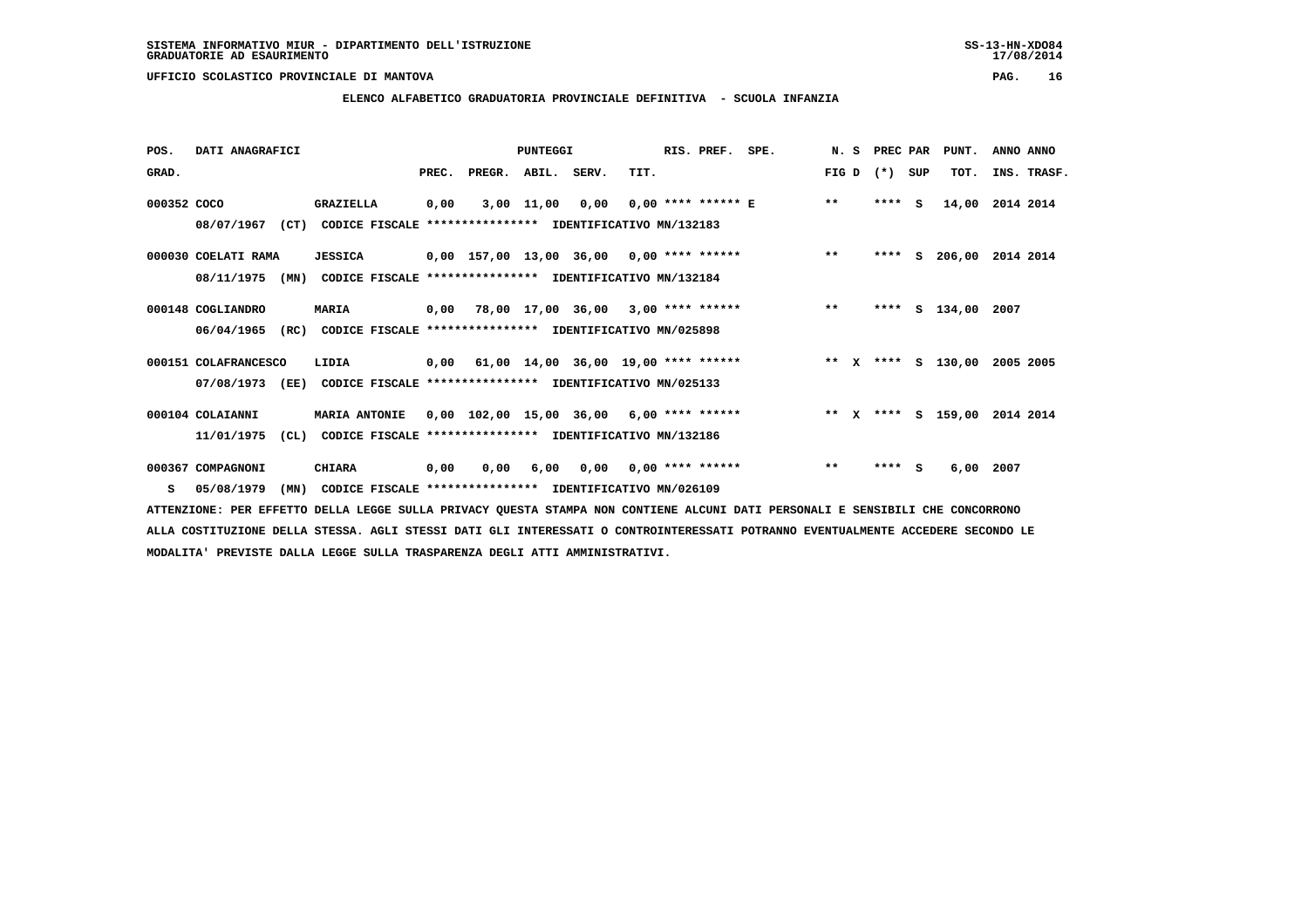**ELENCO ALFABETICO GRADUATORIA PROVINCIALE DEFINITIVA - SCUOLA INFANZIA**

| POS.         | DATI ANAGRAFICI   |      |                                                               |       |        | <b>PUNTEGGI</b> |                                                          |      | RIS. PREF. | SPE.                                          | N.S   | PREC PAR |     | PUNT.              | ANNO ANNO   |  |
|--------------|-------------------|------|---------------------------------------------------------------|-------|--------|-----------------|----------------------------------------------------------|------|------------|-----------------------------------------------|-------|----------|-----|--------------------|-------------|--|
| GRAD.        |                   |      |                                                               | PREC. | PREGR. | ABIL. SERV.     |                                                          | TIT. |            |                                               | FIG D | $(* )$   | SUP | TOT.               | INS. TRASF. |  |
| 000010 CONTI |                   |      | <b>SARA</b>                                                   |       |        |                 |                                                          |      |            | 0,00 171,00 11,00 36,00 9,00 **** ****** E ** |       | ****     | s   | 227,00             | 2014 2014   |  |
|              | 07/04/1973        |      | (VR) CODICE FISCALE **************** IDENTIFICATIVO MN/132187 |       |        |                 |                                                          |      |            |                                               |       |          |     |                    |             |  |
|              | 000222 COPPINI    |      | ANNA                                                          | 0,00  |        |                 | $2,00$ 40,00 36,00 0,00 **** ******                      |      |            |                                               | $* *$ | $***$ S  |     | 78,00              | 2007        |  |
|              | 07/07/1987        | (MN) |                                                               |       |        |                 | CODICE FISCALE **************** IDENTIFICATIVO MN/025971 |      |            |                                               |       |          |     |                    |             |  |
|              | 000314 COPPOLA    |      | NAGAINA CAROL                                                 | 0.00  |        |                 | $3,00$ 15,00 0,00 3,00 **** ******                       |      |            |                                               | $***$ | $***$ S  |     | 21,00              | 2011 2011   |  |
|              | 05/10/1979        |      | (PA) CODICE FISCALE **************** IDENTIFICATIVO MN/129719 |       |        |                 |                                                          |      |            |                                               |       |          |     |                    |             |  |
|              | 000178 CORETTI    |      | <b>ROSANNA</b>                                                |       |        |                 | $0,00$ 56,00 15,00 36,00 3,00 **** ******                |      |            |                                               | $* *$ | ****     |     | S 110,00 2014 2014 |             |  |
|              | 19/09/1980        | (MT) |                                                               |       |        |                 | CODICE FISCALE **************** IDENTIFICATIVO MN/132189 |      |            |                                               |       |          |     |                    |             |  |
|              | 000253 CORTORILLO |      | ROSALBA SALVA                                                 | 0.00  |        |                 | $0.00$ 16.00 24.00 3.00 **** ******                      |      |            |                                               | $***$ | ****     | S.  | 43,00              | 2007 2007   |  |
|              | 16/01/1974        | (ME) |                                                               |       |        |                 | CODICE FISCALE **************** IDENTIFICATIVO MN/026136 |      |            |                                               |       |          |     |                    |             |  |
| 000247 COSMI |                   |      | CLAUDIA                                                       | 0,00  |        |                 | $0,00$ 12,00 36,00 0,00 **** ******                      |      |            |                                               | $***$ | $***$ S  |     | 48,00              | 2011 2011   |  |
|              | 24/08/1973        | (TE) |                                                               |       |        |                 | CODICE FISCALE **************** IDENTIFICATIVO MN/129720 |      |            |                                               |       |          |     |                    |             |  |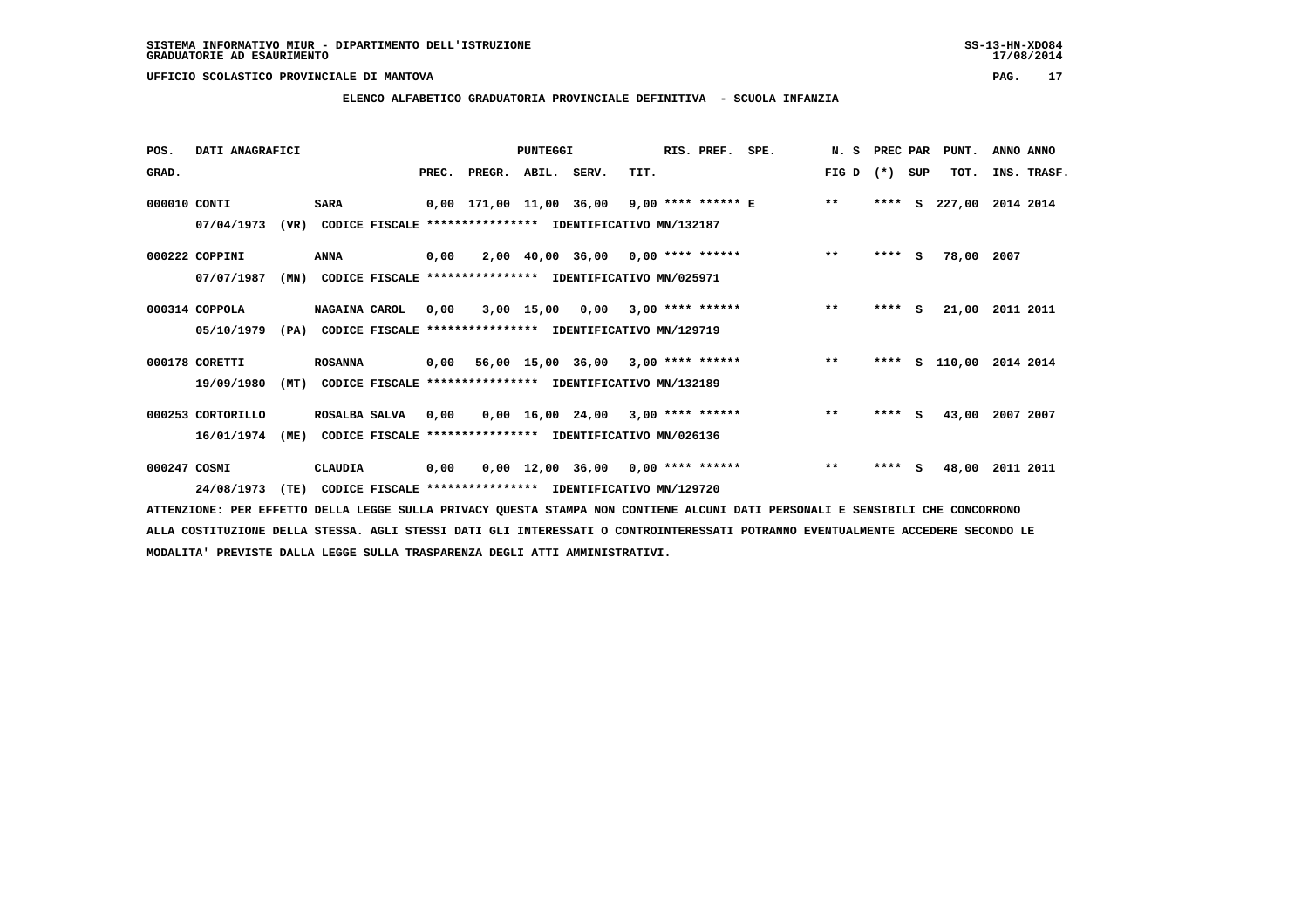**ELENCO ALFABETICO GRADUATORIA PROVINCIALE DEFINITIVA - SCUOLA INFANZIA**

| POS.  | DATI ANAGRAFICI   |      |                                                          |       |                                          | <b>PUNTEGGI</b> |                                      |      | RIS. PREF. | SPE. |       | N. S         | PREC PAR |     | PUNT.              | ANNO ANNO   |  |
|-------|-------------------|------|----------------------------------------------------------|-------|------------------------------------------|-----------------|--------------------------------------|------|------------|------|-------|--------------|----------|-----|--------------------|-------------|--|
| GRAD. |                   |      |                                                          | PREC. | PREGR. ABIL. SERV.                       |                 |                                      | TIT. |            |      | FIG D |              | $(* )$   | SUP | TOT.               | INS. TRASF. |  |
|       | 000154 COSOLO     |      | <b>ELENA</b>                                             | 0,00  |                                          |                 | 92,00 13,00 22,00 0,00 **** ******   |      |            |      | $* *$ |              | ****     | s   | 127,00             | 2014 2014   |  |
|       | 11/04/1963        | (BR) | CODICE FISCALE **************** IDENTIFICATIVO MN/132190 |       |                                          |                 |                                      |      |            |      |       |              |          |     |                    |             |  |
|       | 000091 COSTANTINO |      | CINZIA                                                   |       | 0,00 104,00 15,00 36,00 7,00 **** ****** |                 |                                      |      |            |      |       |              |          |     | ** X **** S 162,00 | 2003 2003   |  |
|       | 02/05/1972        | (ME) | CODICE FISCALE **************** IDENTIFICATIVO MN/023500 |       |                                          |                 |                                      |      |            |      |       |              |          |     |                    |             |  |
|       | 000158 COSTANZO   |      | LOREDANA MARI                                            | 0,00  | 70,00 17,00 36,00 0,00 **** ******       |                 |                                      |      |            |      | $* *$ | $\mathbf{x}$ |          |     | **** S 123,00      | 2007 2007   |  |
|       | 14/01/1974        | (CT) | CODICE FISCALE **************** IDENTIFICATIVO MN/026140 |       |                                          |                 |                                      |      |            |      |       |              |          |     |                    |             |  |
|       | 000215 CREMONESI  |      | <b>MILENA</b>                                            | 0,00  |                                          |                 | $36,00$ 15,00 36,00 0,00 **** ****** |      |            |      | $***$ |              | ****     | S.  | 87,00 2005         |             |  |
|       | 14/07/1965        | (MN) | CODICE FISCALE **************** IDENTIFICATIVO MN/024985 |       |                                          |                 |                                      |      |            |      |       |              |          |     |                    |             |  |
|       | 000260 CRISTALDI  |      | LETIZIA MARIA                                            |       | $0,00$ 18,00 15,00 0,00 1,00 **** ****** |                 |                                      |      |            |      | $**$  |              | $***$ S  |     | 34,00              | 2014 2014   |  |
|       | 23/06/1980        | (CT) | CODICE FISCALE **************** IDENTIFICATIVO MN/132191 |       |                                          |                 |                                      |      |            |      |       |              |          |     |                    |             |  |
|       | 000203 CRISTOFARO |      | MICHELINA                                                | 0,00  |                                          |                 | 48,00 14,00 36,00 0,00 **** ******   |      |            |      | $***$ | $\mathbf{x}$ | **** S   |     | 98,00              | 2003        |  |
|       | 17/02/1968        | (PZ) | CODICE FISCALE **************** IDENTIFICATIVO MN/023433 |       |                                          |                 |                                      |      |            |      |       |              |          |     |                    |             |  |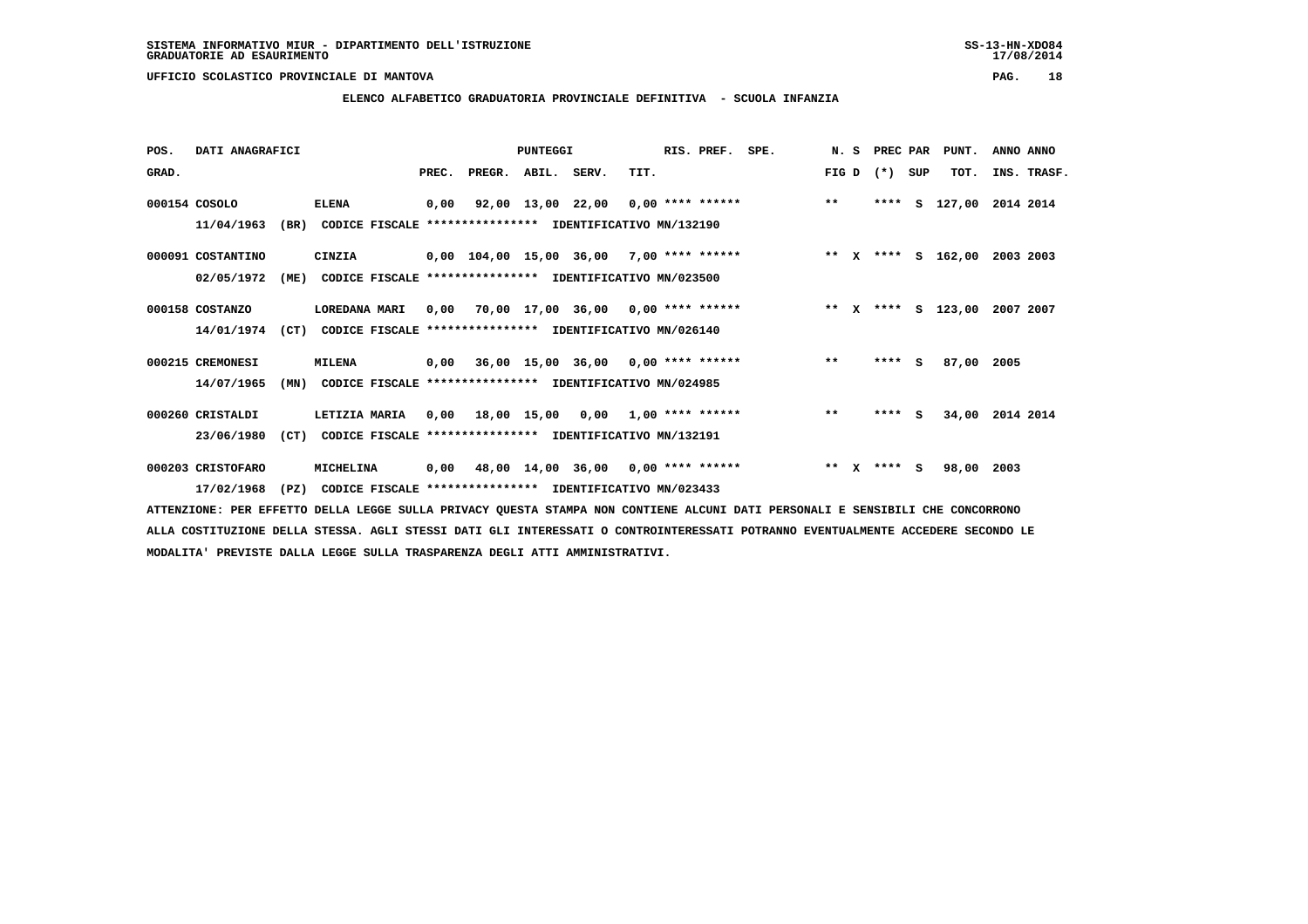**ELENCO ALFABETICO GRADUATORIA PROVINCIALE DEFINITIVA - SCUOLA INFANZIA**

| POS.        | DATI ANAGRAFICI |      |                                                          |      |                  | PUNTEGGI    |                                           |      | RIS. PREF. SPE.    |                              |         | N. S PREC PAR |     | PUNT.                   | ANNO ANNO |             |
|-------------|-----------------|------|----------------------------------------------------------|------|------------------|-------------|-------------------------------------------|------|--------------------|------------------------------|---------|---------------|-----|-------------------------|-----------|-------------|
| GRAD.       |                 |      |                                                          |      | PREC. PREGR.     | ABIL. SERV. |                                           | TIT. |                    |                              | FIG D   | $(* )$        | SUP | TOT.                    |           | INS. TRASF. |
|             | 000071 CROTTI   |      | <b>ELENA</b>                                             |      |                  |             | 0,00 111,00 17,00 36,00                   |      | $7,00$ **** ****** |                              |         |               |     | ** X **** S 171,00 2007 |           |             |
|             | 23/09/1980      | (MN) | CODICE FISCALE **************** IDENTIFICATIVO MN/025973 |      |                  |             |                                           |      |                    |                              |         |               |     |                         |           |             |
| 000137 CUDA |                 |      | <b>ELISABETTA</b>                                        | 0,00 |                  |             | 87,00 15,00 36,00 0,00 **** ******        |      |                    | ** X **** S 138,00           |         |               |     |                         | 2004 2004 |             |
|             | 29/09/1974      | (CZ) | CODICE FISCALE **************** IDENTIFICATIVO MN/024024 |      |                  |             |                                           |      |                    |                              |         |               |     |                         |           |             |
|             | 000279 D'AMICO  |      | <b>GIUSI ELIANA</b>                                      |      | 0,00 12,00 16,00 |             | $0,00$ $0,00$ **** ******                 |      |                    |                              | $* *$   | ****          | s.  | 28,00 2014 2014         |           |             |
|             | 30/12/1975      | (CT) | CODICE FISCALE **************** IDENTIFICATIVO MN/132192 |      |                  |             |                                           |      |                    |                              |         |               |     |                         |           |             |
|             | 000191 D'ANGELO |      | <b>ARCANGELA</b>                                         | 0,00 |                  |             | 48,00 15,00 36,00 3,00 **** ******        |      |                    | ** X **** S 102,00 2007 2007 |         |               |     |                         |           |             |
|             | 05/09/1965      | (TP) | CODICE FISCALE                                           |      |                  |             | **************** IDENTIFICATIVO MN/025962 |      |                    |                              |         |               |     |                         |           |             |
|             | 000291 D'ANGELO |      | PALMA                                                    | 0,00 |                  |             | 6,00 16,00 0,00                           |      | $3,00$ **** ****** |                              | $* *$   | ****          | - S | 25,00                   | 2011 2011 |             |
|             | 25/01/1967      | (TP) | CODICE FISCALE **************** IDENTIFICATIVO MN/129528 |      |                  |             |                                           |      |                    |                              |         |               |     |                         |           |             |
|             | 000188 D'ANTONI |      | <b>ROSA</b>                                              | 0,00 |                  |             | 53,00 15,00 36,00 0,00 **** ******        |      |                    |                              | $***$ X | ****          |     | S 104,00                | 2007 2007 |             |
|             | 18/04/1971      | (AG) | CODICE FISCALE **************** IDENTIFICATIVO MN/025963 |      |                  |             |                                           |      |                    |                              |         |               |     |                         |           |             |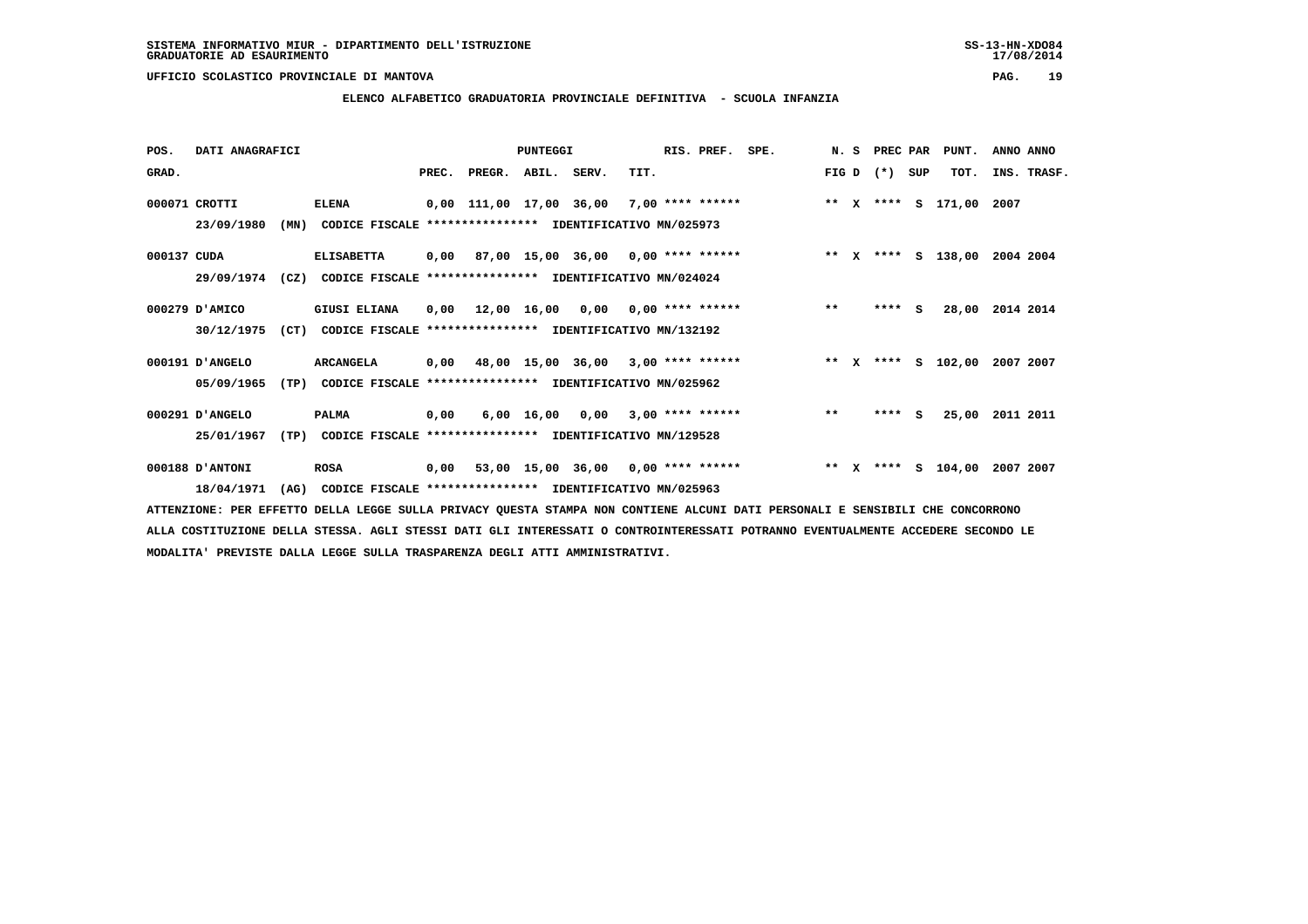**ELENCO ALFABETICO GRADUATORIA PROVINCIALE DEFINITIVA - SCUOLA INFANZIA**

 **POS. DATI ANAGRAFICI PUNTEGGI RIS. PREF. SPE. N. S PREC PAR PUNT. ANNO ANNO**GRAD. **BRAD. PREC. PREGR. ABIL. SERV.** TIT. THE REGREATER FIG D (\*) SUP TOT. INS. TRASF.  **000177 D'ASARO MARIA ANTONEL 0,00 69,00 17,00 21,00 3,00 \*\*\*\* \*\*\*\*\*\* \*\* X \*\*\*\* S 110,00 2011 2011 11/06/1980 (PA) CODICE FISCALE \*\*\*\*\*\*\*\*\*\*\*\*\*\*\*\* IDENTIFICATIVO MN/129529 000364 DE BIASI ELENA 0,00 0,00 6,00 0,00 0,00 \*\*\*\* \*\*\*\*\*\* \*\* X \*\*\*\* S 6,00 2007 S 29/05/1986 (MN) CODICE FISCALE \*\*\*\*\*\*\*\*\*\*\*\*\*\*\*\* IDENTIFICATIVO MN/025975 000025 DEL BON ROBERTA 0,00 163,00 10,00 36,00 4,00 \*\*\*\* \*\*\*\*\*\* \*\* X \*\*\*\* S 213,00 2014 2014 15/03/1967 (RE) CODICE FISCALE \*\*\*\*\*\*\*\*\*\*\*\*\*\*\*\* IDENTIFICATIVO MN/132117 000358 DE MARCO STEFANIA 0,00 3,00 6,00 0,00 0,00 \*\*\*\* \*\*\*\*\*\* \*\* \*\*\*\* S 9,00 2011 2011 S 29/11/1978 (CS) CODICE FISCALE \*\*\*\*\*\*\*\*\*\*\*\*\*\*\*\* IDENTIFICATIVO MN/129530 000286 DENARO MARIA 0,00 3,00 16,00 0,00 7,00 \*\*\*\* \*\*\*\*\*\* \*\* \*\*\*\* S 26,00 2014 2014 14/02/1966 (SR) CODICE FISCALE \*\*\*\*\*\*\*\*\*\*\*\*\*\*\*\* IDENTIFICATIVO MN/132118 000101 DE SIMONE MARIA CARMINE 0,00 109,00 15,00 36,00 0,00 \*\*\*\* \*\*\*\*\*\* \*\* \*\*\*\* S 160,00 2007 26/08/1978 (NA) CODICE FISCALE \*\*\*\*\*\*\*\*\*\*\*\*\*\*\*\* IDENTIFICATIVO MN/025976**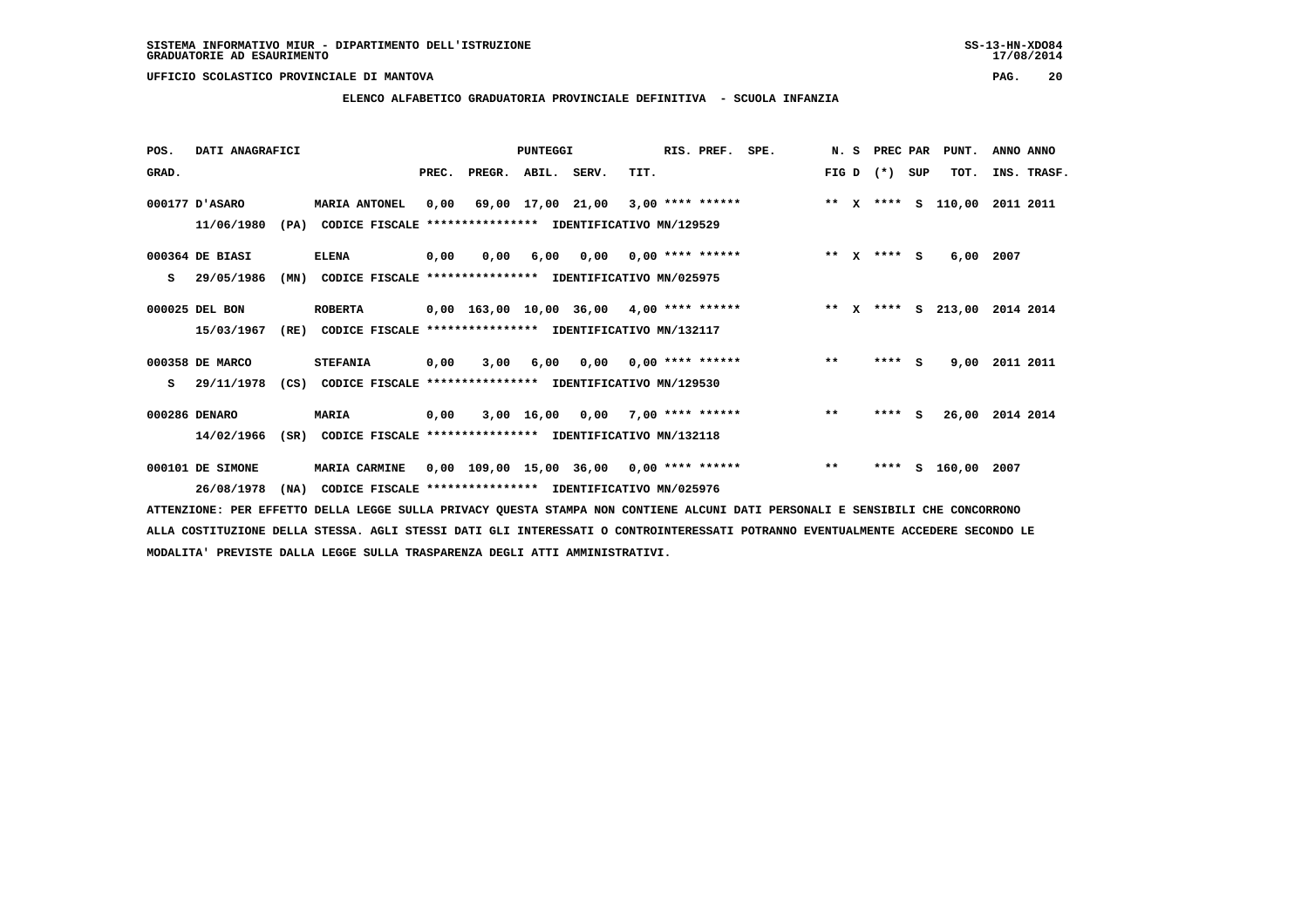# **ELENCO ALFABETICO GRADUATORIA PROVINCIALE DEFINITIVA - SCUOLA INFANZIA**

| POS.         | DATI ANAGRAFICI  |      |                                                               |       |                                                         | PUNTEGGI   |                                      |      | RIS. PREF.         | SPE.                    | N.S   | PREC PAR |     | PUNT.           | ANNO ANNO |             |
|--------------|------------------|------|---------------------------------------------------------------|-------|---------------------------------------------------------|------------|--------------------------------------|------|--------------------|-------------------------|-------|----------|-----|-----------------|-----------|-------------|
| GRAD.        |                  |      |                                                               | PREC. | PREGR. ABIL. SERV.                                      |            |                                      | TIT. |                    |                         | FIG D | $(* )$   | SUP | TOT.            |           | INS. TRASF. |
|              | 000301 DI CARLO  |      | <b>MARIA CARMELA</b>                                          | 0,00  |                                                         | 3,00 17,00 | 0,00                                 |      | $3.00$ **** ****** |                         | $**$  | $***$ S  |     | 23,00           | 2014 2014 |             |
|              | 04/07/1980       | CL)  | CODICE FISCALE **************** IDENTIFICATIVO MN/132121      |       |                                                         |            |                                      |      |                    |                         |       |          |     |                 |           |             |
|              | 000290 DI FRANCO |      | <b>GAETANA</b>                                                |       | $0,00$ 10,00 15,00 0,00 0,00 **** ******                |            |                                      |      |                    |                         | $* *$ | $***$ S  |     | 25,00 2004 2004 |           |             |
|              | 07/08/1964       | CL)  | CODICE FISCALE **************** IDENTIFICATIVO MN/024037      |       |                                                         |            |                                      |      |                    |                         |       |          |     |                 |           |             |
|              | 000165 DI GRACI  |      | LAURA                                                         | 0,00  |                                                         |            | $67,00$ 14,00 36,00 3,00 **** ****** |      |                    |                         | $***$ | ****     |     | S 120,00        | 2005 2005 |             |
|              | 07/11/1977       | (TA) | CODICE FISCALE **************** IDENTIFICATIVO MN/025107      |       |                                                         |            |                                      |      |                    |                         |       |          |     |                 |           |             |
|              | 000073 DIMARTI   |      | ANNA CARMELA                                                  |       | $0,00$ 118,00 16,00 36,00 0,00 **** ******              |            |                                      |      |                    | ** x **** s 170,00 2002 |       |          |     |                 |           |             |
|              | 10/04/1974       | (RC) | CODICE FISCALE **************** IDENTIFICATIVO MN/022985      |       |                                                         |            |                                      |      |                    |                         |       |          |     |                 |           |             |
| 000231 DISCA |                  |      | SALVATORE ALB                                                 | 0.00  |                                                         |            | 54,00 16,00 0,00 0,00 **** ******    |      |                    |                         | $***$ | $***$ S  |     | 70,00           | 2014 2014 |             |
|              | 10/12/1968       |      | (CL) CODICE FISCALE **************** IDENTIFICATIVO MN/132123 |       |                                                         |            |                                      |      |                    |                         |       |          |     |                 |           |             |
|              | 000133 DORICO    |      | <b>ELENA</b>                                                  |       | $0,00$ $92,00$ $12,00$ $36,00$ $0,00$ $***$ **** ****** |            |                                      |      |                    |                         | $***$ | ****     |     | $S$ 140,00 2002 |           |             |
|              | 06/09/1971       | (VR) | CODICE FISCALE **************** IDENTIFICATIVO MN/022545      |       |                                                         |            |                                      |      |                    |                         |       |          |     |                 |           |             |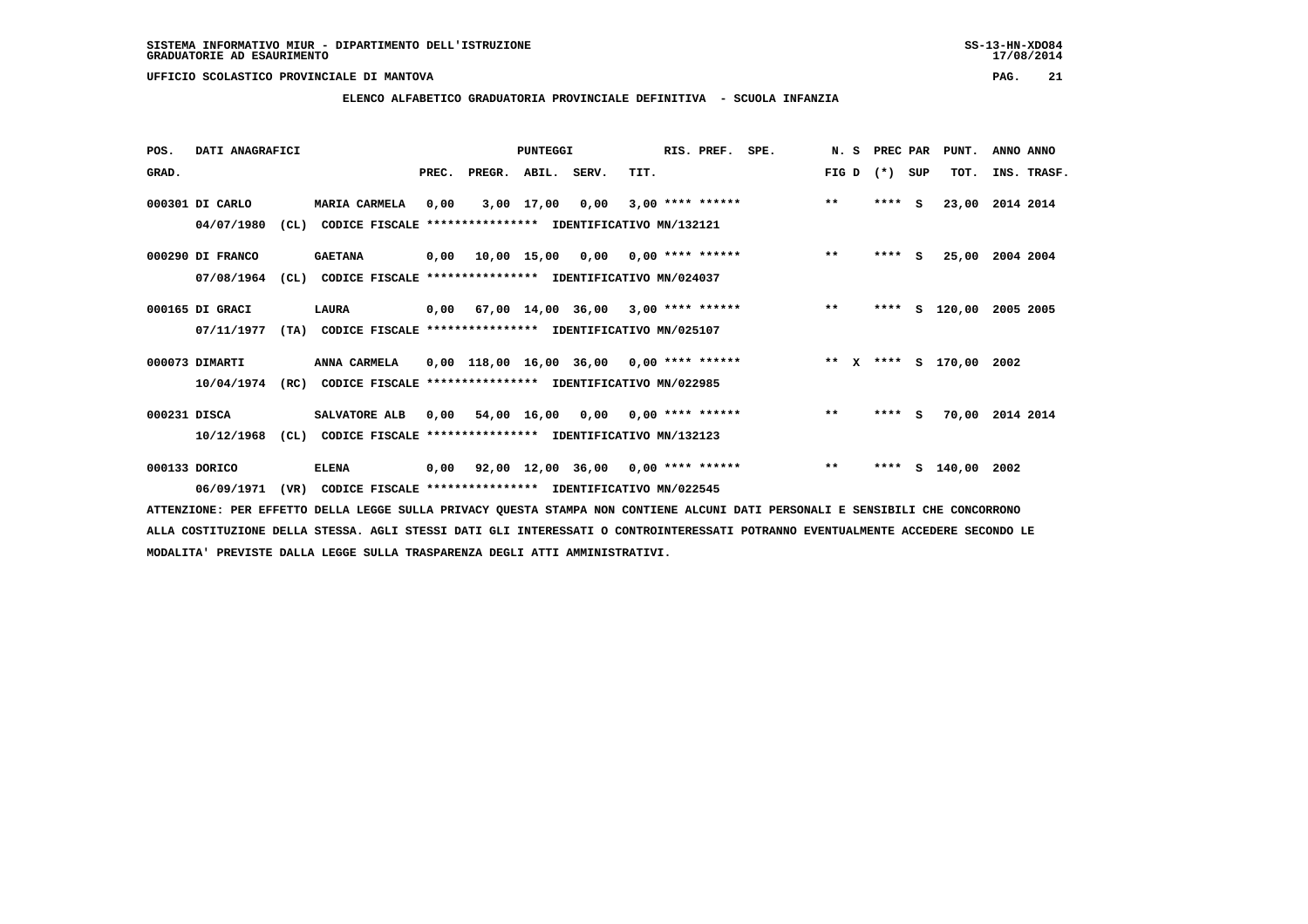**ELENCO ALFABETICO GRADUATORIA PROVINCIALE DEFINITIVA - SCUOLA INFANZIA**

| POS.        | DATI ANAGRAFICI |      |                                                          |       |                                            | PUNTEGGI                           |                           | RIS. PREF. SPE. |                                          |       |              | N. S PREC PAR |          | PUNT.              | ANNO ANNO |             |
|-------------|-----------------|------|----------------------------------------------------------|-------|--------------------------------------------|------------------------------------|---------------------------|-----------------|------------------------------------------|-------|--------------|---------------|----------|--------------------|-----------|-------------|
| GRAD.       |                 |      |                                                          | PREC. | PREGR.                                     | ABIL. SERV.                        | TIT.                      |                 |                                          | FIG D |              | $(*)$         | SUP      | TOT.               |           | INS. TRASF. |
| 000155 ELIA |                 |      | <b>AUSILIA</b>                                           | 0,00  |                                            | 76,00 13,00 36,00 0,00 **** ****** |                           |                 | ** x **** s                              |       |              |               |          | 125,00             | 2003 2003 |             |
|             | 21/05/1977      | (ME) | CODICE FISCALE **************** IDENTIFICATIVO MN/023506 |       |                                            |                                    |                           |                 |                                          |       |              |               |          |                    |           |             |
| 000225 ELIA |                 |      | <b>MARIANNA</b>                                          |       | $0,00$ 36,00 18,00 20,00 3,00 **** ******  |                                    |                           |                 |                                          | $***$ |              | ****          | <b>S</b> | 77,00 2014 2014    |           |             |
|             | 23/02/1968      | (CE) | CODICE FISCALE **************** IDENTIFICATIVO MN/132124 |       |                                            |                                    |                           |                 |                                          |       |              |               |          |                    |           |             |
|             | 000072 ESPOSITO |      | <b>GIUSEPPINA</b>                                        |       | 0,00 110,00 15,00 36,00 10,00 **** ******  |                                    |                           |                 | $\star \star$                            |       |              | ****          |          | S 171,00 2014 2014 |           |             |
|             | 06/05/1973      | (NA) | CODICE FISCALE **************** IDENTIFICATIVO MN/132125 |       |                                            |                                    |                           |                 |                                          |       |              |               |          |                    |           |             |
|             | 000081 FABBRI   |      | CRISTINA                                                 |       |                                            |                                    |                           |                 | 0,00 114,00 17,00 36,00 0,00 **** ****** | $***$ |              | ****          |          | S 167,00 2007      |           |             |
|             | 12/07/1975      | (MN) | CODICE FISCALE **************** IDENTIFICATIVO MN/025846 |       |                                            |                                    |                           |                 |                                          |       |              |               |          |                    |           |             |
|             | 000250 FANARA   |      | CALOGERA                                                 |       | 0,00 30,00 15,00                           |                                    | $0,00$ $0,00$ **** ****** |                 |                                          | $***$ |              | ****          | s        | 45,00              | 2003 2003 |             |
|             | 16/02/1966      | (AG) | CODICE FISCALE **************** IDENTIFICATIVO MN/023507 |       |                                            |                                    |                           |                 |                                          |       |              |               |          |                    |           |             |
|             | 000042 FARINA   |      | <b>FEDERICA</b>                                          |       | $0,00$ 144,00 15,00 36,00 0,00 **** ****** |                                    |                           |                 |                                          | $**$  | $\mathbf{x}$ | ****          |          | 195,00             | 2014 2014 |             |
|             | 03/08/1979      | (MN) | CODICE FISCALE **************** IDENTIFICATIVO MN/132127 |       |                                            |                                    |                           |                 |                                          |       |              |               |          |                    |           |             |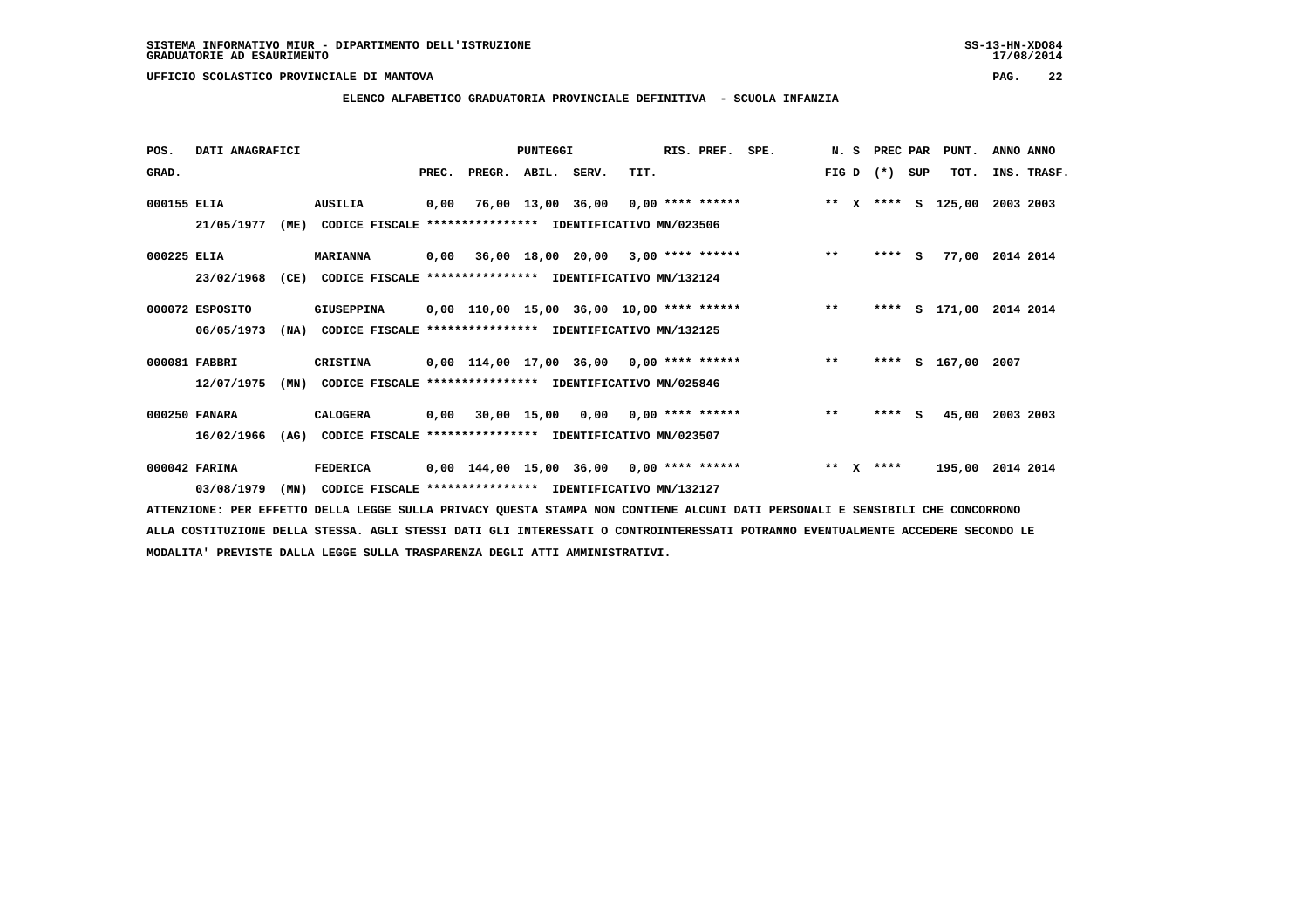**ELENCO ALFABETICO GRADUATORIA PROVINCIALE DEFINITIVA - SCUOLA INFANZIA**

| POS.  | DATI ANAGRAFICI   |      |                                                               |       |                                           | <b>PUNTEGGI</b> |                                    |      | RIS. PREF. SPE. |                                          | N. S PREC PAR         |         |          | PUNT.         | ANNO ANNO |             |
|-------|-------------------|------|---------------------------------------------------------------|-------|-------------------------------------------|-----------------|------------------------------------|------|-----------------|------------------------------------------|-----------------------|---------|----------|---------------|-----------|-------------|
| GRAD. |                   |      |                                                               | PREC. | PREGR. ABIL. SERV.                        |                 |                                    | TIT. |                 |                                          | FIG D                 | $(* )$  | SUP      | TOT.          |           | INS. TRASF. |
|       | 000197 FASCETTI   |      | <b>ANNAROSA</b>                                               | 0,00  |                                           |                 |                                    |      |                 | 50,00 13,00 36,00 0,00 **** ******       | $***$                 | ****    | <b>S</b> | 99,00         | 2002 2002 |             |
|       | 11/02/1956        |      | (CS) CODICE FISCALE **************** IDENTIFICATIVO MN/022381 |       |                                           |                 |                                    |      |                 |                                          |                       |         |          |               |           |             |
|       | 000227 FEDELE     |      | ANNA                                                          |       | $0,00$ 36,00 16,00 20,00 3,00 **** ****** |                 |                                    |      |                 |                                          | $***$                 | $***$ S |          | 75,00         | 2005      |             |
|       | 11/01/1967        | (NA) | CODICE FISCALE **************** IDENTIFICATIVO MN/024974      |       |                                           |                 |                                    |      |                 |                                          |                       |         |          |               |           |             |
|       | 000344 FERLISI    |      | <b>ROSALIA</b>                                                | 0,00  |                                           |                 | $0,00$ 15,00 0,00 0,00 **** ****** |      |                 |                                          | $* *$<br>$\mathbf{x}$ | **** S  |          | 15,00         | 2011 2011 |             |
|       | 02/12/1970        |      | (AG) CODICE FISCALE **************** IDENTIFICATIVO MN/129549 |       |                                           |                 |                                    |      |                 |                                          |                       |         |          |               |           |             |
|       | 000141 FERRAMOSCA |      | <b>MILENA</b>                                                 |       |                                           |                 |                                    |      |                 | 0,00 84,00 14,00 36,00 3,00 **** ******  | $***$                 |         |          | **** S 137,00 | 2011 2011 |             |
|       | 13/10/1973        | (LE) | CODICE FISCALE **************** IDENTIFICATIVO MN/129550      |       |                                           |                 |                                    |      |                 |                                          |                       |         |          |               |           |             |
|       | 000297 FERRARA    |      | <b>ANGELA</b>                                                 | 0,00  |                                           |                 | $3,00$ 15,00 0,00 6,00 **** ****** |      |                 |                                          | $***$                 | $***$ S |          | 24,00         | 2014 2014 |             |
|       | 24/01/1970        |      | (SR) CODICE FISCALE **************** IDENTIFICATIVO MN/132132 |       |                                           |                 |                                    |      |                 |                                          |                       |         |          |               |           |             |
|       | 000015 FEZZARDI   |      | <b>DONATELLA</b>                                              |       |                                           |                 |                                    |      |                 | 0,00 176,00 12,00 36,00 0,00 **** ****** | $**$                  | ****    |          | S 224,00      | 2014 2014 |             |
|       | 02/10/1959        | (BS) | CODICE FISCALE **************** IDENTIFICATIVO MN/132133      |       |                                           |                 |                                    |      |                 |                                          |                       |         |          |               |           |             |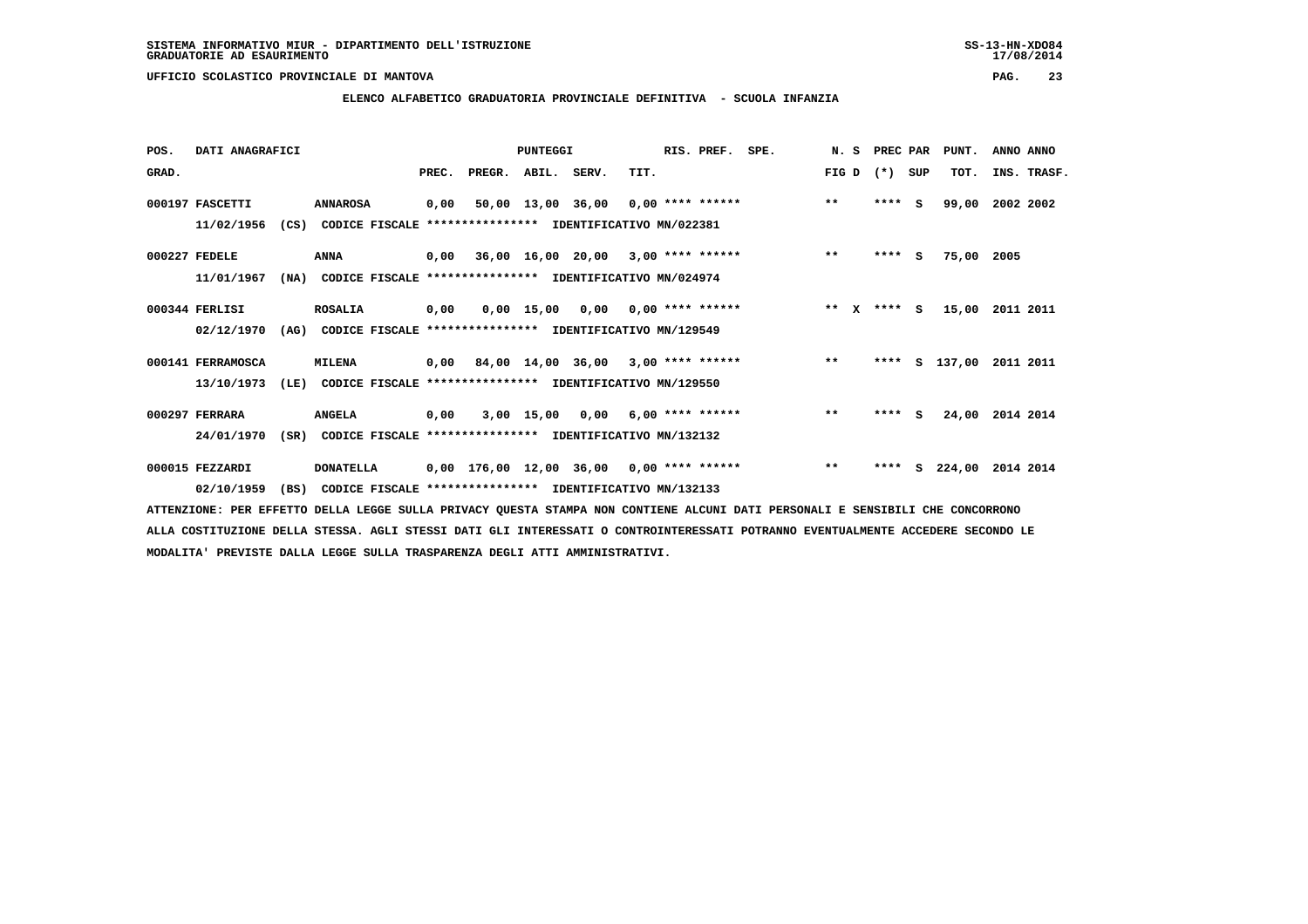**ELENCO ALFABETICO GRADUATORIA PROVINCIALE DEFINITIVA - SCUOLA INFANZIA**

| POS.         | DATI ANAGRAFICI |      |                                                          |       |                                            | PUNTEGGI    |                                       |      | RIS. PREF. SPE.           |                              |         | N. S PREC PAR |     | PUNT.           | ANNO ANNO |             |
|--------------|-----------------|------|----------------------------------------------------------|-------|--------------------------------------------|-------------|---------------------------------------|------|---------------------------|------------------------------|---------|---------------|-----|-----------------|-----------|-------------|
| GRAD.        |                 |      |                                                          | PREC. | PREGR.                                     | ABIL. SERV. |                                       | TIT. |                           |                              | FIG D   | $(* )$        | SUP | TOT.            |           | INS. TRASF. |
|              | 000265 FIASCHI  |      | MARIA CARMELA                                            | 0,00  | 18,00 15,00                                |             | 0,00                                  |      | $0.00$ **** ******        |                              | $***$   | $***$ S       |     | 33,00 2014 2014 |           |             |
|              | 18/10/1964      | (CT) | CODICE FISCALE **************** IDENTIFICATIVO MN/132135 |       |                                            |             |                                       |      |                           |                              |         |               |     |                 |           |             |
| 000060 FIDA  |                 |      | <b>MANUELA</b>                                           |       | $0,00$ 123,00 16,00 36,00 6,00 **** ****** |             |                                       |      |                           | ** X **** S 181,00           |         |               |     |                 | 2014 2014 |             |
|              | 10/04/1976      | (RC) | CODICE FISCALE **************** IDENTIFICATIVO MN/132136 |       |                                            |             |                                       |      |                           |                              |         |               |     |                 |           |             |
| 000230 FOCHI |                 |      | LARA                                                     | 0,00  |                                            |             | $0,00$ 42,00 30,00 0,00 **** ****** D |      |                           |                              | $***$   | ****          | s   | 72,00 2009      |           |             |
|              | 10/07/1987      | (MN) | CODICE FISCALE **************** IDENTIFICATIVO MN/127513 |       |                                            |             |                                       |      |                           |                              |         |               |     |                 |           |             |
|              | 000066 FOLETTO  |      | <b>VERONICA</b>                                          |       | $0,00$ 126,00 14,00 36,00 0,00 **** ****** |             |                                       |      |                           | ** X **** S 176,00 2014 2014 |         |               |     |                 |           |             |
|              | 17/10/1978      | (VR) | CODICE FISCALE **************** IDENTIFICATIVO MN/132137 |       |                                            |             |                                       |      |                           |                              |         |               |     |                 |           |             |
|              | 000365 FORNARO  |      | <b>ANNA</b>                                              | 0,00  | 0.00                                       | 6,00        |                                       |      | $0,00$ $0,00$ **** ****** |                              |         | ** $X$ ****   |     | 6,00 2007       |           |             |
| s            | 19/08/1964      | (MN) | CODICE FISCALE **************** IDENTIFICATIVO MN/025908 |       |                                            |             |                                       |      |                           |                              |         |               |     |                 |           |             |
|              | 000163 FORNARO  |      | ANNA                                                     | 0,00  |                                            |             | 70,00 15,00 36,00 0,00 **** ******    |      |                           |                              | $***$ X | ****          |     | s 121,00        | 2005 2005 |             |
|              | 03/08/1968      | (PE) | CODICE FISCALE **************** IDENTIFICATIVO MN/024962 |       |                                            |             |                                       |      |                           |                              |         |               |     |                 |           |             |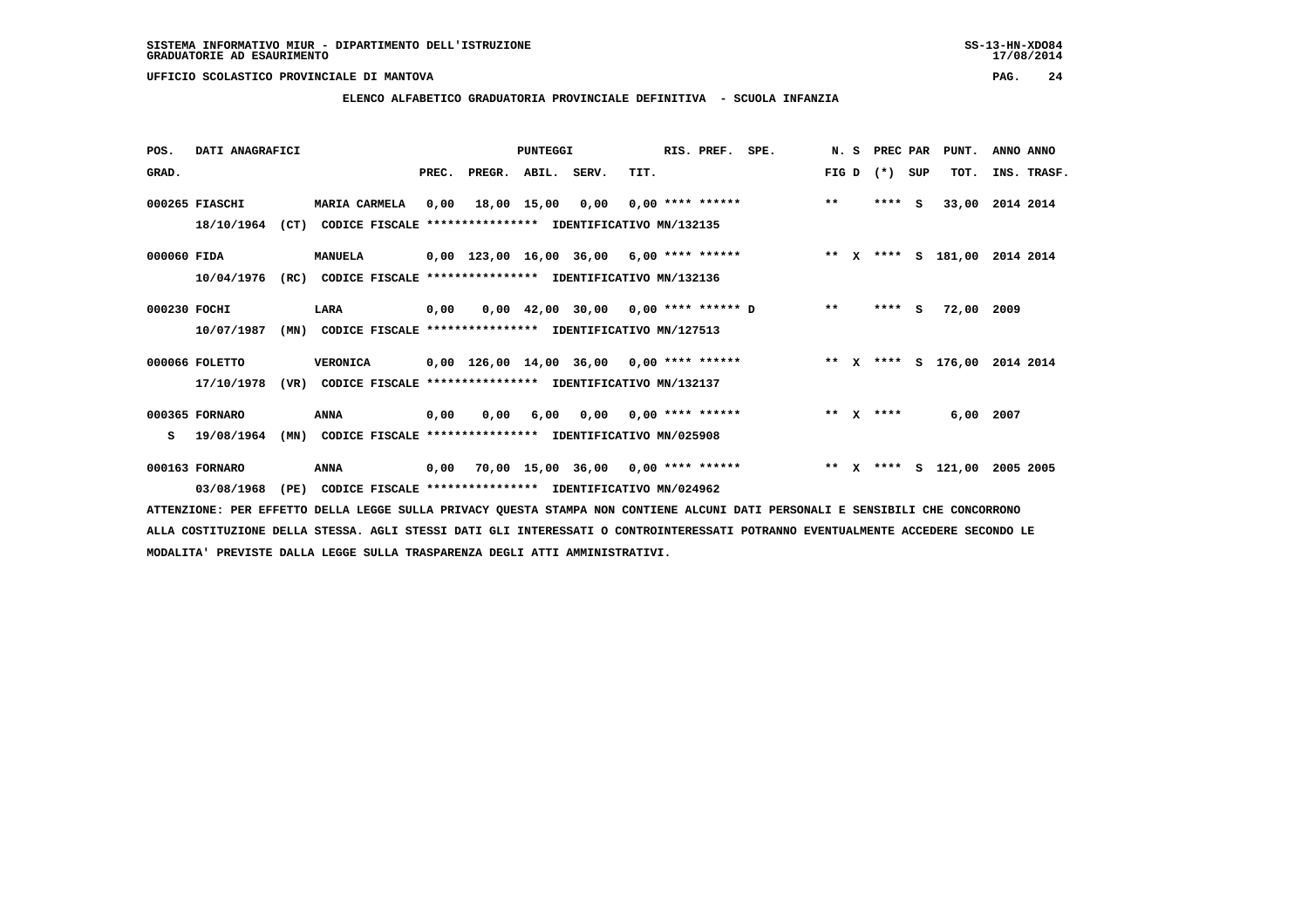**ELENCO ALFABETICO GRADUATORIA PROVINCIALE DEFINITIVA - SCUOLA INFANZIA**

 **POS. DATI ANAGRAFICI PUNTEGGI RIS. PREF. SPE. N. S PREC PAR PUNT. ANNO ANNO**GRAD. **PREGRADE SERVEGER. ABIL. SERV. TIT.** FIG D (\*) SUP TOT. INS. TRASF.  **000219 FRAGAPANE GIUSEPPINA R 0,00 42,00 15,00 24,00 0,00 \*\*\*\* \*\*\*\*\*\* \*\* X \*\*\*\* S 81,00 2011 2011 07/01/1972 (EE) CODICE FISCALE \*\*\*\*\*\*\*\*\*\*\*\*\*\*\*\* IDENTIFICATIVO MN/129773 000075 FRANCIOSI MARZIA 0,00 120,00 13,00 36,00 0,00 \*\*\*\* \*\*\*\*\*\* \*\* X \*\*\*\* 169,00 2007 12/01/1975 (MN) CODICE FISCALE \*\*\*\*\*\*\*\*\*\*\*\*\*\*\*\* IDENTIFICATIVO MN/025954 000018 FRATTON MARIA 0,00 167,00 11,00 36,00 4,00 \*\*\*\* \*\*\*\*\*\* \*\* X \*\*\*\* S 218,00 2014 2014 11/05/1971 (VR) CODICE FISCALE \*\*\*\*\*\*\*\*\*\*\*\*\*\*\*\* IDENTIFICATIVO MN/132056**000145 FRIGERI COSTANZA GIOV 0,00 82,00 17,00 36,00 0,00 \*\*\*\* \*\*\*\*\*\* \*\*\*\* \*\*\*\* \$ 135,00 2007  **29/03/1980 (VR) CODICE FISCALE \*\*\*\*\*\*\*\*\*\*\*\*\*\*\*\* IDENTIFICATIVO MN/025911 000210 FRONTE MARIA ASSUNTA 0,00 37,00 14,00 36,00 4,00 \*\*\*\* \*\*\*\*\*\* \*\* X \*\*\*\* S 91,00 2011 2011 15/08/1965 (SR) CODICE FISCALE \*\*\*\*\*\*\*\*\*\*\*\*\*\*\*\* IDENTIFICATIVO MN/129880 000152 FRONTELLI LAURA 0,00 48,00 42,00 36,00 3,00 \*\*\*\* \*\*\*\*\*\* \*\* \*\*\*\* S 129,00 2007 12/08/1974 (MN) CODICE FISCALE \*\*\*\*\*\*\*\*\*\*\*\*\*\*\*\* IDENTIFICATIVO MN/026196**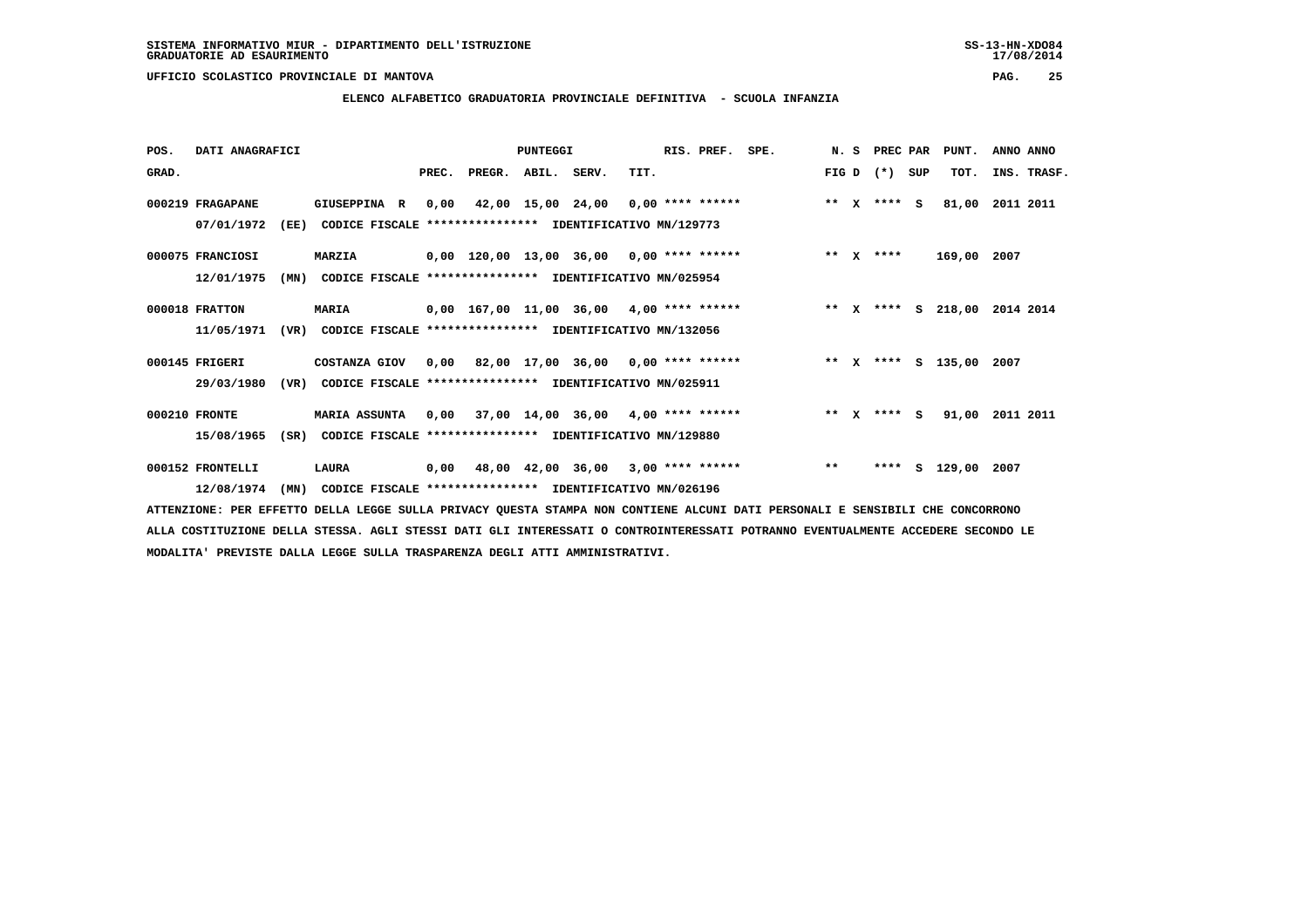**ELENCO ALFABETICO GRADUATORIA PROVINCIALE DEFINITIVA - SCUOLA INFANZIA**

| POS.         | DATI ANAGRAFICI |      |                                                          |       |                                            | PUNTEGGI          |                                     |      | RIS. PREF.                | SPE. | N.S   |              | PREC PAR |          | PUNT.              | ANNO ANNO   |  |
|--------------|-----------------|------|----------------------------------------------------------|-------|--------------------------------------------|-------------------|-------------------------------------|------|---------------------------|------|-------|--------------|----------|----------|--------------------|-------------|--|
| GRAD.        |                 |      |                                                          | PREC. | PREGR.                                     | ABIL. SERV.       |                                     | TIT. |                           |      | FIG D |              | $(*)$    | SUP      | TOT.               | INS. TRASF. |  |
| 000149 FUSCO |                 |      | LOREDANA                                                 | 0,00  |                                            | 82,00 14,00 36,00 |                                     |      | $0,00$ **** ******        |      | $***$ |              | ****     | s        | 132,00             | 2014 2014   |  |
|              | 28/09/1958      | (NA) | CODICE FISCALE **************** IDENTIFICATIVO MN/132059 |       |                                            |                   |                                     |      |                           |      |       |              |          |          |                    |             |  |
|              | 000275 GABRIELE |      | <b>ROSANNA</b>                                           | 0,00  |                                            |                   | $3,00$ 16,00 0,00 10,00 **** ****** |      |                           |      | $* *$ |              | $***$ S  |          | 29,00              | 2011 2011   |  |
|              | 19/05/1977      | (PA) | CODICE FISCALE **************** IDENTIFICATIVO MN/129552 |       |                                            |                   |                                     |      |                           |      |       |              |          |          |                    |             |  |
|              | 000329 GAGLIANO |      | <b>CATERINA</b>                                          | 0,00  |                                            | 3,00 15,00        |                                     |      | $0,00$ 0,00 **** ****** E |      | $* *$ |              | ****     | <b>S</b> | 18,00              | 2011 2011   |  |
|              | 21/12/1964      | (AG) | CODICE FISCALE **************** IDENTIFICATIVO MN/129774 |       |                                            |                   |                                     |      |                           |      |       |              |          |          |                    |             |  |
|              | 000074 GALETTA  |      | MARIA DOMENIC                                            |       | $0,00$ 111,00 16,00 36,00 6,00 **** ****** |                   |                                     |      |                           |      |       |              |          |          | ** X **** S 169,00 | 2003 2003   |  |
|              | 11/08/1973      | (BR) | CODICE FISCALE **************** IDENTIFICATIVO MN/023510 |       |                                            |                   |                                     |      |                           |      |       |              |          |          |                    |             |  |
|              | 000240 GENOVESE |      | SILVIA                                                   | 0,00  |                                            |                   | $0,00$ 15,00 36,00 9,00 **** ****** |      |                           |      | $* *$ | $\mathbf{x}$ | **** S   |          | 60,00              | 2011 2011   |  |
|              | 02/04/1976      | (TP) | CODICE FISCALE **************** IDENTIFICATIVO MN/129555 |       |                                            |                   |                                     |      |                           |      |       |              |          |          |                    |             |  |
|              | 000294 GENTILE  |      | <b>IVANA</b>                                             | 0,00  |                                            |                   | $3,00$ 16,00 0,00 6,00 **** ******  |      |                           |      | $***$ |              | ****     | - S      | 25,00              | 2014 2014   |  |
|              | 08/02/1978      | (RG) | CODICE FISCALE **************** IDENTIFICATIVO MN/132061 |       |                                            |                   |                                     |      |                           |      |       |              |          |          |                    |             |  |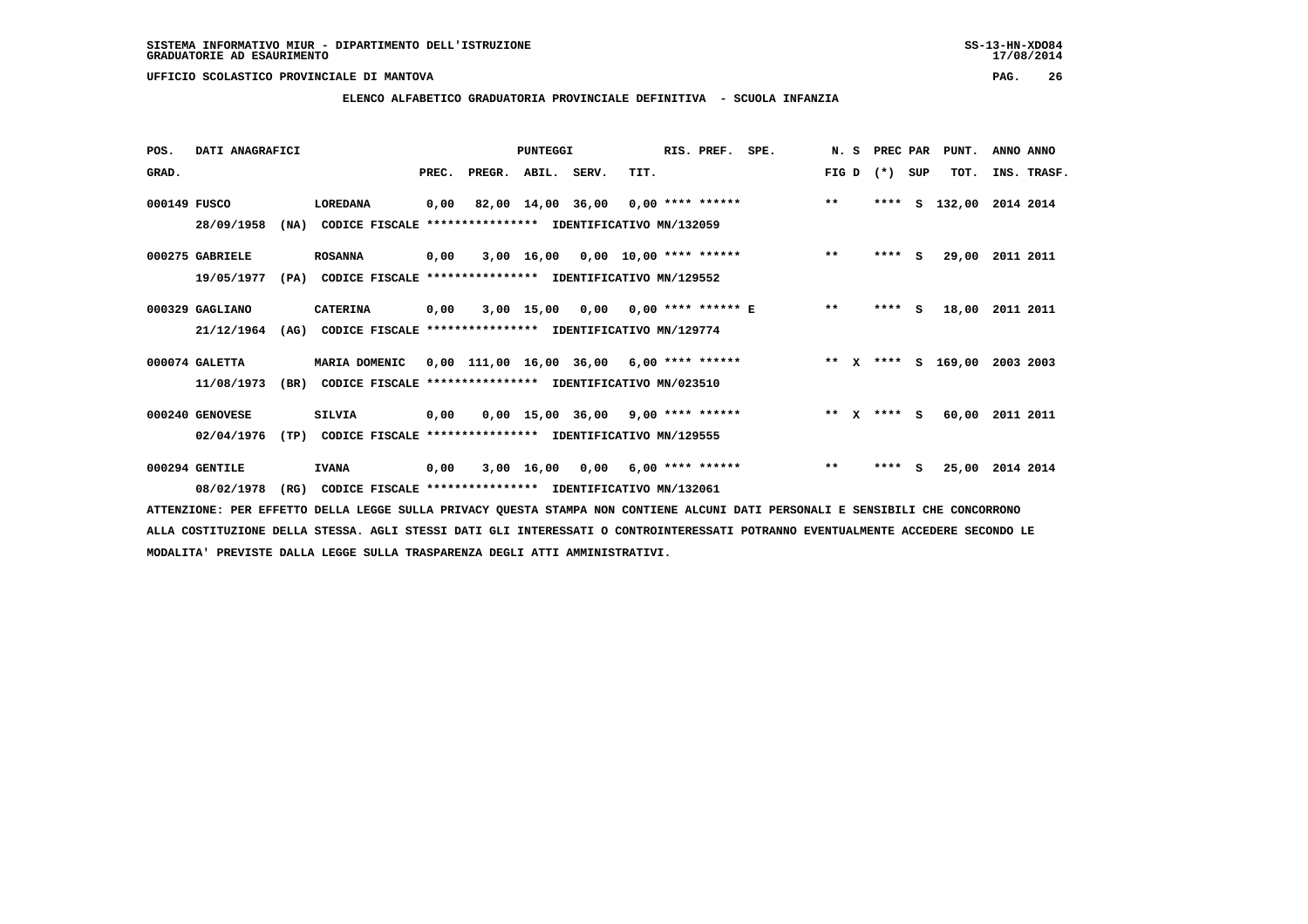**ELENCO ALFABETICO GRADUATORIA PROVINCIALE DEFINITIVA - SCUOLA INFANZIA**

| POS.         | DATI ANAGRAFICI    |      |                                                          |       |        | PUNTEGGI     |      |                                    | RIS. PREF. | SPE. | N. S                  | PREC PAR |     | PUNT.    | ANNO ANNO   |
|--------------|--------------------|------|----------------------------------------------------------|-------|--------|--------------|------|------------------------------------|------------|------|-----------------------|----------|-----|----------|-------------|
| GRAD.        |                    |      |                                                          | PREC. | PREGR. | ABIL. SERV.  |      | TIT.                               |            |      | FIG D                 | $(*)$    | SUP | TOT.     | INS. TRASF. |
| 000289 GENUA |                    |      | <b>CATERINA</b>                                          | 0,00  |        | 9,00 16,00   | 0,00 | $0.00$ **** ****** F               |            |      | $***$<br>$\mathbf{x}$ | $***$ S  |     | 25,00    | 2004 2004   |
|              | 28/10/1969         | (TP) | CODICE FISCALE **************** IDENTIFICATIVO MN/024071 |       |        |              |      |                                    |            |      |                       |          |     |          |             |
|              | 000195 GHEZZI      |      | SARA                                                     | 0,00  |        |              |      | 48,00 16,00 36,00 0,00 **** ****** |            |      | $**$                  | ****     |     | S 100,00 | 2014 2014   |
|              | 16/12/1976         | (BS) | CODICE FISCALE **************** IDENTIFICATIVO MN/132062 |       |        |              |      |                                    |            |      |                       |          |     |          |             |
|              | 000361 GIACOMAZZI  |      | <b>SILVIA</b>                                            | 0,00  | 0,00   | 6,00         | 0,00 | 0,00 **** ******                   |            |      | $* *$                 | ****     | - S | 6,00     | 2007        |
| s            | 23/03/1987         | (MN) | CODICE FISCALE **************** IDENTIFICATIVO MN/025853 |       |        |              |      |                                    |            |      |                       |          |     |          |             |
|              | 000315 GIALLONGO   |      | <b>ROSARIA</b>                                           | 0,00  |        |              |      | $0,00$ 15,00 0,00 6,00 **** ****** |            |      | $***$                 | $***$ S  |     | 21,00    | 2014 2014   |
|              | 28/08/1976         | (SR) | CODICE FISCALE **************** IDENTIFICATIVO MN/132072 |       |        |              |      |                                    |            |      |                       |          |     |          |             |
|              | 000287 GIAMPICCOLO |      | <b>PAOLA</b>                                             | 0,00  |        | $9,00$ 13,00 | 0,00 | $4,00$ **** ******                 |            |      | $**$                  | **** S   |     | 26,00    | 2014 2014   |
|              | 12/07/1973         | (RG) | CODICE FISCALE **************** IDENTIFICATIVO MN/132065 |       |        |              |      |                                    |            |      |                       |          |     |          |             |
|              | 000213 GIORDANO    |      | <b>CATERINA</b>                                          | 0,00  |        |              |      | 33,00 15,00 36,00 4,00 **** ****** |            |      | $***$                 | ****     | s   | 88,00    | 2011 2011   |
|              | 15/01/1976         | (ME) | CODICE FISCALE **************** IDENTIFICATIVO MN/129778 |       |        |              |      |                                    |            |      |                       |          |     |          |             |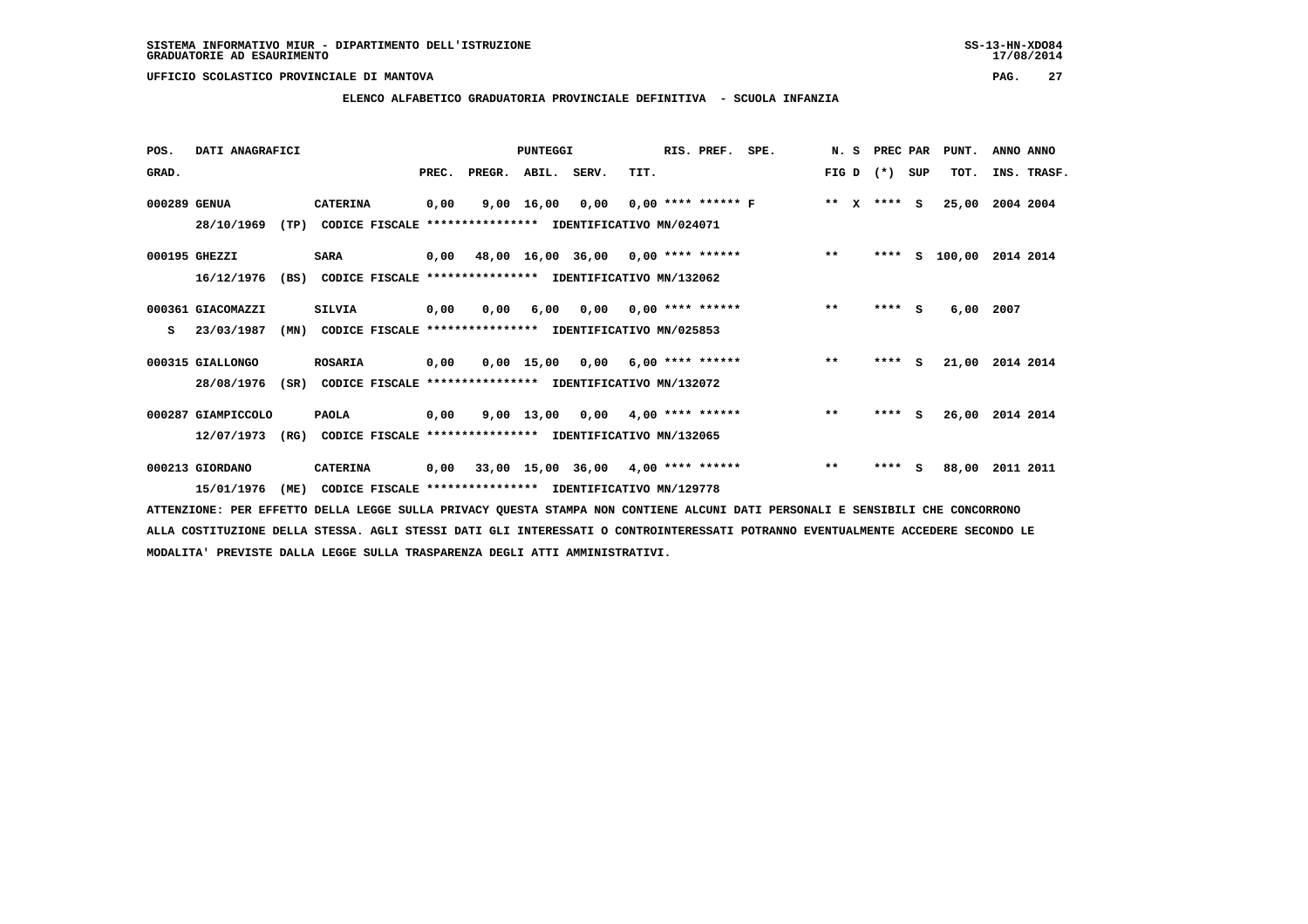# **ELENCO ALFABETICO GRADUATORIA PROVINCIALE DEFINITIVA - SCUOLA INFANZIA**

| POS.         | DATI ANAGRAFICI  |      |                                                          |       |                                            | PUNTEGGI           |                                    |      | RIS. PREF.         | SPE. | N.S   | PREC PAR |          | PUNT.  | ANNO ANNO   |
|--------------|------------------|------|----------------------------------------------------------|-------|--------------------------------------------|--------------------|------------------------------------|------|--------------------|------|-------|----------|----------|--------|-------------|
| GRAD.        |                  |      |                                                          | PREC. | PREGR.                                     | ABIL. SERV.        |                                    | TIT. |                    |      | FIG D | $(*)$    | SUP      | TOT.   | INS. TRASF. |
|              | 000310 GIORDANO  |      | <b>ROSA</b>                                              | 0,00  |                                            | 8,00 14,00         | 0,00                               |      | $0.00$ **** ****** |      | $***$ | ****     | <b>S</b> | 22,00  | 2014 2014   |
|              | 10/05/1958       | (SA) | CODICE FISCALE **************** IDENTIFICATIVO MN/132066 |       |                                            |                    |                                    |      |                    |      |       |          |          |        |             |
|              | 000302 GIUFFRIDA |      | <b>ANGELA</b>                                            | 0,00  |                                            |                    | 6,00 14,00 0,00                    |      | $3,00$ **** ****** |      | $***$ | $***$ S  |          | 23,00  | 2014 2014   |
|              | 03/01/1964       | (CT) | CODICE FISCALE **************** IDENTIFICATIVO MN/132067 |       |                                            |                    |                                    |      |                    |      |       |          |          |        |             |
|              | 000300 GRAZIANO  |      | ANNAMARIA                                                | 0,00  |                                            | $0,00 \quad 16,00$ | 0,00                               |      | $7,00$ **** ****** |      | $***$ | ****     | - S      | 23,00  | 2007        |
|              | 03/09/1976       | (CZ) | CODICE FISCALE **************** IDENTIFICATIVO MN/025914 |       |                                            |                    |                                    |      |                    |      |       |          |          |        |             |
| 000339 GRECO |                  |      | <b>MARIA</b>                                             | 0,00  |                                            |                    | $3,00$ 14,00 0,00 0,00 **** ****** |      |                    |      | $**$  | $***$ S  |          | 17,00  | 2014 2014   |
|              | 14/04/1976       | (VV) | CODICE FISCALE **************** IDENTIFICATIVO MN/132068 |       |                                            |                    |                                    |      |                    |      |       |          |          |        |             |
|              | 000206 GRUPPUSO  |      | <b>SERENA</b>                                            | 0,00  | 79,00 15,00                                |                    | 0,00                               |      | $0,00$ **** ****** |      | $***$ | ****     | - S      | 94,00  | 2002        |
|              | 10/08/1980       | (TP) | CODICE FISCALE **************** IDENTIFICATIVO MN/022882 |       |                                            |                    |                                    |      |                    |      |       |          |          |        |             |
|              | 000031 GUARIENTI |      | VALENTINA                                                |       | $0,00$ 156,00 14,00 36,00 0,00 **** ****** |                    |                                    |      |                    |      | $***$ | ****     | s        | 206,00 | 2014 2014   |
|              | 08/05/1971       | (VR) | CODICE FISCALE **************** IDENTIFICATIVO MN/132069 |       |                                            |                    |                                    |      |                    |      |       |          |          |        |             |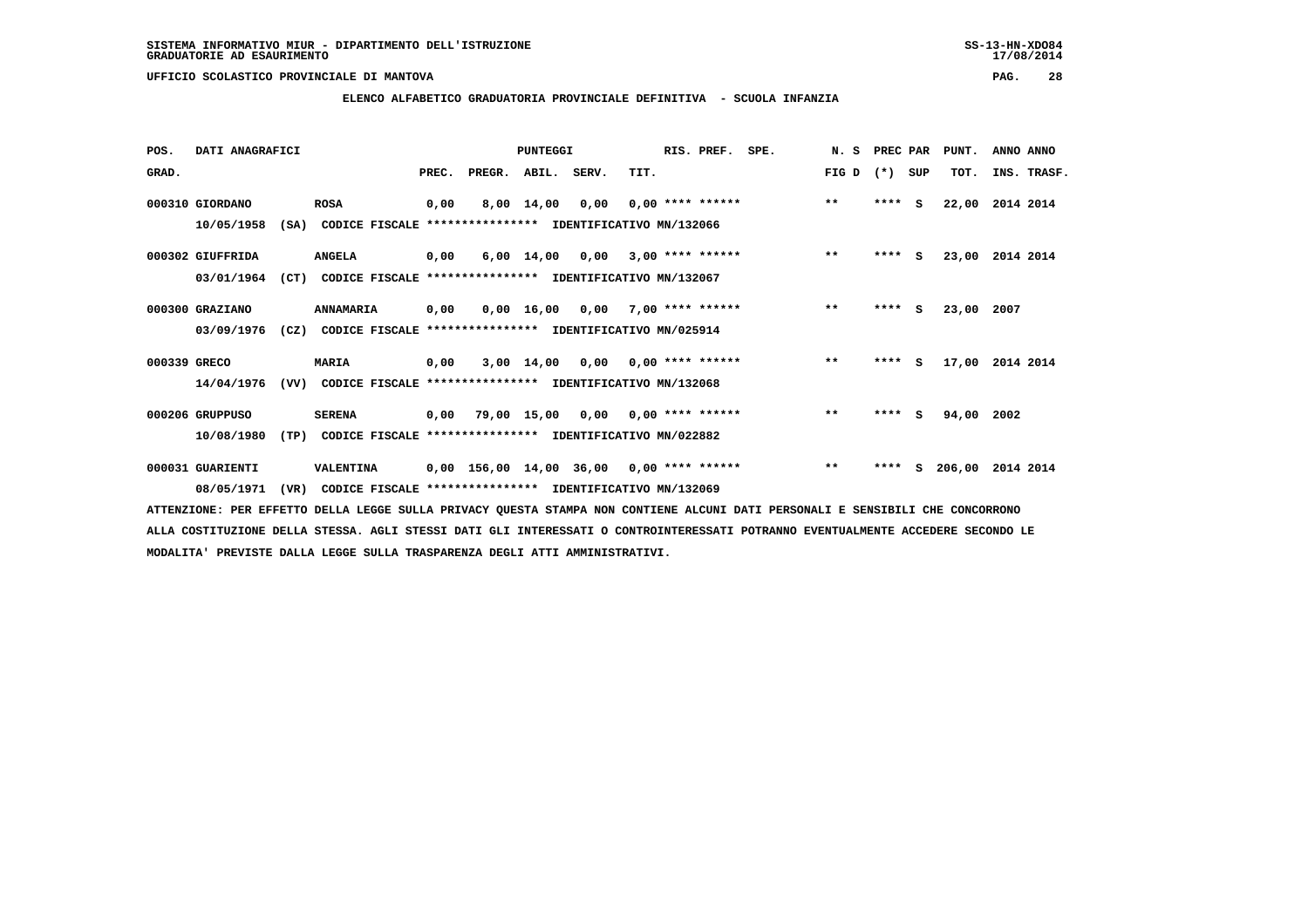**ELENCO ALFABETICO GRADUATORIA PROVINCIALE DEFINITIVA - SCUOLA INFANZIA**

| POS.  | DATI ANAGRAFICI  |      |                |       |                                                          | PUNTEGGI    |                                    |      | RIS. PREF. SPE. |                                           | N. S PREC PAR |        |     | PUNT.              | ANNO ANNO |             |
|-------|------------------|------|----------------|-------|----------------------------------------------------------|-------------|------------------------------------|------|-----------------|-------------------------------------------|---------------|--------|-----|--------------------|-----------|-------------|
| GRAD. |                  |      |                | PREC. | PREGR.                                                   | ABIL. SERV. |                                    | TIT. |                 |                                           | FIG D         | $(* )$ | SUP | TOT.               |           | INS. TRASF. |
|       | 000153 GUBERTI   |      | <b>NICOLE</b>  | 0.00  |                                                          |             |                                    |      |                 | 50,00 42,00 36,00 0,00 **** ******        | $***$         | ****   | S   | 128,00 2011 2011   |           |             |
|       | 25/11/1983       | (RE) |                |       | CODICE FISCALE **************** IDENTIFICATIVO MN/129558 |             |                                    |      |                 |                                           |               |        |     |                    |           |             |
|       | 000046 GUERRIERI |      | <b>DOROTEA</b> |       |                                                          |             |                                    |      |                 | 0,00 133,00 16,00 36,00 4,00 **** ******  | $***$         | ****   |     | S 189,00 2014 2014 |           |             |
|       | 03/04/1962       | (CT) |                |       | CODICE FISCALE **************** IDENTIFICATIVO MN/132070 |             |                                    |      |                 |                                           |               |        |     |                    |           |             |
|       | 000173 GULOTTA   |      | LILLA          |       | $0,00$ 51,00 16,00 36,00 9,00 **** ******                |             |                                    |      |                 |                                           | $***$         | ****   |     | S 112,00 2007 2007 |           |             |
|       | 01/06/1973       | (TP) |                |       | CODICE FISCALE **************** IDENTIFICATIVO MN/025960 |             |                                    |      |                 |                                           |               |        |     |                    |           |             |
|       | 000190 IACONO    |      | <b>MARIA</b>   |       |                                                          |             |                                    |      |                 | $0.00$ 54,00 15,00 34,00 0,00 **** ****** | $***$         | ****   |     | S 103,00           | 2011 2011 |             |
|       | 25/12/1977       | (AG) |                |       | CODICE FISCALE **************** IDENTIFICATIVO MN/129805 |             |                                    |      |                 |                                           |               |        |     |                    |           |             |
|       | 000347 IASEVOLI  |      | <b>MARIA</b>   | 0.00  |                                                          |             | $0.00$ 15.00 0.00 0.00 **** ****** |      |                 |                                           | $***$         | ****   | - S | 15,00 2014 2014    |           |             |
|       | 21/08/1977       | (NA) |                |       | CODICE FISCALE **************** IDENTIFICATIVO MN/132071 |             |                                    |      |                 |                                           |               |        |     |                    |           |             |
|       | 000267 INSIDIOSO |      | <b>MARIA</b>   | 0,00  | 15,00 16,00 0,00 1,00 **** ******                        |             |                                    |      |                 |                                           | $* *$         | ****   | s   | 32,00              | 2011 2011 |             |
|       | 05/01/1978       | (CE) |                |       | CODICE FISCALE **************** IDENTIFICATIVO MN/129840 |             |                                    |      |                 |                                           |               |        |     |                    |           |             |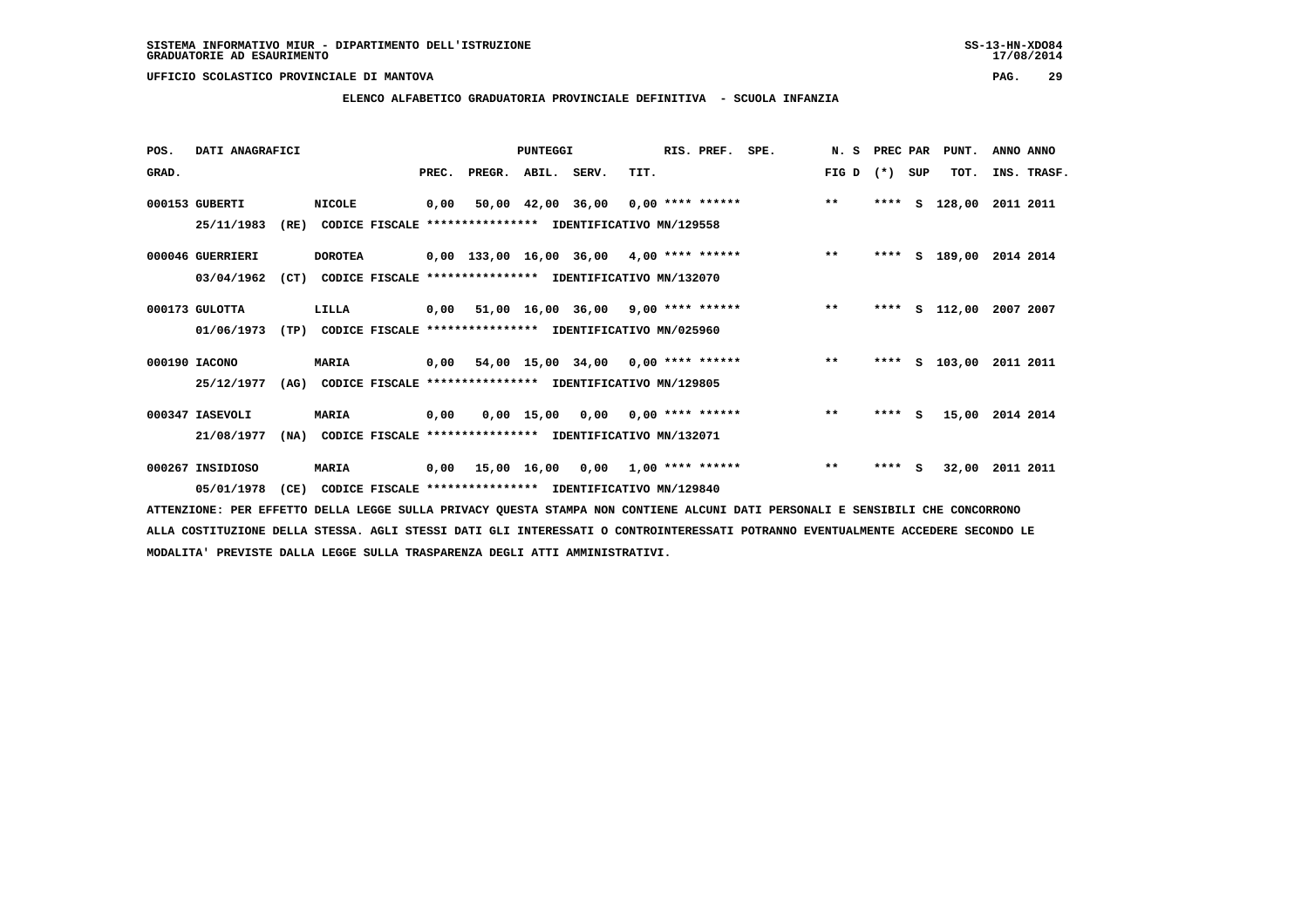# **ELENCO ALFABETICO GRADUATORIA PROVINCIALE DEFINITIVA - SCUOLA INFANZIA**

| POS.        | DATI ANAGRAFICI  |      |                                                          |       |                    | PUNTEGGI   |                                                               |      | RIS. PREF.                | SPE. | N.S     |       | PREC PAR | PUNT.      | ANNO ANNO   |
|-------------|------------------|------|----------------------------------------------------------|-------|--------------------|------------|---------------------------------------------------------------|------|---------------------------|------|---------|-------|----------|------------|-------------|
| GRAD.       |                  |      |                                                          | PREC. | PREGR. ABIL. SERV. |            |                                                               | TIT. |                           |      | FIG D   | $(*)$ | SUP      | TOT.       | INS. TRASF. |
|             | 000172 IUZZOLINO |      | ANNA MARIA                                               | 0,00  |                    |            | $61,00$ 15,00 36,00 0,00 **** ******                          |      |                           |      | $***$   | ****  | s        | 112,00     | 2004 2004   |
|             | 07/12/1973       | (SA) | CODICE FISCALE **************** IDENTIFICATIVO MN/024085 |       |                    |            |                                                               |      |                           |      |         |       |          |            |             |
| 000114 IZZO |                  |      | CELESTE                                                  |       |                    |            | $0,00$ 102,00 15,00 36,00 0,00 **** ******                    |      |                           |      | $***$   | ****  |          | S 153,00   | 2014 2014   |
|             | 09/09/1978       | (NA) | CODICE FISCALE **************** IDENTIFICATIVO MN/132074 |       |                    |            |                                                               |      |                           |      |         |       |          |            |             |
|             | 000324 LA CORTE  |      | <b>RACHELE</b>                                           | 0,00  |                    | 3,00 16,00 |                                                               |      | $0,00$ $0,00$ **** ****** |      | $***$   | ****  | S.       | 19,00      | 2014 2014   |
|             | 18/01/1980       | (CT) | CODICE FISCALE **************** IDENTIFICATIVO MN/132075 |       |                    |            |                                                               |      |                           |      |         |       |          |            |             |
|             | 000233 LA MARCA  |      | MICOL                                                    | 0,00  |                    |            | $0.00 \quad 42.00 \quad 24.00 \quad 3.00 \quad *** \quad ***$ |      |                           |      | $***$   | ****  | S.       | 69,00 2009 |             |
|             | 21/02/1983       | (MN) | CODICE FISCALE                                           |       |                    |            | **************** IDENTIFICATIVO MN/127515                     |      |                           |      |         |       |          |            |             |
|             | 000349 LAMURA    |      | <b>ROSA</b>                                              | 0,00  |                    |            | $0,00$ 15,00 0,00 0,00 **** ****** E                          |      |                           |      | $***$ X |       | $***$ S  | 15,00      | 2014 2014   |
|             | 06/08/1969       | (BA) | CODICE FISCALE **************** IDENTIFICATIVO MN/132076 |       |                    |            |                                                               |      |                           |      |         |       |          |            |             |
|             | 000246 LANFREDI  |      | <b>ISABELLA</b>                                          | 0,00  |                    |            | $10,00$ $17,00$ $18,00$ $3,00$ **** ******                    |      |                           |      | $***$   | ****  | <b>S</b> | 48,00      | 2007        |
|             | 11/12/1975       | (MN) | CODICE FISCALE **************** IDENTIFICATIVO MN/026194 |       |                    |            |                                                               |      |                           |      |         |       |          |            |             |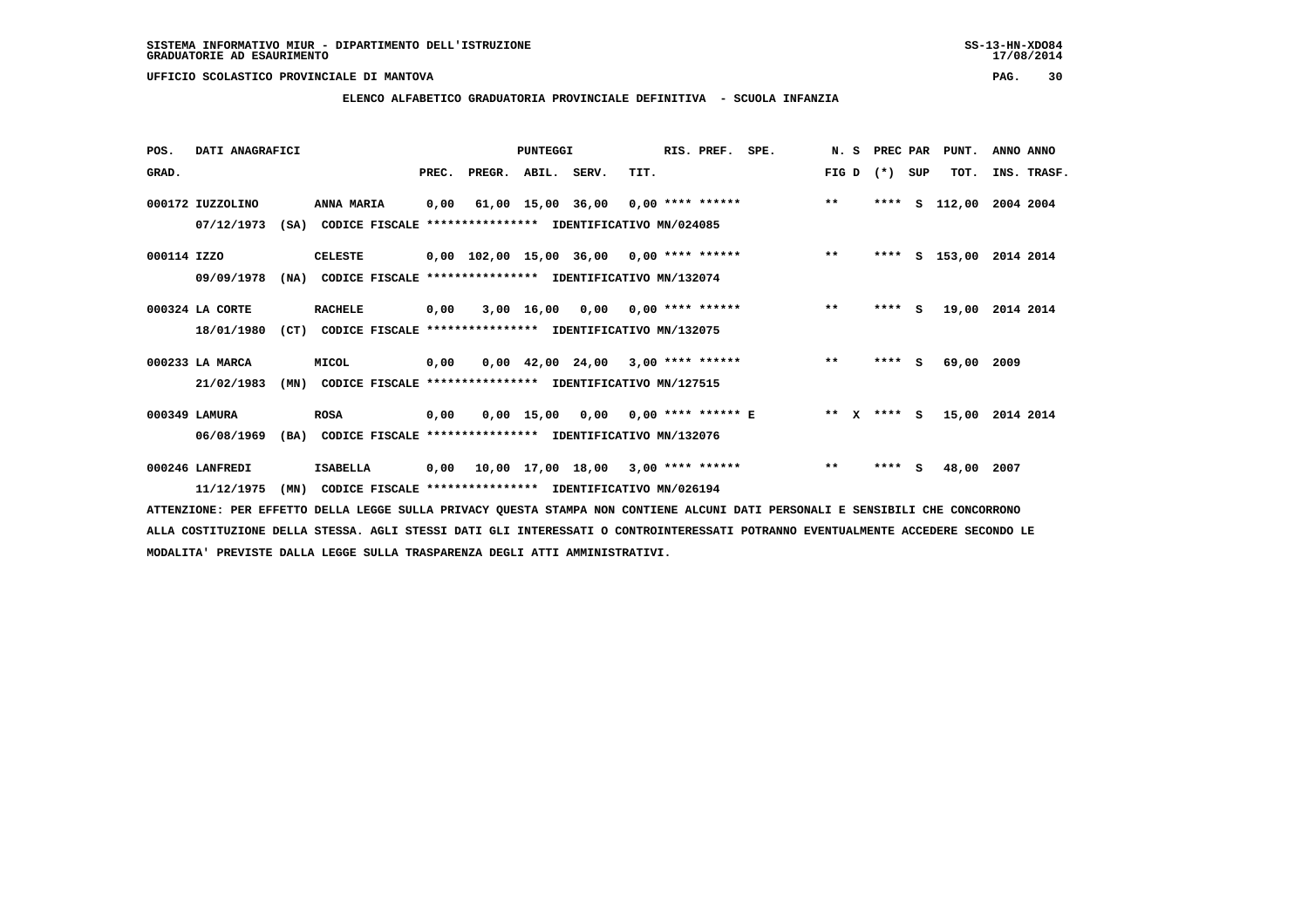### **ELENCO ALFABETICO GRADUATORIA PROVINCIALE DEFINITIVA - SCUOLA INFANZIA**

| POS.         | DATI ANAGRAFICI |      |                                                               |       |                    | PUNTEGGI |      | RIS. PREF. | SPE.                                            | N.S   | PREC PAR |     | PUNT.         | ANNO ANNO       |
|--------------|-----------------|------|---------------------------------------------------------------|-------|--------------------|----------|------|------------|-------------------------------------------------|-------|----------|-----|---------------|-----------------|
| GRAD.        |                 |      |                                                               | PREC. | PREGR. ABIL. SERV. |          | TIT. |            |                                                 | FIG D | $(* )$   | SUP | TOT.          | INS. TRASF.     |
|              | 000194 LAPELOSA |      | MARIALUISA                                                    | 0,00  |                    |          |      |            | 51,00 13,00 36,00 0,00 **** ****** *** ***      |       | ****     | S.  | 100,00 2005   |                 |
|              | 17/01/1973      |      | (SA) CODICE FISCALE **************** IDENTIFICATIVO MN/025151 |       |                    |          |      |            |                                                 |       |          |     |               |                 |
| 000332 LARDO |                 |      | <b>MARIA GRAZIA</b>                                           | 0,00  |                    |          |      |            | 3,00 15,00 0,00 0,00 **** ******                | $* *$ | $***$ S  |     |               | 18,00 2014 2014 |
|              | 10/12/1972      |      | (SA) CODICE FISCALE **************** IDENTIFICATIVO MN/132144 |       |                    |          |      |            |                                                 |       |          |     |               |                 |
| 000342 LAURO |                 |      | CARLA                                                         | 0,00  |                    |          |      |            | $0,00$ 16,00 0,00 0,00 **** ******              | $***$ | $***5$   |     | 16,00         | 2014 2014       |
|              | 20/12/1975      |      | (NA) CODICE FISCALE **************** IDENTIFICATIVO MN/132145 |       |                    |          |      |            |                                                 |       |          |     |               |                 |
| 000343 LEVA  |                 |      | RITA IMMACOLA                                                 |       |                    |          |      |            | 0,00  0,00  16,00  0,00  0,00  ****  ******     | $***$ | $***$ S  |     |               | 16,00 2014 2014 |
|              | 07/12/1967      | (LE) | CODICE FISCALE **************** IDENTIFICATIVO MN/132146      |       |                    |          |      |            |                                                 |       |          |     |               |                 |
| 000109 LIACI |                 |      | <b>MANUELA</b>                                                |       |                    |          |      |            | 0,00 106,00 15,00 36,00 0,00 **** ****** *** ** |       | ****     |     | S 157,00 2002 |                 |
|              | 26/08/1978      |      | (BR) CODICE FISCALE **************** IDENTIFICATIVO MN/022333 |       |                    |          |      |            |                                                 |       |          |     |               |                 |
|              | 000218 LIGUORO  |      | <b>NADIA</b>                                                  |       |                    |          |      |            | 0,00 48,00 16,00 12,00 6,00 **** ******         | $***$ | $***$ S  |     | 82,00         | 2005 2005       |
|              | 03/10/1980      | (NA) | CODICE FISCALE **************** IDENTIFICATIVO MN/025084      |       |                    |          |      |            |                                                 |       |          |     |               |                 |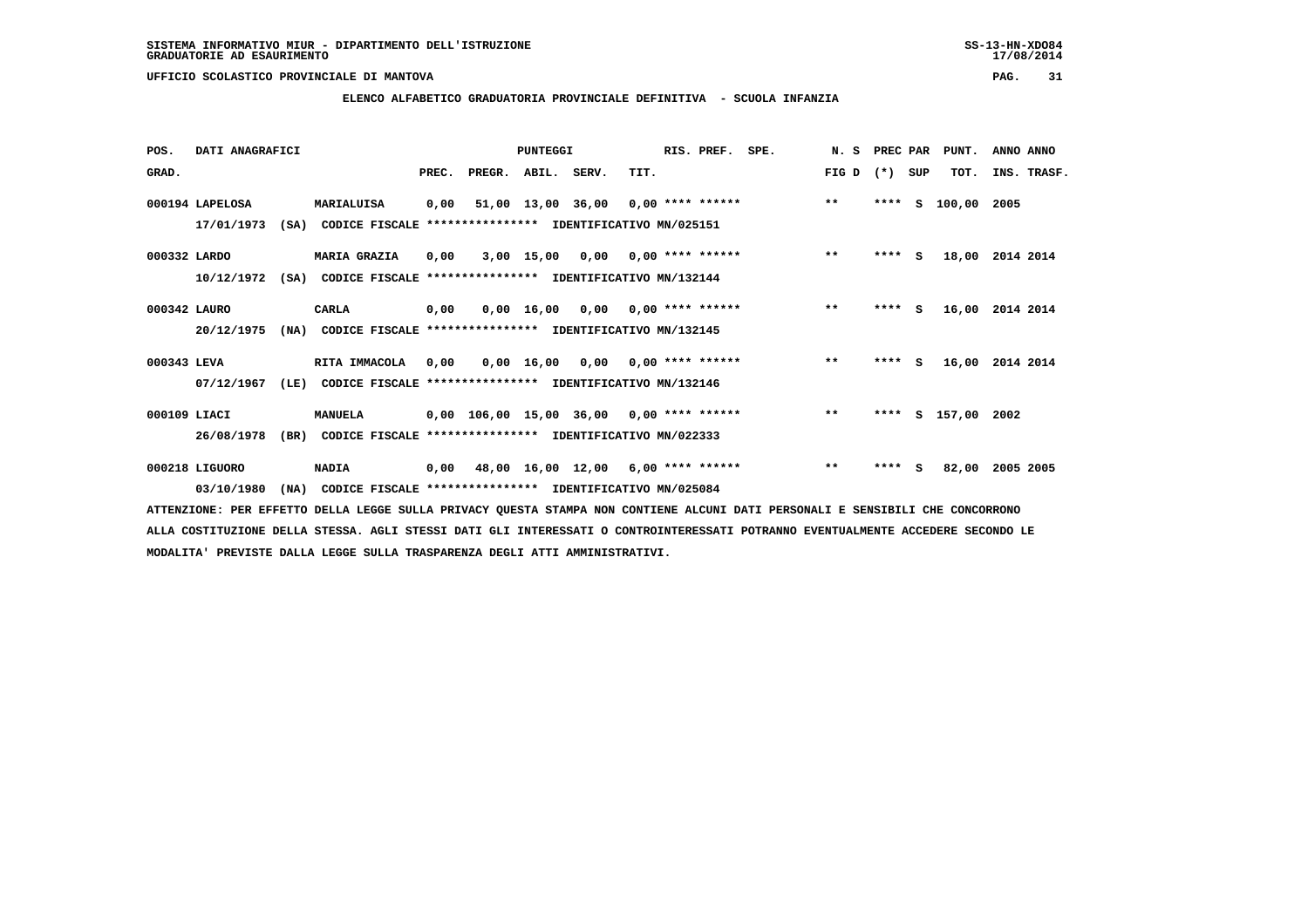# **ELENCO ALFABETICO GRADUATORIA PROVINCIALE DEFINITIVA - SCUOLA INFANZIA**

| POS.         | DATI ANAGRAFICI   |      |                                                               |       |        | <b>PUNTEGGI</b> |                                                   |      | RIS. PREF. SPE. |                                                               |  | N. S PREC PAR |     | PUNT.              | ANNO ANNO |             |
|--------------|-------------------|------|---------------------------------------------------------------|-------|--------|-----------------|---------------------------------------------------|------|-----------------|---------------------------------------------------------------|--|---------------|-----|--------------------|-----------|-------------|
| GRAD.        |                   |      |                                                               | PREC. | PREGR. | ABIL. SERV.     |                                                   | TIT. |                 |                                                               |  | FIG D $(*)$   | SUP | TOT.               |           | INS. TRASF. |
|              | $000147$ LIOTTA   |      | TONINA RITA M                                                 |       |        |                 |                                                   |      |                 | 0,00 83,00 15,00 36,00 0,00 **** ******                       |  |               |     | ** X **** S 134,00 | 2007 2007 |             |
|              | 14/09/1978        |      | (AG) CODICE FISCALE **************** IDENTIFICATIVO MN/026119 |       |        |                 |                                                   |      |                 |                                                               |  |               |     |                    |           |             |
|              | 000122 LIVOTI     |      | <b>ANTONELLA</b>                                              |       |        |                 | $0,00$ $93,00$ $16,00$ $36,00$ $3,00$ **** ****** |      |                 | ** X **** S 148,00 2007 2007                                  |  |               |     |                    |           |             |
|              | 21/04/1980        | (ME) | CODICE FISCALE **************** IDENTIFICATIVO MN/026122      |       |        |                 |                                                   |      |                 |                                                               |  |               |     |                    |           |             |
| 000293 LONGO |                   |      | <b>ROSA</b>                                                   | 0,00  |        |                 | $6,00$ 16,00 0,00 3,00 **** ******                |      |                 | $\star\star$                                                  |  | $***$ S       |     | 25,00 2014 2014    |           |             |
|              | 31/08/1974        |      | (CT) CODICE FISCALE **************** IDENTIFICATIVO MN/132147 |       |        |                 |                                                   |      |                 |                                                               |  |               |     |                    |           |             |
| 000144 LUGLI |                   |      | <b>SILVIA</b>                                                 |       |        |                 | 0,00 81,00 18,00 36,00 0,00 **** ******           |      |                 | ** x **** s 135,00 2007                                       |  |               |     |                    |           |             |
|              | 23/09/1980        | (MO) | CODICE FISCALE **************** IDENTIFICATIVO MN/025993      |       |        |                 |                                                   |      |                 |                                                               |  |               |     |                    |           |             |
|              | 000085 MAESTRELLI |      | <b>ELISA</b>                                                  |       |        |                 |                                                   |      |                 | 0,00 110,00 18,00 36,00 0,00 **** ****** E ** X **** S 164,00 |  |               |     |                    | 2007      |             |
|              | 14/10/1976        | (MN) | CODICE FISCALE **************** IDENTIFICATIVO MN/026123      |       |        |                 |                                                   |      |                 |                                                               |  |               |     |                    |           |             |
| 000029 MAGLI |                   |      | MADDALENA                                                     |       |        |                 | 0,00 149,00 14,00 36,00 9,00 **** ******          |      |                 | ** x **** S 208,00                                            |  |               |     |                    | 2014 2014 |             |
|              | 15/11/1975        | (BS) | CODICE FISCALE **************** IDENTIFICATIVO MN/132148      |       |        |                 |                                                   |      |                 |                                                               |  |               |     |                    |           |             |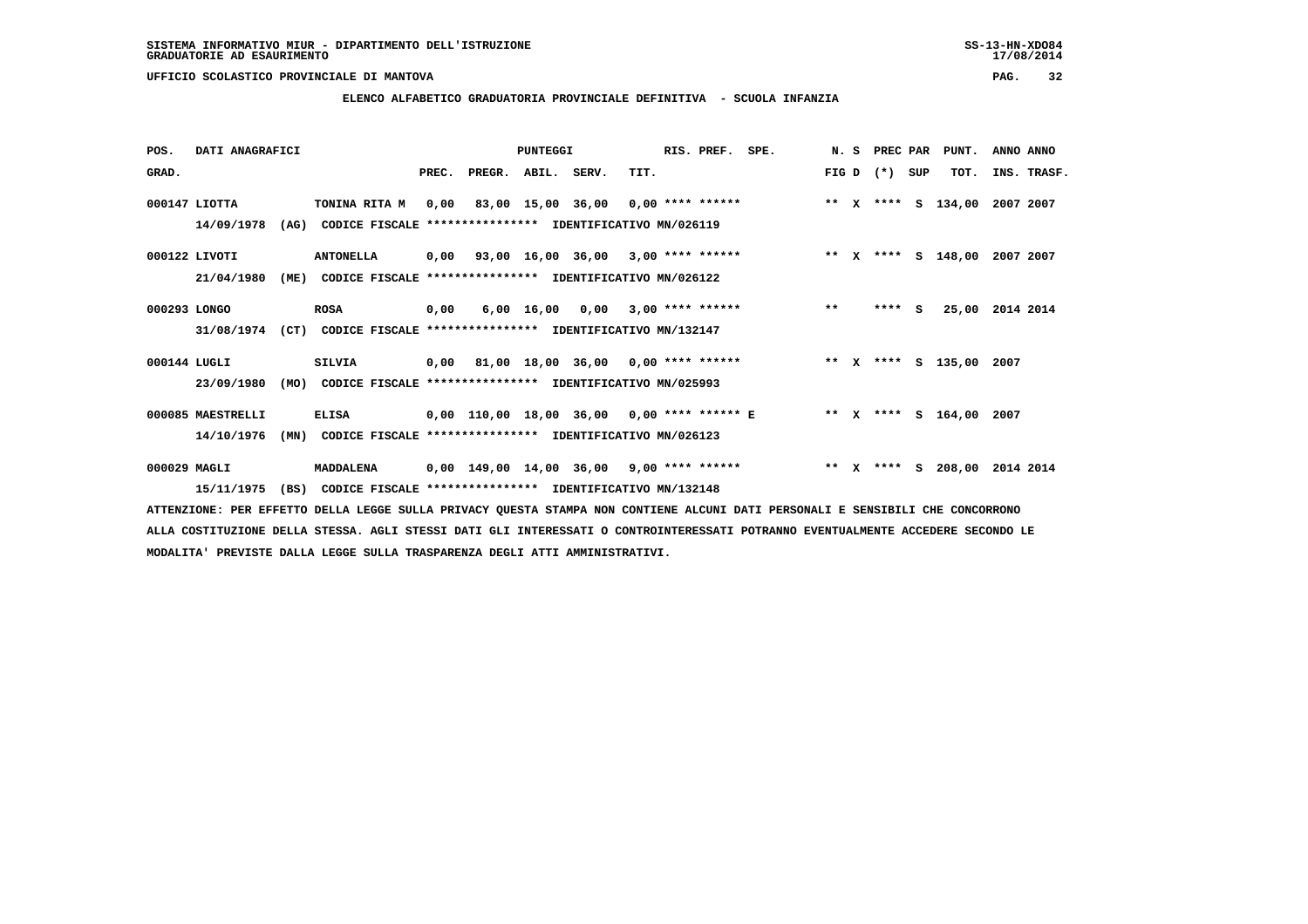# **ELENCO ALFABETICO GRADUATORIA PROVINCIALE DEFINITIVA - SCUOLA INFANZIA**

| POS.  | DATI ANAGRAFICI  |      |                                                          |       |        | PUNTEGGI    |                                                  |      | RIS. PREF.         | SPE.               | N.S   |       | PREC PAR | PUNT.              | ANNO ANNO   |
|-------|------------------|------|----------------------------------------------------------|-------|--------|-------------|--------------------------------------------------|------|--------------------|--------------------|-------|-------|----------|--------------------|-------------|
| GRAD. |                  |      |                                                          | PREC. | PREGR. | ABIL. SERV. |                                                  | TIT. |                    |                    | FIG D | $(*)$ | SUP      | TOT.               | INS. TRASF. |
|       | 000196 MAGNANO   |      | <b>CONCETTA</b>                                          | 0,00  |        | 81,00 16,00 | 0,00                                             |      | $3,00$ **** ****** |                    | $***$ | ****  | s        | 100,00             | 2014 2014   |
|       | 30/07/1973       | (CT) | CODICE FISCALE **************** IDENTIFICATIVO MN/132152 |       |        |             |                                                  |      |                    |                    |       |       |          |                    |             |
|       | 000285 MAGNONE   |      | <b>CATERINA</b>                                          |       |        |             | $0,00$ 12,00 14,00 0,00 0,00 **** ******         |      |                    |                    | $***$ |       | $***$ S  | 26,00              | 2011 2011   |
|       | 26/02/1964       | (CS) | CODICE FISCALE **************** IDENTIFICATIVO MN/129563 |       |        |             |                                                  |      |                    |                    |       |       |          |                    |             |
|       | 000129 MANDANICI |      | SONIA                                                    | 0,00  |        |             | $90,00$ 14,00 36,00 3,00 **** ******             |      |                    |                    | $***$ | ****  | s        | 143,00             | 2011 2011   |
|       | 07/07/1979       | (ME) | CODICE FISCALE **************** IDENTIFICATIVO MN/129812 |       |        |             |                                                  |      |                    |                    |       |       |          |                    |             |
|       | 000132 MANDARANO |      | <b>MARIA TERESA</b>                                      | 0,00  |        |             | 90,00 15,00 36,00 0,00 **** ******               |      |                    | ** x **** s 141,00 |       |       |          |                    | 2003 2003   |
|       | 05/02/1966       | (RC) | CODICE FISCALE                                           |       |        |             | **************** IDENTIFICATIVO MN/023406        |      |                    |                    |       |       |          |                    |             |
|       | 000170 MANNONE   |      | VINCENZA MARI                                            | 0,00  |        |             | $61,00$ $15,00$ $36,00$ $1,00$ $***$ **** ****** |      |                    |                    | $* *$ | ****  | s        | 113,00             | 2005 2005   |
|       | 14/05/1971       | (TP) | CODICE FISCALE **************** IDENTIFICATIVO MN/025140 |       |        |             |                                                  |      |                    |                    |       |       |          |                    |             |
|       | 000008 MANTOVANI |      | SILVIA                                                   |       |        |             | 0,00 186,00 11,00 36,00 0,00 **** ******         |      |                    |                    |       |       |          | ** x **** s 233,00 | 2014 2014   |
|       | 29/11/1969       | (VR) | CODICE FISCALE **************** IDENTIFICATIVO MN/132155 |       |        |             |                                                  |      |                    |                    |       |       |          |                    |             |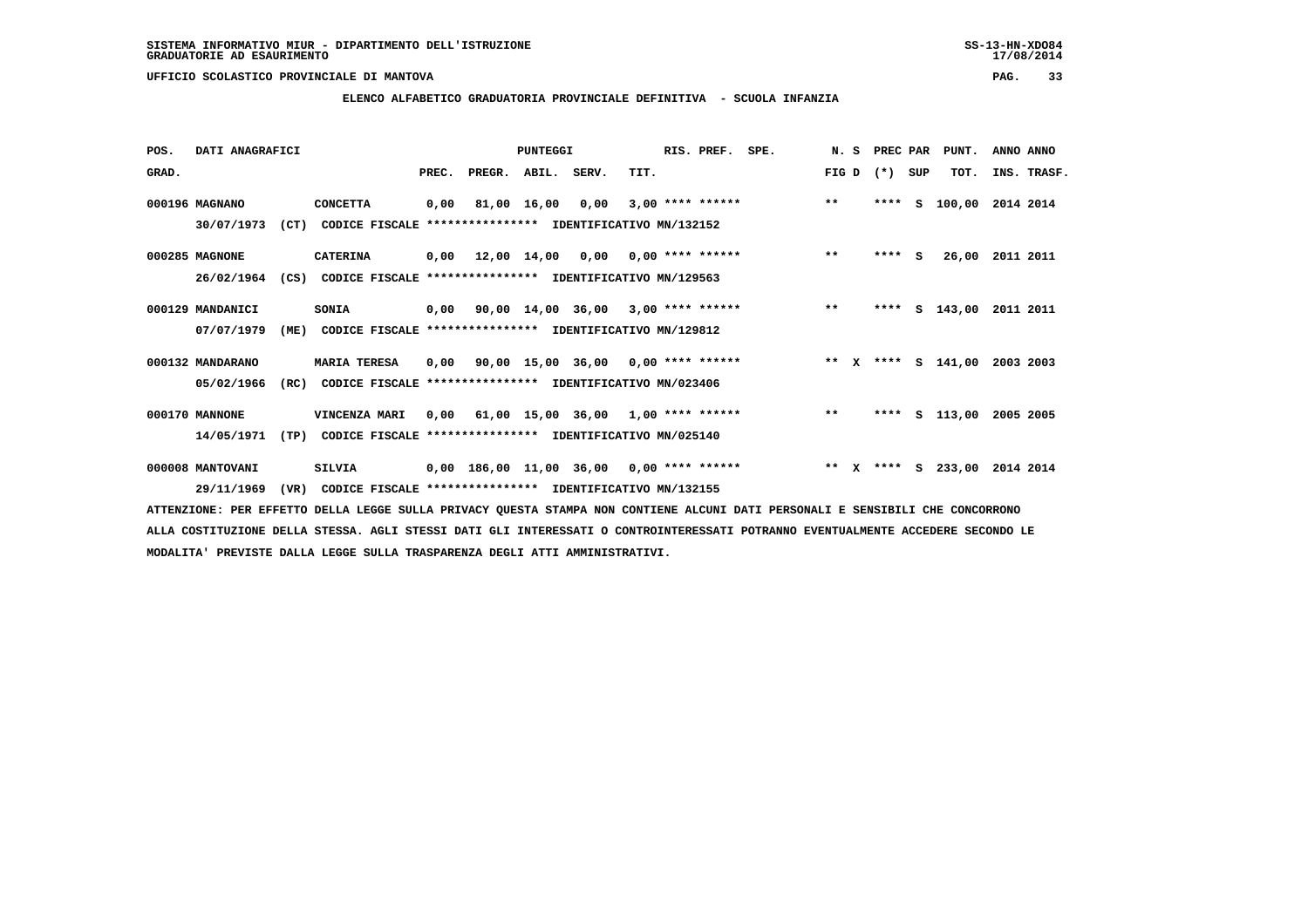**ELENCO ALFABETICO GRADUATORIA PROVINCIALE DEFINITIVA - SCUOLA INFANZIA**

| POS.  | DATI ANAGRAFICI   |      |                                                               |       |                                             | PUNTEGGI     |      |      | RIS. PREF. SPE.    |                    |       | N. S         | PREC PAR |     | PUNT.              | ANNO ANNO               |
|-------|-------------------|------|---------------------------------------------------------------|-------|---------------------------------------------|--------------|------|------|--------------------|--------------------|-------|--------------|----------|-----|--------------------|-------------------------|
| GRAD. |                   |      |                                                               | PREC. | PREGR. ABIL. SERV.                          |              |      | TIT. |                    |                    | FIG D |              | $(* )$   | SUP | TOT.               | INS. TRASF.             |
|       | 000350 MARANGIO   |      | LOREDANA                                                      | 0,00  |                                             | $0,00$ 15,00 | 0,00 |      | $0,00$ **** ****** |                    | $***$ |              | ****     | S.  | 15,00              | 2014 2014               |
|       | 27/04/1968        | (NA) | CODICE FISCALE **************** IDENTIFICATIVO MN/132156      |       |                                             |              |      |      |                    |                    |       |              |          |     |                    |                         |
|       | 000022 MARCHESINI |      | <b>ELISA</b>                                                  |       | $0,00$ 165,00 11,00 36,00 3,00 **** ******  |              |      |      |                    |                    |       |              |          |     | ** X **** S 215,00 | 2014 2014               |
|       | 29/11/1978        | (VR) | CODICE FISCALE **************** IDENTIFICATIVO MN/132339      |       |                                             |              |      |      |                    |                    |       |              |          |     |                    |                         |
|       | 000005 MARCHINI   |      | MONICA                                                        |       | 0,00 187,00 15,00 36,00 0,00 **** ******    |              |      |      |                    |                    | $* *$ | $\mathbf{x}$ |          |     |                    | **** S 238,00 2014 2014 |
|       | 18/01/1968        | (RM) | CODICE FISCALE **************** IDENTIFICATIVO MN/132157      |       |                                             |              |      |      |                    |                    |       |              |          |     |                    |                         |
|       | 000126 MARCONI    |      | <b>ELISABETTA</b>                                             |       | $0,00$ 92,00 17,00 36,00 0,00 **** ****** E |              |      |      |                    | ** x **** s 145,00 |       |              |          |     |                    | 2007                    |
|       | 22/08/1976        | (VR) | CODICE FISCALE **************** IDENTIFICATIVO MN/026069      |       |                                             |              |      |      |                    |                    |       |              |          |     |                    |                         |
|       | 000366 MARGHELLA  |      | <b>ERMINIA</b>                                                | 0,00  | 0,00                                        | 6,00         | 0,00 |      | $0,00$ **** ****** |                    | $* *$ |              | ****     | - S | 6,00               | 2007                    |
| s     | 25/04/1987        |      | (CS) CODICE FISCALE **************** IDENTIFICATIVO MN/025940 |       |                                             |              |      |      |                    |                    |       |              |          |     |                    |                         |
|       | 000258 MARICI     |      | <b>MILENA</b>                                                 |       | $0,00$ 15,00 15,00 0,00 6,00 **** ******    |              |      |      |                    |                    | $***$ |              | $***$ S  |     | 36,00              | 2007 2007               |
|       | 13/07/1978        | (CT) | CODICE FISCALE **************** IDENTIFICATIVO MN/026130      |       |                                             |              |      |      |                    |                    |       |              |          |     |                    |                         |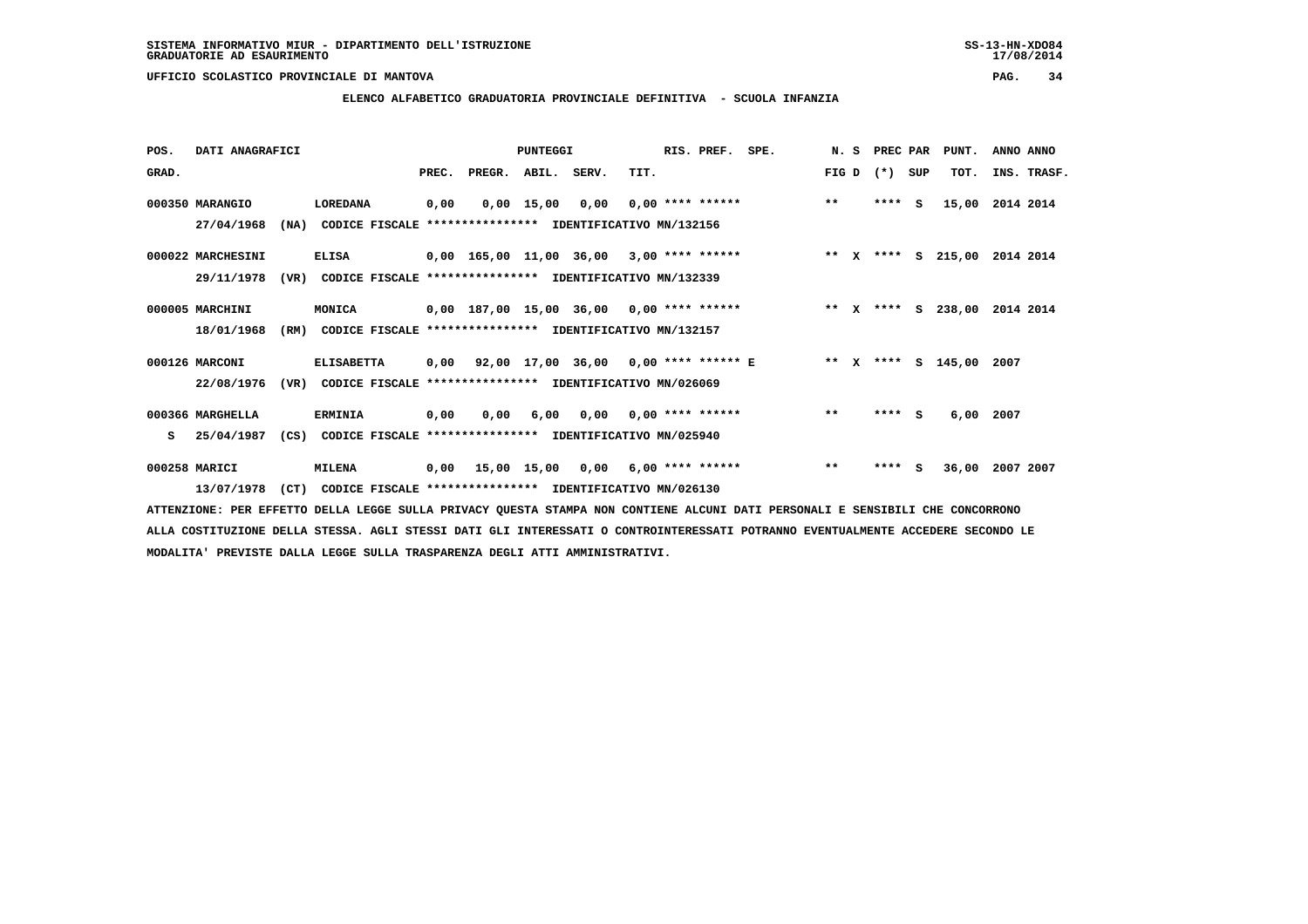**ELENCO ALFABETICO GRADUATORIA PROVINCIALE DEFINITIVA - SCUOLA INFANZIA**

| POS.  | DATI ANAGRAFICI  |      |                                                          |       |                                            | <b>PUNTEGGI</b>                    |      |                          | RIS. PREF. SPE.    |       | N. S         | PREC PAR    |     | PUNT.       | ANNO ANNO |             |
|-------|------------------|------|----------------------------------------------------------|-------|--------------------------------------------|------------------------------------|------|--------------------------|--------------------|-------|--------------|-------------|-----|-------------|-----------|-------------|
| GRAD. |                  |      |                                                          | PREC. | PREGR.                                     | ABIL. SERV.                        |      | TIT.                     |                    | FIG D |              | $(*)$       | SUP | TOT.        |           | INS. TRASF. |
|       | 000325 MARTINEZ  |      | SALVATORE AGO                                            | 0,00  |                                            | $3,00$ 15,00                       | 0,00 |                          | $0.00$ **** ****** | $***$ |              | ****        |     | 18,00       | 2000      |             |
|       | 29/08/1961       | (TP) | CODICE FISCALE **************** IDENTIFICATIVO MN/020279 |       |                                            |                                    |      |                          |                    |       |              |             |     |             |           |             |
|       | 000273 MARTINI   |      | <b>GRAZIELLA</b>                                         | 0,00  | 17,00 13,00 0,00 0,00 **** ******          |                                    |      |                          |                    |       |              | ** x **** S |     | 30,00 2000  |           |             |
|       | 24/08/1962       | (MN) | CODICE FISCALE                                           |       | **************** IDENTIFICATIVO MN/020084  |                                    |      |                          |                    |       |              |             |     |             |           |             |
|       | 000242 MARTINO   |      | <b>MARIA</b>                                             | 0,00  | 24,00 16,00                                |                                    |      | $0,00$ 13,00 **** ****** |                    | $***$ |              | ****        | s   | 53,00       | 2011 2011 |             |
|       | 10/06/1976       | (RC) | CODICE FISCALE **************** IDENTIFICATIVO MN/129846 |       |                                            |                                    |      |                          |                    |       |              |             |     |             |           |             |
|       | 000123 MARTIRE   |      | <b>ALESSIA</b>                                           |       | $0,00$ 114,00 17,00 16,00 0,00 **** ****** |                                    |      |                          |                    | $***$ |              | ****        |     | 147,00 2007 |           |             |
|       | 05/10/1973       | (CS) | CODICE FISCALE **************** IDENTIFICATIVO MN/026070 |       |                                            |                                    |      |                          |                    |       |              |             |     |             |           |             |
|       | 000070 MARTORANA |      | <b>DOROTEA</b>                                           |       | $0,00$ 119,00 16,00 36,00 0,00 **** ****** |                                    |      |                          |                    | $* *$ | $\mathbf{x}$ | ****        |     | s 171,00    | 2004 2004 |             |
|       | 20/03/1958       | (AG) | CODICE FISCALE **************** IDENTIFICATIVO MN/024113 |       |                                            |                                    |      |                          |                    |       |              |             |     |             |           |             |
|       | 000317 MASSARI   |      | <b>GIUSEPPA</b>                                          | 0,00  |                                            | $6,00$ 15,00 0,00 0,00 **** ****** |      |                          |                    | $***$ |              | ****        |     | 21,00       | 2014 2014 |             |
|       | 02/05/1968       | (RG) | CODICE FISCALE **************** IDENTIFICATIVO MN/132161 |       |                                            |                                    |      |                          |                    |       |              |             |     |             |           |             |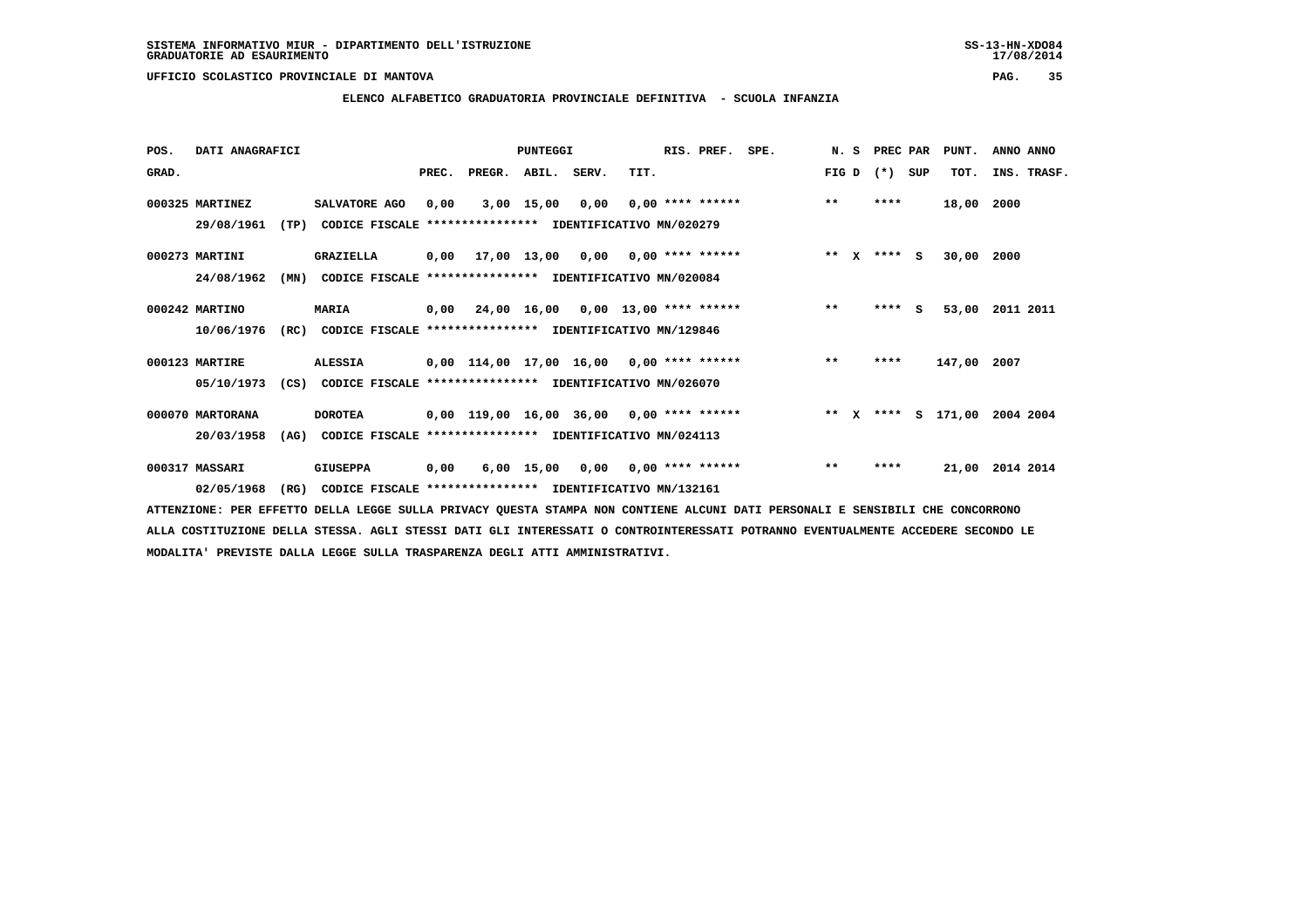**ELENCO ALFABETICO GRADUATORIA PROVINCIALE DEFINITIVA - SCUOLA INFANZIA**

| POS.         | DATI ANAGRAFICI   |      |                                                               |       |                                           | PUNTEGGI          |                                        |      | RIS. PREF. SPE.    |       | N. S | PREC PAR      |     | PUNT.              | ANNO ANNO       |
|--------------|-------------------|------|---------------------------------------------------------------|-------|-------------------------------------------|-------------------|----------------------------------------|------|--------------------|-------|------|---------------|-----|--------------------|-----------------|
| GRAD.        |                   |      |                                                               | PREC. | PREGR. ABIL. SERV.                        |                   |                                        | TIT. |                    | FIG D |      | $(* )$        | SUP | TOT.               | INS. TRASF.     |
|              | 000207 MASSIGNAN  |      | <b>ELENA</b>                                                  | 0,00  |                                           | 12,00 42,00 36,00 |                                        |      | $3,00$ **** ****** | $***$ |      | ****          | s   | 93,00              | 2009            |
|              | 11/08/1984        | (MN) | CODICE FISCALE **************** IDENTIFICATIVO MN/127520      |       |                                           |                   |                                        |      |                    |       |      |               |     |                    |                 |
|              | 000143 MATARAZZO  |      | <b>FORTUNA</b>                                                |       | $0,00$ 84,00 15,00 36,00 0,00 **** ****** |                   |                                        |      |                    | $* *$ |      | ****          |     | S 135,00           | 2004 2004       |
|              | 06/10/1977        | (CE) | CODICE FISCALE **************** IDENTIFICATIVO MN/024114      |       |                                           |                   |                                        |      |                    |       |      |               |     |                    |                 |
|              | 000205 MAUGERI    |      | LAURA                                                         |       | $0,00$ 38,00 17,00 36,00 6,00 **** ****** |                   |                                        |      |                    | $***$ |      | **** S        |     |                    | 97,00 2014 2014 |
|              | 19/07/1974        |      | (CL) CODICE FISCALE **************** IDENTIFICATIVO MN/132162 |       |                                           |                   |                                        |      |                    |       |      |               |     |                    |                 |
| 000369 MAZZA |                   |      | <b>FILOMENA</b>                                               | 0,00  | 0,00                                      |                   | $6,00$ $0,00$ $0,00$ $***$ **** ****** |      |                    |       |      | ** $X$ **** S |     | 6,00               | 2011 2011       |
| s            | 20/10/1988        | (KR) | CODICE FISCALE **************** IDENTIFICATIVO MN/129849      |       |                                           |                   |                                        |      |                    |       |      |               |     |                    |                 |
|              | 000003 MAZZASETTE |      | OLIMPIA                                                       |       | 0,00 186,00 12,00 36,00 7,00 **** ******  |                   |                                        |      |                    |       |      |               |     | ** X **** S 241,00 | 2014 2014       |
|              | 04/07/1974        |      | (VR) CODICE FISCALE **************** IDENTIFICATIVO MN/132163 |       |                                           |                   |                                        |      |                    |       |      |               |     |                    |                 |
| 000296 MEGNA |                   |      | <b>ROBERTA</b>                                                | 0,00  |                                           |                   | $6,00$ 15,00 0,00 3,00 **** ******     |      |                    | $***$ |      | ****          | - S | 24,00              | 2014 2014       |
|              | 10/07/1969        | (PA) | CODICE FISCALE **************** IDENTIFICATIVO MN/132164      |       |                                           |                   |                                        |      |                    |       |      |               |     |                    |                 |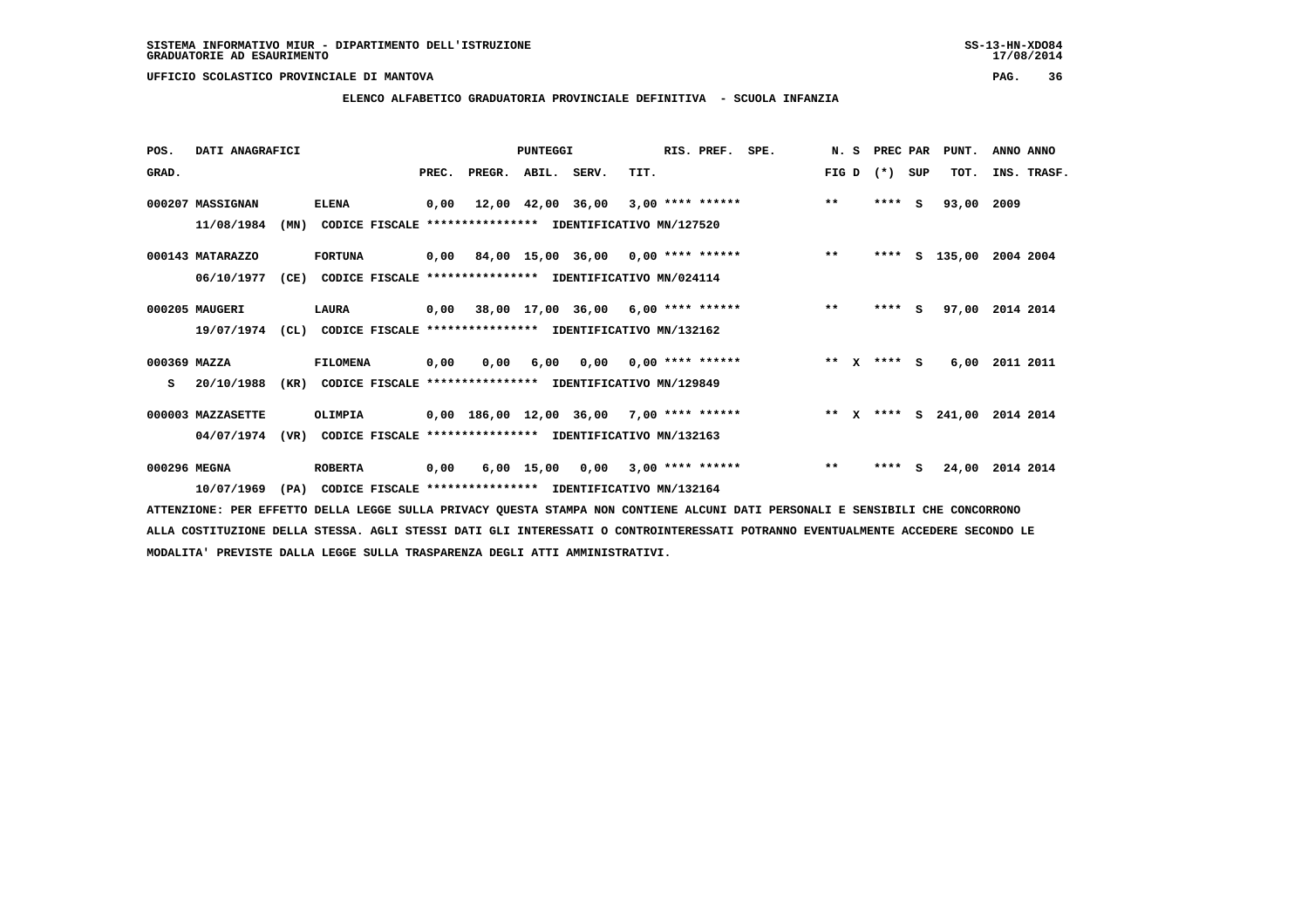### **ELENCO ALFABETICO GRADUATORIA PROVINCIALE DEFINITIVA - SCUOLA INFANZIA**

| POS.         | DATI ANAGRAFICI  |      |                                                          |       |                    | PUNTEGGI |                                            |      | RIS. PREF. | SPE.                                                            | N.S   | PREC PAR |     | PUNT.           | ANNO ANNO |             |
|--------------|------------------|------|----------------------------------------------------------|-------|--------------------|----------|--------------------------------------------|------|------------|-----------------------------------------------------------------|-------|----------|-----|-----------------|-----------|-------------|
| GRAD.        |                  |      |                                                          | PREC. | PREGR. ABIL. SERV. |          |                                            | TIT. |            |                                                                 | FIG D | $(* )$   | SUP | TOT.            |           | INS. TRASF. |
| 000200 MELIS |                  |      | <b>SANDRA</b>                                            | 0,00  |                    |          | 53,00 14,00 32,00 0,00 **** ******         |      |            |                                                                 | $**$  | $***5$   |     | 99,00           | 2014 2014 |             |
|              | 26/11/1968       | (CA) | CODICE FISCALE **************** IDENTIFICATIVO MN/132340 |       |                    |          |                                            |      |            |                                                                 |       |          |     |                 |           |             |
|              | 000183 MELLUSO   |      | TIZIANA                                                  |       |                    |          |                                            |      |            | $0,00$ 90,00 14,00 0,00 3,00 **** ******                        | $***$ |          |     | **** S 107,00   | 2011 2011 |             |
|              | 21/09/1962       | (RM) | CODICE FISCALE **************** IDENTIFICATIVO MN/129850 |       |                    |          |                                            |      |            |                                                                 |       |          |     |                 |           |             |
|              | 000056 MERLINI   |      | <b>MILENA</b>                                            |       |                    |          | $0,00$ 132,00 16,00 36,00 0,00 **** ****** |      |            | $\star \star$                                                   |       | ****     |     | s 184,00        | 2014 2014 |             |
|              | 05/04/1981       | (VR) | CODICE FISCALE **************** IDENTIFICATIVO MN/132165 |       |                    |          |                                            |      |            |                                                                 |       |          |     |                 |           |             |
|              | 000208 MILAZZO   |      | <b>MARIA CATENA</b>                                      |       |                    |          | $0,00$ 67,00 16,00 10,00 0,00 **** ******  |      |            |                                                                 | $* *$ | $***$ S  |     | 93,00 2014 2014 |           |             |
|              | 13/10/1970       | (CT) | CODICE FISCALE **************** IDENTIFICATIVO MN/132166 |       |                    |          |                                            |      |            |                                                                 |       |          |     |                 |           |             |
|              | 000061 MISCHIERI |      | <b>CHIARA</b>                                            |       |                    |          |                                            |      |            | $0.00$ 120.00 18.00 36.00 6.00 **** ****** E ** X **** S 180.00 |       |          |     |                 | 2007      |             |
|              | 02/09/1977       | (MN) | CODICE FISCALE **************** IDENTIFICATIVO MN/026072 |       |                    |          |                                            |      |            |                                                                 |       |          |     |                 |           |             |
|              | 000108 MIZZONI   |      | FABRIZIA                                                 |       |                    |          | 0,00 103,00 15,00 36,00 4,00 **** ******   |      |            |                                                                 | $***$ | ****     |     | s 158,00        | 2014 2014 |             |
|              | 12/06/1976       | (CE) | CODICE FISCALE **************** IDENTIFICATIVO MN/132167 |       |                    |          |                                            |      |            |                                                                 |       |          |     |                 |           |             |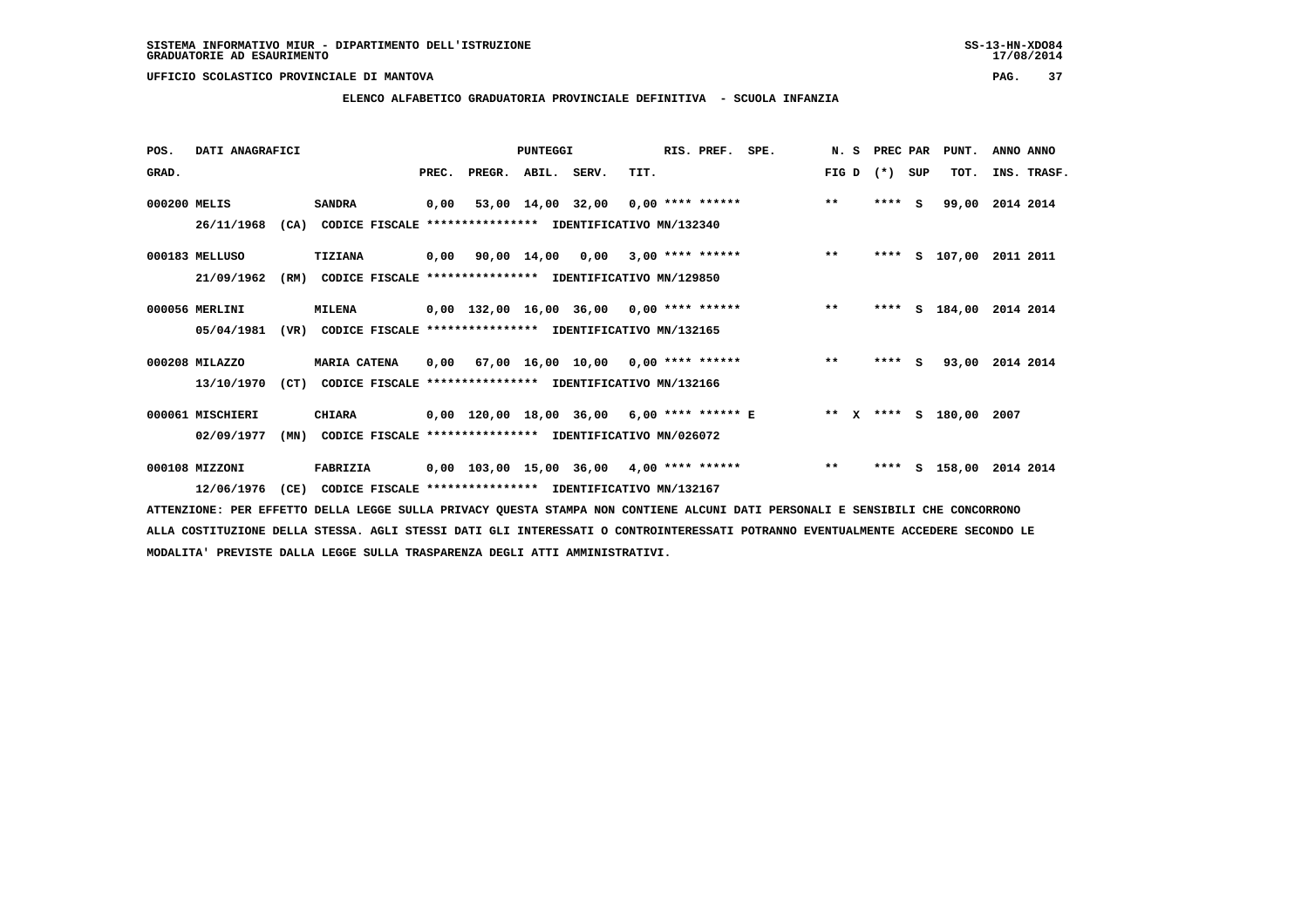**ELENCO ALFABETICO GRADUATORIA PROVINCIALE DEFINITIVA - SCUOLA INFANZIA**

| POS.  | DATI ANAGRAFICI   |      |                                                               |       |                                            | <b>PUNTEGGI</b> |      |      | RIS. PREF. SPE.    |                                            |       | N. S PREC PAR |     | PUNT.    | ANNO ANNO |             |
|-------|-------------------|------|---------------------------------------------------------------|-------|--------------------------------------------|-----------------|------|------|--------------------|--------------------------------------------|-------|---------------|-----|----------|-----------|-------------|
| GRAD. |                   |      |                                                               | PREC. | PREGR. ABIL. SERV.                         |                 |      | TIT. |                    |                                            | FIG D | $(* )$        | SUP | TOT.     |           | INS. TRASF. |
|       | 000266 MODICA     |      | MARIANGELA                                                    | 0,00  |                                            | 8,00 16,00      | 0,00 |      | $9,00$ **** ****** |                                            | $***$ | ****          | - S | 33,00    | 2014 2014 |             |
|       | 17/05/1971        |      | (TP) CODICE FISCALE **************** IDENTIFICATIVO MN/132168 |       |                                            |                 |      |      |                    |                                            |       |               |     |          |           |             |
|       | 000100 MONTAGNOLI |      | <b>ERIKA</b>                                                  |       | $0,00$ 108,00 16,00 36,00 1,00 **** ****** |                 |      |      |                    |                                            | $***$ | ****          |     | S 161,00 | 2014 2014 |             |
|       | 06/07/1977        | (VR) | CODICE FISCALE **************** IDENTIFICATIVO MN/132341      |       |                                            |                 |      |      |                    |                                            |       |               |     |          |           |             |
|       | 000028 MONTOLLI   |      | <b>STEFANIA</b>                                               |       | 0,00 162,00 11,00 36,00 0,00 **** ******   |                 |      |      |                    | ** X **** S 209,00 2014 2014               |       |               |     |          |           |             |
|       | 28/03/1969        |      | (VR) CODICE FISCALE **************** IDENTIFICATIVO MN/132170 |       |                                            |                 |      |      |                    |                                            |       |               |     |          |           |             |
|       | 000037 MONTRESOR  |      | <b>ERICA</b>                                                  |       | $0,00$ 152,00 12,00 36,00 3,00 **** ****** |                 |      |      |                    | ** x **** s 203,00                         |       |               |     |          | 2014 2014 |             |
|       | 20/08/1978        | (VR) | CODICE FISCALE **************** IDENTIFICATIVO MN/132173      |       |                                            |                 |      |      |                    |                                            |       |               |     |          |           |             |
|       | 000082 MONTRESOR  |      | LAURA                                                         |       | 0,00 114,00 17,00 36,00 0,00 **** ******   |                 |      |      |                    |                                            | $***$ | ****          |     | S 167,00 | 2011 2011 |             |
|       | 22/10/1982        |      | (VR) CODICE FISCALE **************** IDENTIFICATIVO MN/129570 |       |                                            |                 |      |      |                    |                                            |       |               |     |          |           |             |
|       | 000032 MORETTI    |      | LAURA                                                         |       |                                            |                 |      |      |                    | $0,00$ 155,00 12,00 36,00 3,00 **** ****** | $* *$ | ****          |     | S 206,00 | 2014 2014 |             |
|       | 03/04/1975        | (BS) | CODICE FISCALE **************** IDENTIFICATIVO MN/132174      |       |                                            |                 |      |      |                    |                                            |       |               |     |          |           |             |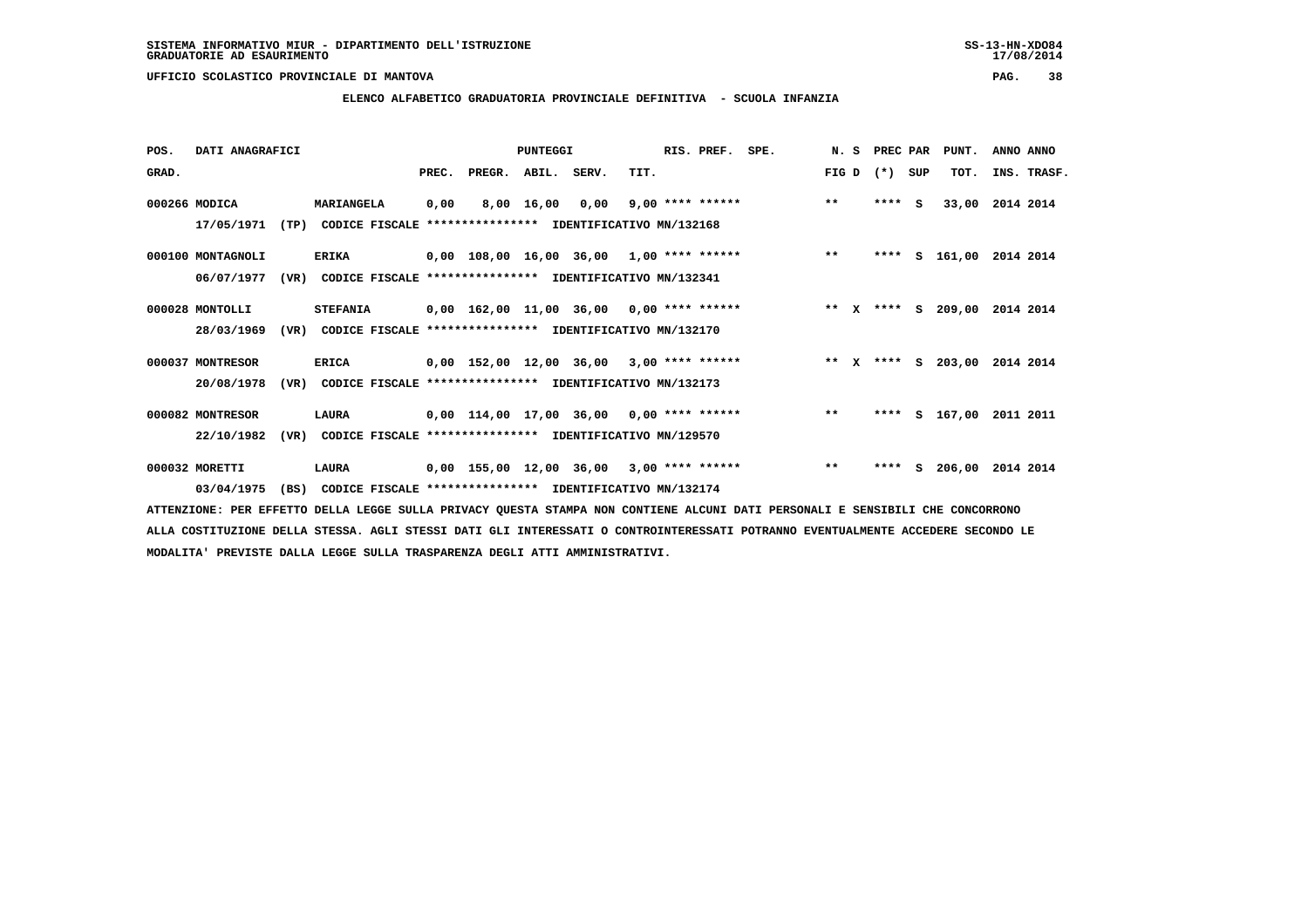# **ELENCO ALFABETICO GRADUATORIA PROVINCIALE DEFINITIVA - SCUOLA INFANZIA**

|            |                                                                                                                  |                      |                              |                     |                       |                                       |  | SPE.                                                                                                                                                                                                                                                                                                                                                                | N.S                                                                                                                                                                                                                         |       |     | PUNT.                                                 | ANNO ANNO                                      |
|------------|------------------------------------------------------------------------------------------------------------------|----------------------|------------------------------|---------------------|-----------------------|---------------------------------------|--|---------------------------------------------------------------------------------------------------------------------------------------------------------------------------------------------------------------------------------------------------------------------------------------------------------------------------------------------------------------------|-----------------------------------------------------------------------------------------------------------------------------------------------------------------------------------------------------------------------------|-------|-----|-------------------------------------------------------|------------------------------------------------|
|            |                                                                                                                  |                      | PREC.                        |                     |                       | TIT.                                  |  |                                                                                                                                                                                                                                                                                                                                                                     | FIG D                                                                                                                                                                                                                       | $(*)$ | SUP | тот.                                                  | INS. TRASF.                                    |
|            |                                                                                                                  | <b>MARIA GIOVANN</b> | 0.00                         |                     | 0,00                  |                                       |  |                                                                                                                                                                                                                                                                                                                                                                     | $***$                                                                                                                                                                                                                       |       |     | 25,00                                                 | 2014 2014                                      |
| 20/03/1975 |                                                                                                                  |                      |                              |                     |                       |                                       |  |                                                                                                                                                                                                                                                                                                                                                                     |                                                                                                                                                                                                                             |       |     |                                                       |                                                |
|            |                                                                                                                  | <b>ANGELA</b>        | 0,00                         |                     |                       |                                       |  |                                                                                                                                                                                                                                                                                                                                                                     | $***$                                                                                                                                                                                                                       |       |     | 22,00                                                 | 2011 2011                                      |
| 20/03/1976 |                                                                                                                  |                      |                              |                     |                       |                                       |  |                                                                                                                                                                                                                                                                                                                                                                     |                                                                                                                                                                                                                             |       |     |                                                       |                                                |
|            |                                                                                                                  | <b>ADRIANA</b>       |                              |                     |                       |                                       |  |                                                                                                                                                                                                                                                                                                                                                                     | $***$                                                                                                                                                                                                                       |       |     |                                                       | 2007                                           |
| 01/06/1982 |                                                                                                                  |                      |                              |                     |                       |                                       |  |                                                                                                                                                                                                                                                                                                                                                                     |                                                                                                                                                                                                                             |       |     |                                                       |                                                |
|            |                                                                                                                  | <b>GABRIELLA MAR</b> |                              |                     |                       |                                       |  |                                                                                                                                                                                                                                                                                                                                                                     | $***$                                                                                                                                                                                                                       |       | - S |                                                       |                                                |
| 30/03/1959 |                                                                                                                  |                      |                              |                     |                       |                                       |  |                                                                                                                                                                                                                                                                                                                                                                     |                                                                                                                                                                                                                             |       |     |                                                       |                                                |
|            |                                                                                                                  | <b>ALESSANDRA</b>    | 0,00                         |                     |                       |                                       |  |                                                                                                                                                                                                                                                                                                                                                                     | $* *$                                                                                                                                                                                                                       |       |     | 22,00                                                 | 2005 2005                                      |
| 22/10/1979 |                                                                                                                  |                      |                              |                     |                       |                                       |  |                                                                                                                                                                                                                                                                                                                                                                     |                                                                                                                                                                                                                             |       |     |                                                       |                                                |
|            |                                                                                                                  | <b>ELISABETTA</b>    |                              |                     |                       |                                       |  |                                                                                                                                                                                                                                                                                                                                                                     | $**$                                                                                                                                                                                                                        |       |     |                                                       | 2014 2014                                      |
| 16/10/1977 | (MI)                                                                                                             |                      |                              |                     |                       |                                       |  |                                                                                                                                                                                                                                                                                                                                                                     |                                                                                                                                                                                                                             |       |     |                                                       |                                                |
|            | 000292 MORREALE<br>000307 MORTELLARO<br>000096 MOZZARELLI<br>000288 MURATORE<br>000304 MUSARRA<br>000087 NARCISO | DATI ANAGRAFICI      | (EE)<br>(PA)<br>(MN)<br>(AG) | (CT) CODICE FISCALE | PREGR.<br>10,00 15,00 | PUNTEGGI<br>ABIL. SERV.<br>3,00 13,00 |  | RIS. PREF.<br>CODICE FISCALE **************** IDENTIFICATIVO MN/132366<br>CODICE FISCALE **************** IDENTIFICATIVO MN/129852<br>CODICE FISCALE **************** IDENTIFICATIVO MN/026007<br>CODICE FISCALE **************** IDENTIFICATIVO MN/022695<br>**************** IDENTIFICATIVO MN/025071<br>CODICE FISCALE **************** IDENTIFICATIVO MN/132179 | $0.00$ **** ******<br>$6,00$ 16,00 0,00 0,00 **** ******<br>$0.00$ 108.00 17.00 36.00 0.00 **** ******<br>$0,00$ 12,00 13,00 0,00 0,00 **** ******<br>$0,00$ 6,00 **** ******<br>$0,00$ 109,00 16,00 36,00 3,00 **** ****** |       |     | $***$ S<br>$***$ S<br>****<br>****<br>$***$ S<br>**** | PREC PAR<br>s 161,00<br>25,00 2002<br>S 164,00 |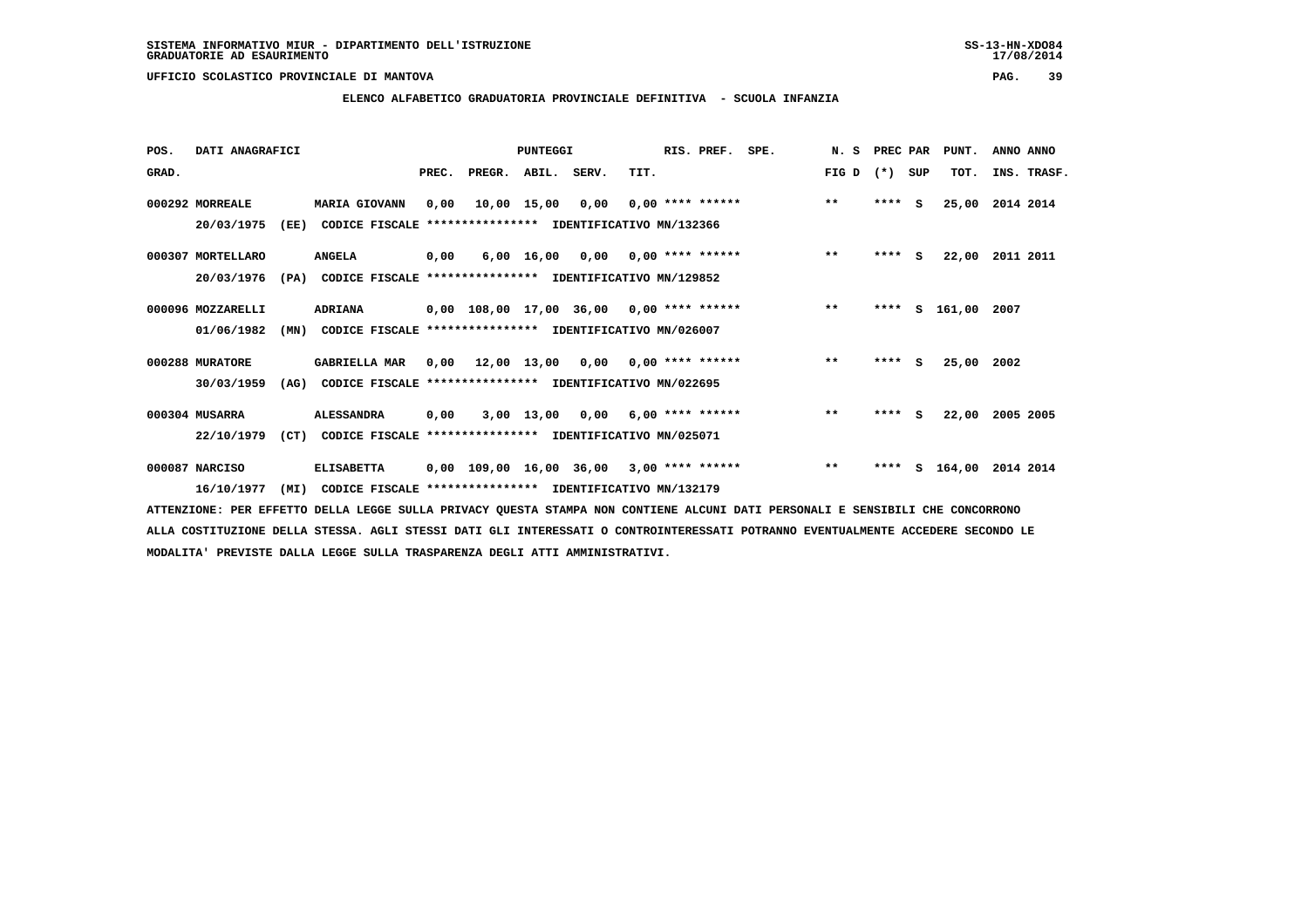**ELENCO ALFABETICO GRADUATORIA PROVINCIALE DEFINITIVA - SCUOLA INFANZIA**

| POS.         | DATI ANAGRAFICI               |      |                                                                                |       |                                           | <b>PUNTEGGI</b>                            |      | RIS. PREF. SPE. |                                          |       | N. S PREC PAR |              | PUNT.           | ANNO ANNO   |  |
|--------------|-------------------------------|------|--------------------------------------------------------------------------------|-------|-------------------------------------------|--------------------------------------------|------|-----------------|------------------------------------------|-------|---------------|--------------|-----------------|-------------|--|
| GRAD.        |                               |      |                                                                                | PREC. | PREGR.                                    | ABIL. SERV.                                | TIT. |                 |                                          | FIG D | $(* )$        | SUP          | TOT.            | INS. TRASF. |  |
|              | 000181 NARDELLI<br>11/02/1968 | (EE) | PIA<br>CODICE FISCALE **************** IDENTIFICATIVO MN/129574                | 0,00  |                                           | 46,00 15,00 36,00 12,00 **** ******        |      |                 |                                          | $***$ | ****          | $\mathbf{S}$ | 109,00          | 2011 2011   |  |
| 000235 NARDI | 11/06/1988                    | (MN) | CECILIA<br>CODICE FISCALE **************** IDENTIFICATIVO MN/127522            | 0,00  |                                           |                                            |      |                 | $0,00$ 42,00 24,00 0,00 **** ****** D ** |       | $***$ S       |              | 66,00           | 2009        |  |
|              | 000175 NASTASI<br>08/06/1980  | (ME) | <b>FRANCESCA</b><br>CODICE FISCALE **************** IDENTIFICATIVO MN/026170   |       | $0,00$ 51,00 15,00 36,00 9,00 **** ****** |                                            |      |                 | ** X **** S 111,00 2007 2007             |       |               |              |                 |             |  |
|              | 000209 NEBULONI<br>04/06/1986 | (MI) | MONICA<br>CODICE FISCALE **************** IDENTIFICATIVO MN/129779             | 0,00  |                                           | $14,00$ $42,00$ $36,00$ $0,00$ **** ****** |      |                 |                                          |       | ** x **** S   |              | 92,00           | 2011 2011   |  |
| 000244 NIGRO | 09/12/1973                    | (CT) | <b>SILVIA</b><br>CODICE FISCALE **************** IDENTIFICATIVO MN/132342      |       | $0,00$ 34,00 16,00 0,00 3,00 **** ******  |                                            |      |                 |                                          | $* *$ | **** S        |              | 53,00 2014 2014 |             |  |
|              | 000115 NOCERA<br>13/09/1977   |      | <b>ILENIA</b><br>(TA) CODICE FISCALE **************** IDENTIFICATIVO MN/026077 | 0,00  |                                           | 98,00 18,00 36,00 0,00 **** ******         |      |                 |                                          | $***$ | ****          |              | S 152,00 2007   |             |  |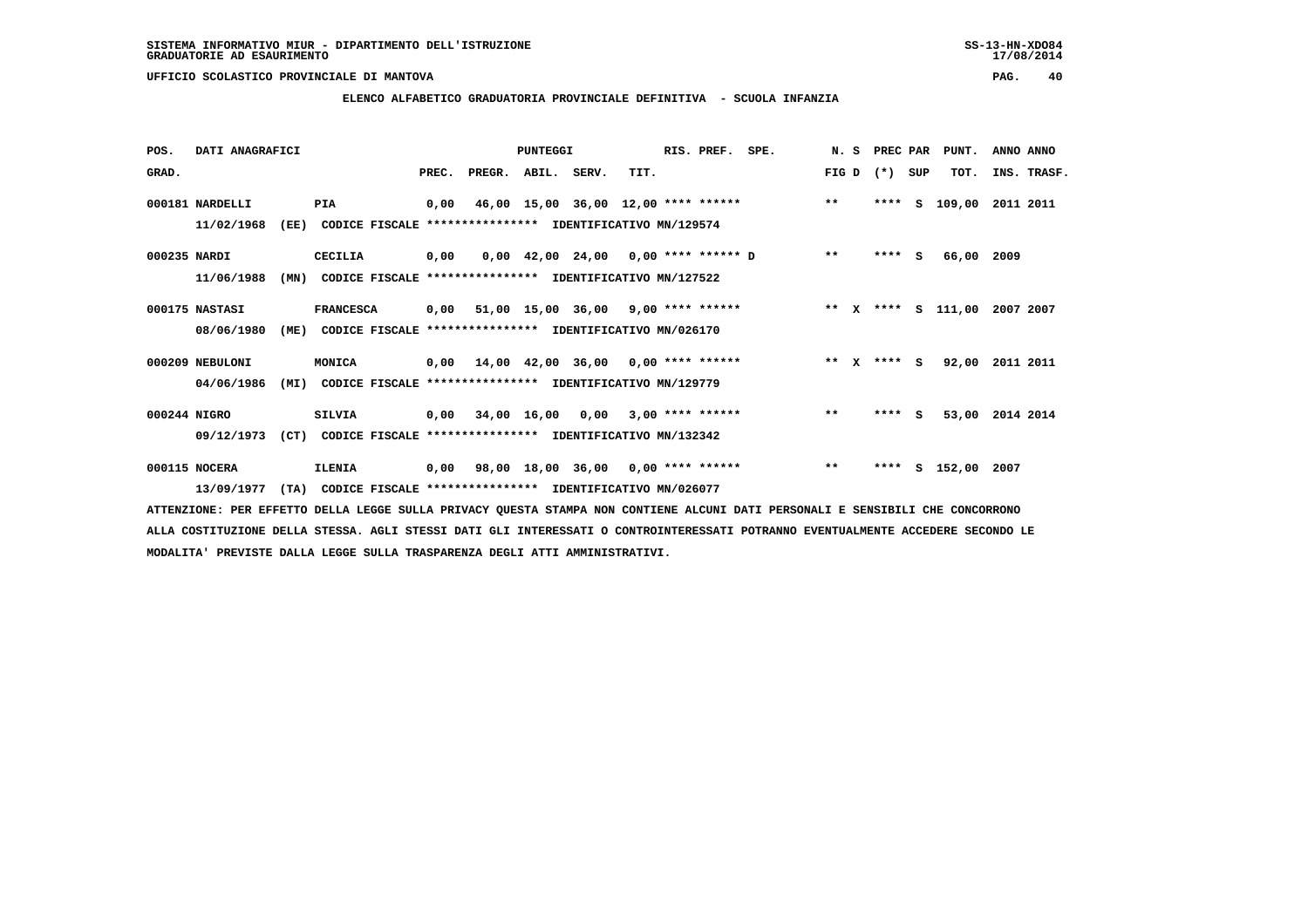**ELENCO ALFABETICO GRADUATORIA PROVINCIALE DEFINITIVA - SCUOLA INFANZIA**

| POS.         | DATI ANAGRAFICI                |      |                |       |                                                                                                        | <b>PUNTEGGI</b> |                                    |      | RIS. PREF.         | SPE. | N. S  | PREC PAR |     | PUNT.              | ANNO ANNO |             |
|--------------|--------------------------------|------|----------------|-------|--------------------------------------------------------------------------------------------------------|-----------------|------------------------------------|------|--------------------|------|-------|----------|-----|--------------------|-----------|-------------|
| GRAD.        |                                |      |                | PREC. | PREGR.                                                                                                 | ABIL.           | SERV.                              | TIT. |                    |      | FIG D | $(*)$    | SUP | TOT.               |           | INS. TRASF. |
| 000125 NOTO  | 06/10/1979                     | (PA) | <b>ROSA</b>    | 0,00  | CODICE FISCALE **************** IDENTIFICATIVO MN/129780                                               |                 | 94,00 16,00 36,00 0,00 **** ****** |      |                    |      | $***$ | ****     | s   | 146,00             | 2011 2011 |             |
|              | 000040 NOVARINI<br>13/06/1973  | (VR) | CINZIA         |       | $0,00$ 150,00 12,00 36,00 0,00 **** ******<br>CODICE FISCALE **************** IDENTIFICATIVO MN/132180 |                 |                                    |      |                    |      | $***$ | ****     |     | S 198,00           | 2014 2014 |             |
|              | 000202 NUCIFORA<br>31/03/1974  | (SR) | LUCIA          |       | $0,00$ 35,00 15,00 40,00 9,00 **** ******<br>CODICE FISCALE **************** IDENTIFICATIVO MN/132343  |                 |                                    |      |                    |      | $* *$ | ****     | s   | 99,00              | 2014 2014 |             |
| 000182 NUZZO | 07/07/1965                     | (LE) | <b>MARINA</b>  |       | $0,00$ 48,00 15,00 36,00 9,00 **** ******<br>CODICE FISCALE **************** IDENTIFICATIVO MN/129578  |                 |                                    |      |                    |      |       |          |     | ** X **** S 108,00 | 2011 2011 |             |
|              | 000330 OCCHICONE<br>01/03/1968 | (AV) | <b>LORENZO</b> | 0,00  | CODICE FISCALE **************** IDENTIFICATIVO MN/129579                                               | $0,00$ 15,00    | 0,00                               |      | $3,00$ **** ****** |      | $***$ | ****     | s   | 18,00              | 2011 2011 |             |
|              | 000146 OLIVIERI<br>26/01/1980  | (VR) | <b>MARTINA</b> |       | $0,00$ 84,00 15,00 36,00 0,00 **** ******<br>CODICE FISCALE **************** IDENTIFICATIVO MN/129580  |                 |                                    |      |                    |      | $***$ | ****     | s   | 135,00             | 2011 2011 |             |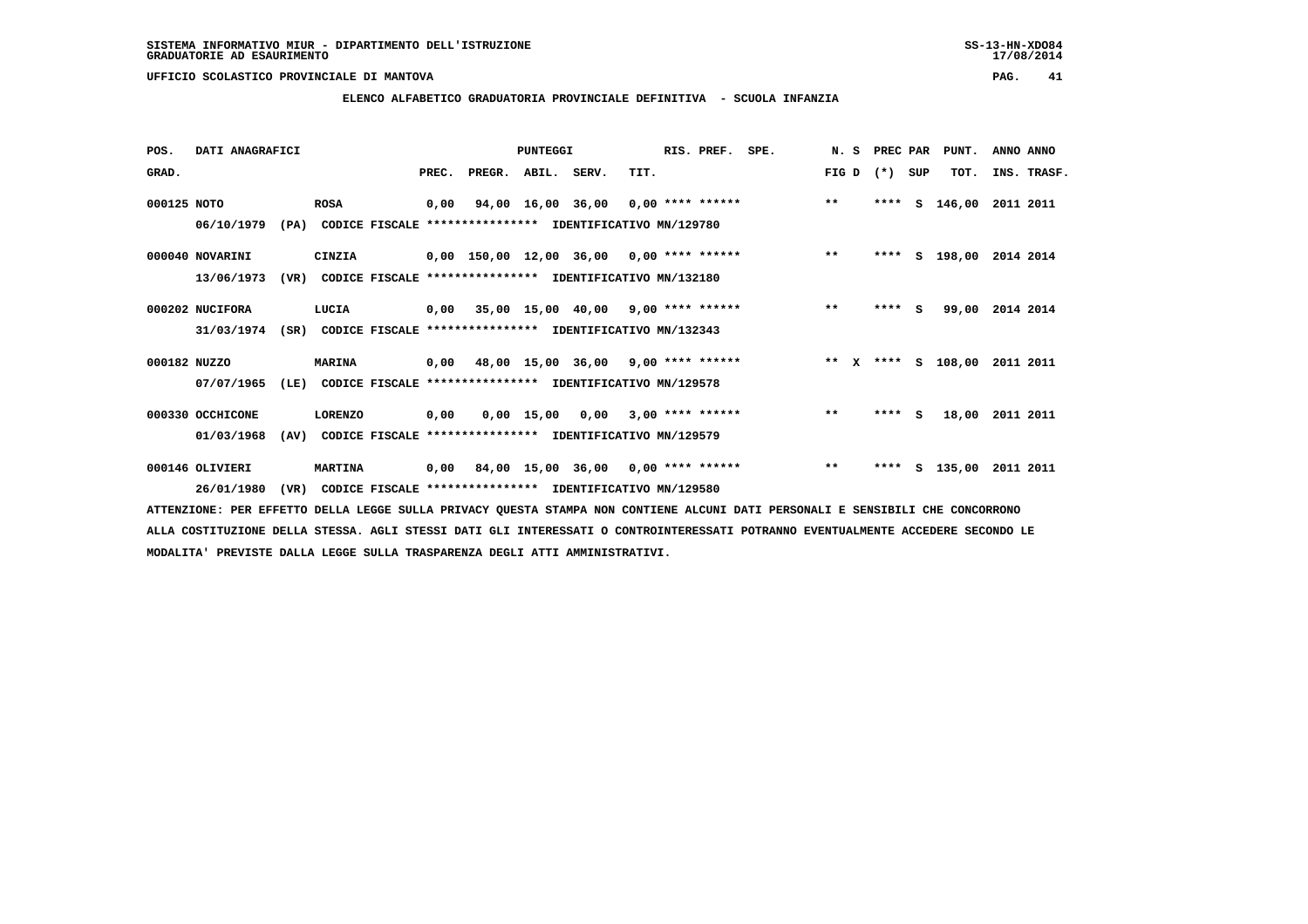**ELENCO ALFABETICO GRADUATORIA PROVINCIALE DEFINITIVA - SCUOLA INFANZIA**

| POS.         | DATI ANAGRAFICI   |      |                                                               |       |                    | <b>PUNTEGGI</b> |                                            |      | RIS. PREF. SPE. |                                          |       | N. S PREC PAR |     | PUNT.                   | ANNO ANNO          |
|--------------|-------------------|------|---------------------------------------------------------------|-------|--------------------|-----------------|--------------------------------------------|------|-----------------|------------------------------------------|-------|---------------|-----|-------------------------|--------------------|
| GRAD.        |                   |      |                                                               | PREC. | PREGR. ABIL. SERV. |                 |                                            | TIT. |                 |                                          |       | FIG D $(*)$   | SUP | TOT.                    | INS. TRASF.        |
|              | 000160 ORLANDI    |      | <b>ILARIA</b>                                                 |       |                    |                 |                                            |      |                 | 0,00 44,00 42,00 36,00 0,00 **** ******  |       |               |     | ** X **** S 122,00 2007 |                    |
|              | 06/09/1984        | (MN) | CODICE FISCALE **************** IDENTIFICATIVO MN/026010      |       |                    |                 |                                            |      |                 |                                          |       |               |     |                         |                    |
|              | 000136 PALAMARA   |      | <b>ANNUNZIATA</b>                                             |       |                    |                 | $0,00$ 123,00 16,00 0,00 0,00 **** ******  |      |                 |                                          | $***$ | ****          |     |                         | 139,00 2014 2014   |
|              | 01/04/1968        | (RC) | CODICE FISCALE **************** IDENTIFICATIVO MN/132182      |       |                    |                 |                                            |      |                 |                                          |       |               |     |                         |                    |
| 000157 PALMA |                   |      | <b>FRANCESCA</b>                                              | 0,00  |                    |                 | 71,00 14,00 36,00 3,00 **** ******         |      |                 | $\star \star$ x                          |       |               |     | **** S 124,00           | 2011 2011          |
|              | 12/10/1978        |      | (BR) CODICE FISCALE **************** IDENTIFICATIVO MN/129582 |       |                    |                 |                                            |      |                 |                                          |       |               |     |                         |                    |
|              | 000089 PALMISANO  |      | PALMA ROSA                                                    |       |                    |                 | 0,00 112,00 15,00 36,00 0,00 **** ******   |      |                 |                                          | $* *$ | ****          |     | S 163,00 2002           |                    |
|              | 27/01/1972        | (BA) | CODICE FISCALE **************** IDENTIFICATIVO MN/022316      |       |                    |                 |                                            |      |                 |                                          |       |               |     |                         |                    |
|              | 000050 PALUMBO    |      | <b>CARMELA</b>                                                |       |                    |                 | $0,00$ 135,00 15,00 36,00 1,00 **** ****** |      |                 |                                          | $***$ | ****          |     |                         | S 187,00 2014 2014 |
|              | 02/05/1962        | (SA) | CODICE FISCALE **************** IDENTIFICATIVO MN/132185      |       |                    |                 |                                            |      |                 |                                          |       |               |     |                         |                    |
|              | 000217 PANARIELLO |      | <b>MARIA</b>                                                  |       |                    |                 |                                            |      |                 | 0,00 64,00 14,00 0,00 6,00 **** ****** F | $* *$ | $***$ S       |     | 84,00                   | 2014 2014          |
|              | 09/05/1971        | (NA) | CODICE FISCALE **************** IDENTIFICATIVO MN/132188      |       |                    |                 |                                            |      |                 |                                          |       |               |     |                         |                    |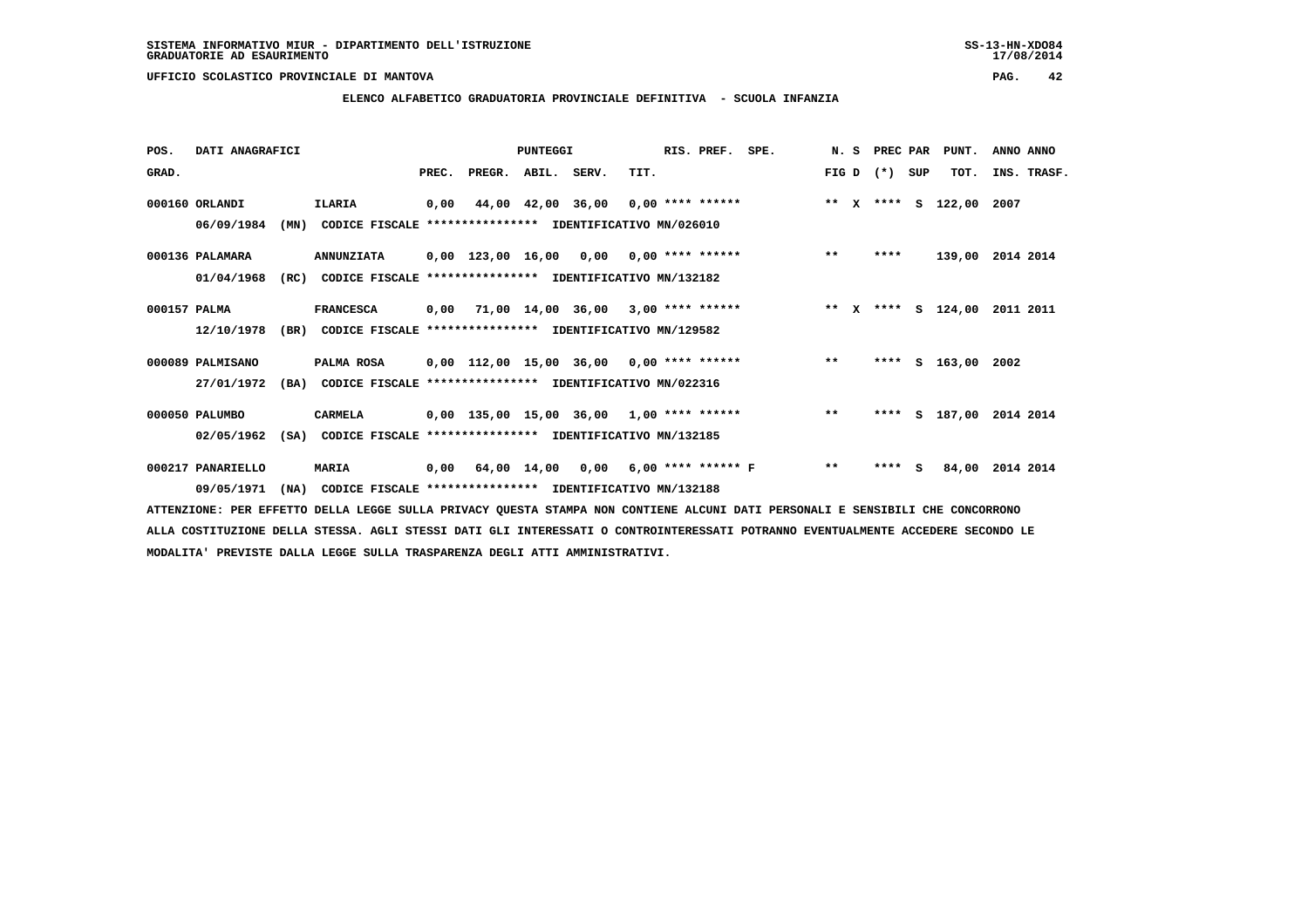# **ELENCO ALFABETICO GRADUATORIA PROVINCIALE DEFINITIVA - SCUOLA INFANZIA**

| POS.  | DATI ANAGRAFICI |      |                                                          |       |                         | PUNTEGGI     |                                           |      | RIS. PREF.         | SPE. | N.S   | PREC PAR |     | PUNT.              | ANNO ANNO |             |
|-------|-----------------|------|----------------------------------------------------------|-------|-------------------------|--------------|-------------------------------------------|------|--------------------|------|-------|----------|-----|--------------------|-----------|-------------|
| GRAD. |                 |      |                                                          | PREC. | PREGR.                  | ABIL. SERV.  |                                           | TIT. |                    |      | FIG D | $(*)$    | SUP | TOT.               |           | INS. TRASF. |
|       | 000092 PANDOLFO |      | MIRIAM                                                   |       | 0,00 105,00 18,00 36,00 |              |                                           |      | $3,00$ **** ****** |      | $***$ | ****     | s   | 162,00             | 2007      |             |
|       | 19/08/1981      | (CZ) | CODICE FISCALE **************** IDENTIFICATIVO MN/026078 |       |                         |              |                                           |      |                    |      |       |          |     |                    |           |             |
|       | 000113 PANIZZA  |      | <b>SANDRA</b>                                            |       |                         |              | $0,00$ 76,00 41,00 36,00 0,00 **** ****** |      |                    |      |       |          |     | ** X **** S 153,00 | 2011 2011 |             |
|       | 19/06/1980      | (MN) | CODICE FISCALE **************** IDENTIFICATIVO MN/129583 |       |                         |              |                                           |      |                    |      |       |          |     |                    |           |             |
|       | 000345 PAOLILLO |      | ANNAMARIA                                                | 0,00  |                         | $0,00$ 15,00 | 0,00                                      |      | 0,00 **** ******   |      | $***$ | $***$ S  |     | 15,00              | 2011 2011 |             |
|       | 11/06/1973      | (SA) | CODICE FISCALE **************** IDENTIFICATIVO MN/129833 |       |                         |              |                                           |      |                    |      |       |          |     |                    |           |             |
|       | 000189 PAROLINO |      | <b>GIOVANNA</b>                                          |       |                         |              | $0,00$ 47,00 14,00 36,00 7,00 **** ****** |      |                    |      | $**$  | ****     |     | $S$ 104,00         | 2007 2007 |             |
|       | 30/09/1977      | (LT) | CODICE FISCALE **************** IDENTIFICATIVO MN/026263 |       |                         |              |                                           |      |                    |      |       |          |     |                    |           |             |
|       | 000004 PASQUESI |      | MONICA                                                   |       |                         |              | 0,00 192,00 11,00 36,00 0,00 **** ******  |      |                    |      | $***$ | ****     | s   | 239,00             | 2014 2014 |             |
|       | 25/10/1967      | (VR) | CODICE FISCALE **************** IDENTIFICATIVO MN/132220 |       |                         |              |                                           |      |                    |      |       |          |     |                    |           |             |
|       | 000220 PAVIANI  |      | <b>ELENA</b>                                             | 0,00  |                         |              | 3,00 41,00 36,00 0,00 **** ****** D       |      |                    |      | $**$  | ****     | - S | 80,00              | 2007      |             |
|       | 18/06/1980      | (MO) | CODICE FISCALE **************** IDENTIFICATIVO MN/026019 |       |                         |              |                                           |      |                    |      |       |          |     |                    |           |             |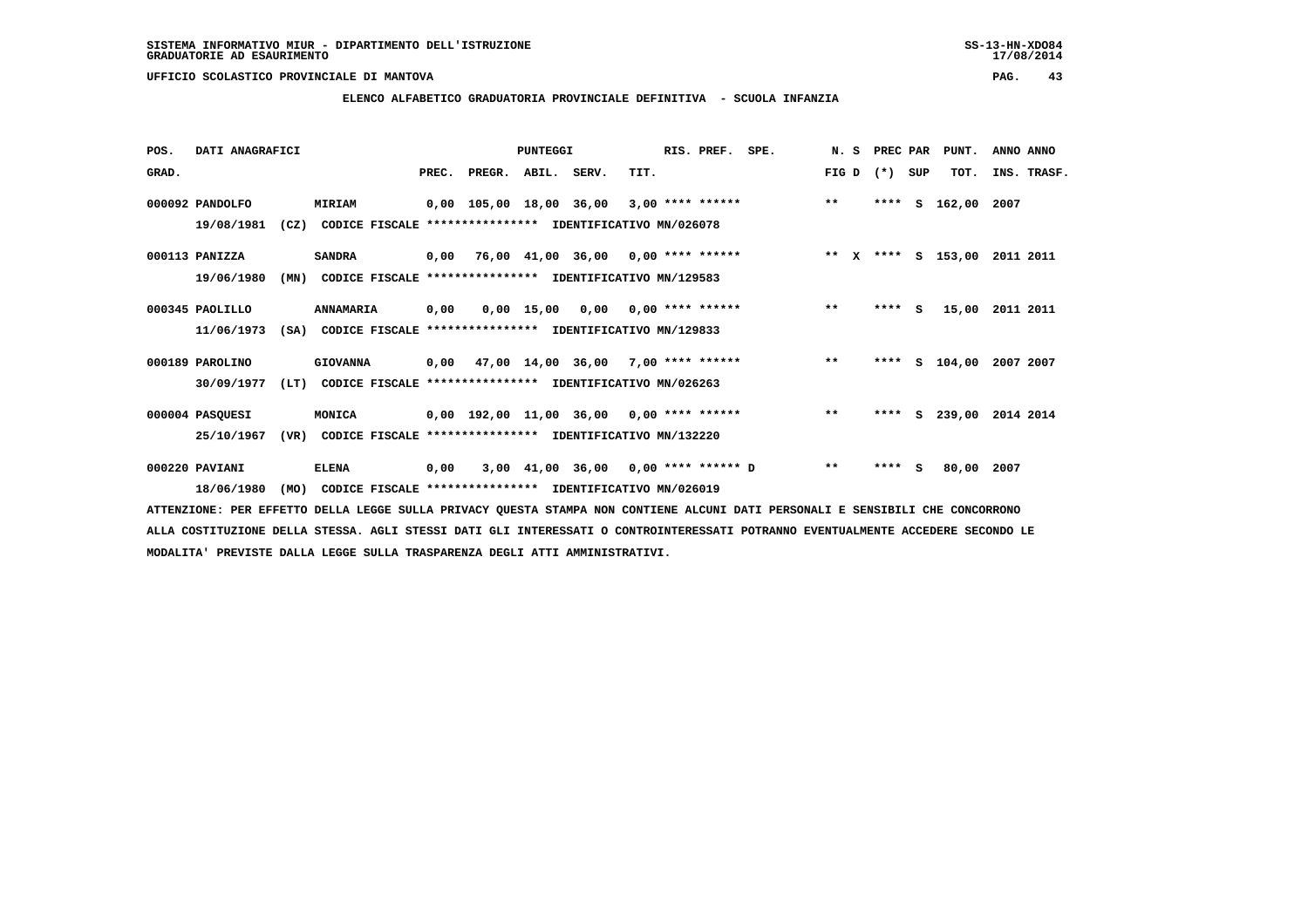### **ELENCO ALFABETICO GRADUATORIA PROVINCIALE DEFINITIVA - SCUOLA INFANZIA**

| POS.  | DATI ANAGRAFICI   |      |                                                          |       |                         | PUNTEGGI |                                                    |      | RIS. PREF.         | SPE. | N.S     | PREC PAR |     | PUNT.              | ANNO ANNO |             |
|-------|-------------------|------|----------------------------------------------------------|-------|-------------------------|----------|----------------------------------------------------|------|--------------------|------|---------|----------|-----|--------------------|-----------|-------------|
| GRAD. |                   |      |                                                          | PREC. | PREGR. ABIL. SERV.      |          |                                                    | TIT. |                    |      | FIG D   | $(* )$   | SUP | TOT.               |           | INS. TRASF. |
|       | 000090 PELIZZONI  |      | MARCELLA                                                 |       | 0,00 103,00 17,00 36,00 |          |                                                    |      | $7,00$ **** ****** |      |         |          |     | ** X **** S 163,00 | 2007      |             |
|       | 17/06/1978        | (MN) | CODICE FISCALE                                           |       |                         |          | **************** IDENTIFICATIVO MN/025806          |      |                    |      |         |          |     |                    |           |             |
|       | 000199 PERICOLO   |      | <b>CARMEN ANTONI</b>                                     | 0,00  |                         |          | 48,00 15,00 36,00 0,00 **** ******                 |      |                    |      | $***$ X | $***$ S  |     | 99,00              | 2011 2011 |             |
|       | 27/02/1968        | (EE) | CODICE FISCALE **************** IDENTIFICATIVO MN/129585 |       |                         |          |                                                    |      |                    |      |         |          |     |                    |           |             |
|       | 000348 PERRUCCI   |      | <b>MARIA LEDA</b>                                        | 0,00  |                         |          | $0.00$ 15.00 0.00 0.00 **** ******                 |      |                    |      | $***$   | $***$ S  |     | 15,00              | 2014 2014 |             |
|       | 25/09/1969        | (TA) | CODICE FISCALE                                           |       |                         |          | **************** IDENTIFICATIVO MN/132221          |      |                    |      |         |          |     |                    |           |             |
|       | 000270 PERSPICACE |      | <b>FLORA</b>                                             |       |                         |          | $0,00$ 16,00 15,00 0,00 0,00 **** ******           |      |                    |      | $* *$   | ****     | - S | 31,00              | 2014 2014 |             |
|       | 19/08/1976        | (CT) | CODICE FISCALE **************** IDENTIFICATIVO MN/132222 |       |                         |          |                                                    |      |                    |      |         |          |     |                    |           |             |
|       | 000103 PERTICARA  |      | <b>ALESSANDRA</b>                                        |       |                         |          | $0,00$ $104,00$ $17,00$ $36,00$ $3,00$ **** ****** |      |                    |      | $***$ X |          |     | **** S 160,00      | 2014 2014 |             |
|       | 08/12/1973        | (VI) | CODICE FISCALE                                           |       |                         |          | *************** IDENTIFICATIVO MN/132224           |      |                    |      |         |          |     |                    |           |             |
|       | 000016 PETRIN     |      | <b>SUSANNA</b>                                           |       | 0,00 174,00 13,00 36,00 |          |                                                    |      | $0,00$ **** ****** |      | $* *$   | ****     | s   | 223,00             | 2014 2014 |             |
|       | 05/12/1973        | (VR) | CODICE FISCALE **************** IDENTIFICATIVO MN/132225 |       |                         |          |                                                    |      |                    |      |         |          |     |                    |           |             |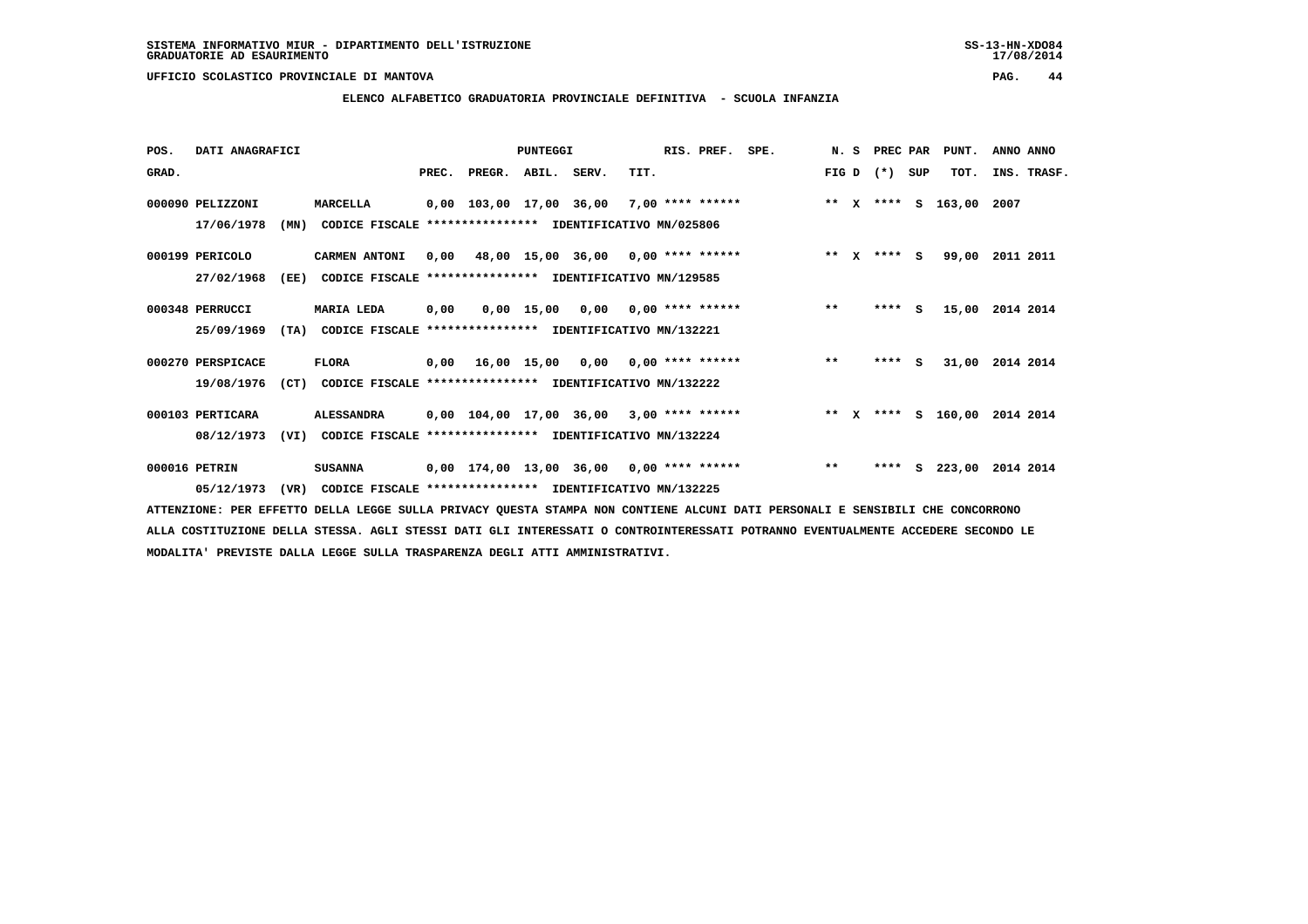# **ELENCO ALFABETICO GRADUATORIA PROVINCIALE DEFINITIVA - SCUOLA INFANZIA**

| POS.         | DATI ANAGRAFICI   |      |                                                          |       |        | PUNTEGGI    |                                            |      | RIS. PREF. | SPE. | N.S   | PREC PAR |          | PUNT.              | ANNO ANNO   |
|--------------|-------------------|------|----------------------------------------------------------|-------|--------|-------------|--------------------------------------------|------|------------|------|-------|----------|----------|--------------------|-------------|
| GRAD.        |                   |      |                                                          | PREC. | PREGR. | ABIL. SERV. |                                            | TIT. |            |      | FIG D | $(*)$    | SUP      | TOT.               | INS. TRASF. |
|              | 000128 PEZZINI    |      | <b>SAVINA</b>                                            | 0,00  |        |             | 84,00 17,00 36,00 6,00 **** ******         |      |            |      |       |          |          | ** x **** s 143,00 | 2007        |
|              | 17/10/1980        | (MN) | CODICE FISCALE **************** IDENTIFICATIVO MN/025985 |       |        |             |                                            |      |            |      |       |          |          |                    |             |
| 000127 PEZZO |                   |      | <b>MANUELA</b>                                           |       |        |             | $0,00$ 130,00 14,00 0,00 0,00 **** ******  |      |            |      | $***$ | ****     |          | S 144,00           | 2014 2014   |
|              | 09/04/1971        | (VR) | CODICE FISCALE **************** IDENTIFICATIVO MN/132344 |       |        |             |                                            |      |            |      |       |          |          |                    |             |
|              | 000212 PIGNAGNOLI |      | <b>SARA</b>                                              | 0,00  |        |             | $12,00$ $42,00$ $36,00$ $0,00$ **** ****** |      |            |      | $***$ | ****     | <b>S</b> | 90,00              | 2007        |
|              | 11/05/1986        | (MN) | CODICE FISCALE **************** IDENTIFICATIVO MN/026021 |       |        |             |                                            |      |            |      |       |          |          |                    |             |
|              | 000341 PIROCCHI   |      | <b>FRANCESCA</b>                                         | 0,00  |        |             | $3,00$ 13,00 0,00 0,00 **** ******         |      |            |      | $***$ | $***$ S  |          | 16,00              | 2011 2011   |
|              | 04/06/1973        | (TE) | CODICE FISCALE **************** IDENTIFICATIVO MN/129586 |       |        |             |                                            |      |            |      |       |          |          |                    |             |
|              | 000011 PIROZZI    |      | CAMILLA                                                  |       |        |             | $0,00$ 174,00 11,00 36,00 4,00 **** ****** |      |            |      | $***$ | ****     | s        | 225,00             | 2014 2014   |
|              | 26/03/1972        | (NA) | CODICE FISCALE **************** IDENTIFICATIVO MN/132345 |       |        |             |                                            |      |            |      |       |          |          |                    |             |
|              | 000228 PISANELLO  |      | DORA REGINA                                              | 0,00  |        |             | 24,00 15,00 36,00 0,00 **** ******         |      |            |      | $***$ | ****     | -S       | 75,00              | 2011 2011   |
|              | 05/12/1976        | (LE) | CODICE FISCALE **************** IDENTIFICATIVO MN/129587 |       |        |             |                                            |      |            |      |       |          |          |                    |             |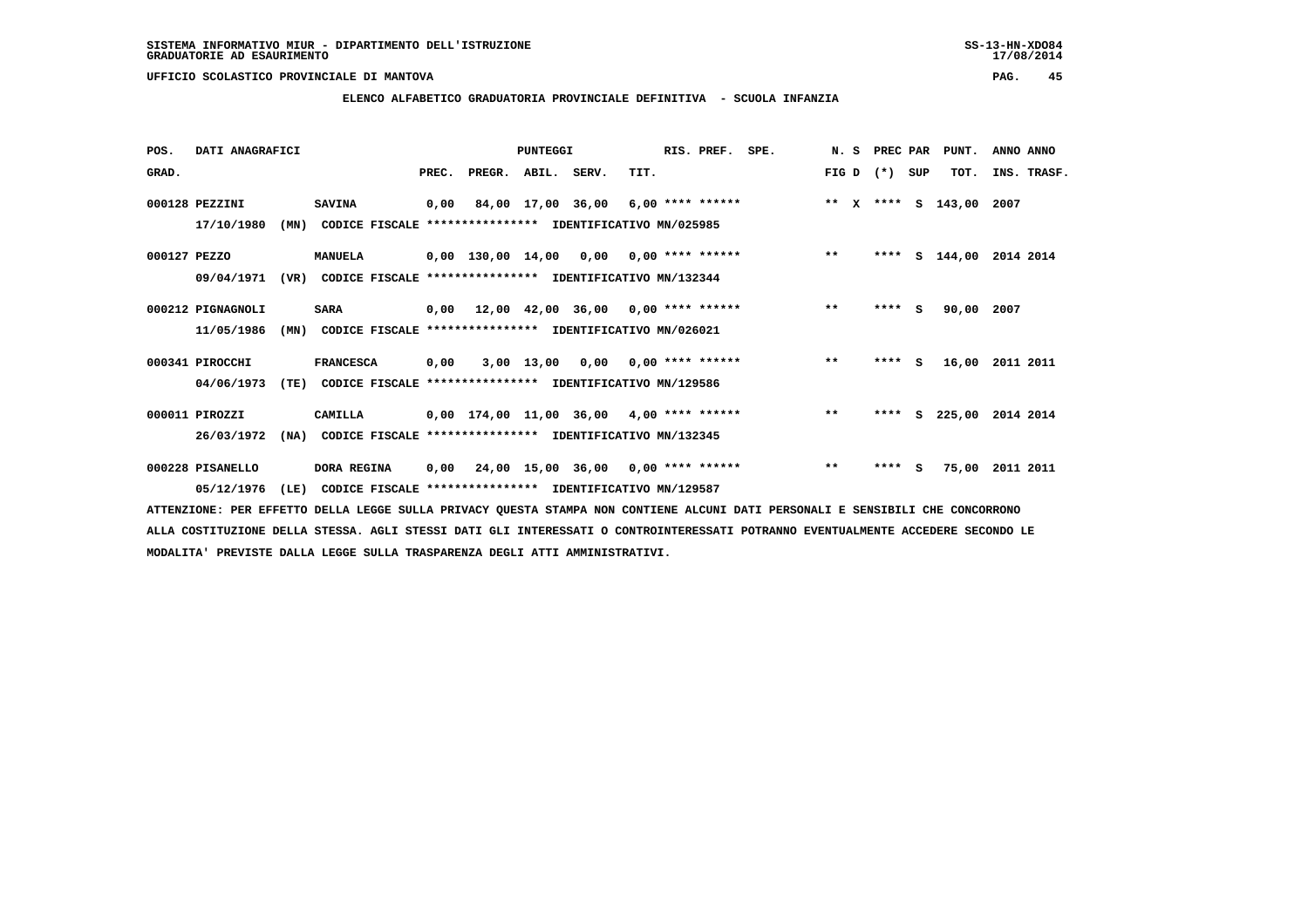# **ELENCO ALFABETICO GRADUATORIA PROVINCIALE DEFINITIVA - SCUOLA INFANZIA**

| POS.         | DATI ANAGRAFICI   |      |                                                          |       |                                            | <b>PUNTEGGI</b>   |                                    |                    | RIS. PREF. | SPE. | N. S                  | PREC PAR |     | PUNT.  | ANNO ANNO   |
|--------------|-------------------|------|----------------------------------------------------------|-------|--------------------------------------------|-------------------|------------------------------------|--------------------|------------|------|-----------------------|----------|-----|--------|-------------|
| GRAD.        |                   |      |                                                          | PREC. | PREGR.                                     | ABIL. SERV.       |                                    | TIT.               |            |      | FIG D                 | $(* )$   | SUP | TOT.   | INS. TRASF. |
| 000226 PIZZI |                   |      | <b>FRANCESCA</b>                                         | 0,00  |                                            | 48,00 16,00 12,00 |                                    | $0,00$ **** ****** |            |      | $* *$<br>$\mathbf{x}$ | $***$ S  |     | 76,00  | 2011 2011   |
|              | 16/01/1978        | (RC) | CODICE FISCALE **************** IDENTIFICATIVO MN/129835 |       |                                            |                   |                                    |                    |            |      |                       |          |     |        |             |
|              | 000309 POLILLO    |      | MARILISA                                                 | 0,00  |                                            |                   | $6,00$ 16,00 0,00 0,00 **** ****** |                    |            |      | $**$                  | $***$ S  |     | 22,00  | 2014 2014   |
|              | 25/10/1967        | (CS) | CODICE FISCALE **************** IDENTIFICATIVO MN/132227 |       |                                            |                   |                                    |                    |            |      |                       |          |     |        |             |
|              | 000298 PRESTIPINO |      | <b>ROSARIA</b>                                           | 0,00  |                                            | 8,00 16,00        | 0,00                               | 0,00 **** ******   |            |      | $* *$                 | $***$ S  |     | 24,00  | 2014 2014   |
|              | 24/07/1974        | (EE) | CODICE FISCALE **************** IDENTIFICATIVO MN/132367 |       |                                            |                   |                                    |                    |            |      |                       |          |     |        |             |
|              | 000335 PROCOPIO   |      | <b>TIZIANA</b>                                           | 0,00  |                                            |                   | $0,00$ 17,00 0,00 0,00 **** ****** |                    |            |      | $**$                  | ****     | s   | 17,00  | 2007 2007   |
|              | 10/02/1973        | (SR) | CODICE FISCALE **************** IDENTIFICATIVO MN/026208 |       |                                            |                   |                                    |                    |            |      |                       |          |     |        |             |
|              | 000167 PROFETA    |      | <b>CONCETTA</b>                                          |       | $0,00$ 65,00 15,00 36,00 1,00 **** ******  |                   |                                    |                    |            |      | $* *$                 | ****     | s   | 117,00 | 2004 2004   |
|              | 03/05/1970        | (NA) | CODICE FISCALE **************** IDENTIFICATIVO MN/024150 |       |                                            |                   |                                    |                    |            |      |                       |          |     |        |             |
|              | 000097 PROSPERI   |      | <b>SILVIA</b>                                            |       | $0,00$ 108,00 17,00 36,00 0,00 **** ****** |                   |                                    |                    |            |      | $**$                  | ****     | s   | 161,00 | 2007        |
|              | 08/08/1976        | (VR) | CODICE FISCALE **************** IDENTIFICATIVO MN/025835 |       |                                            |                   |                                    |                    |            |      |                       |          |     |        |             |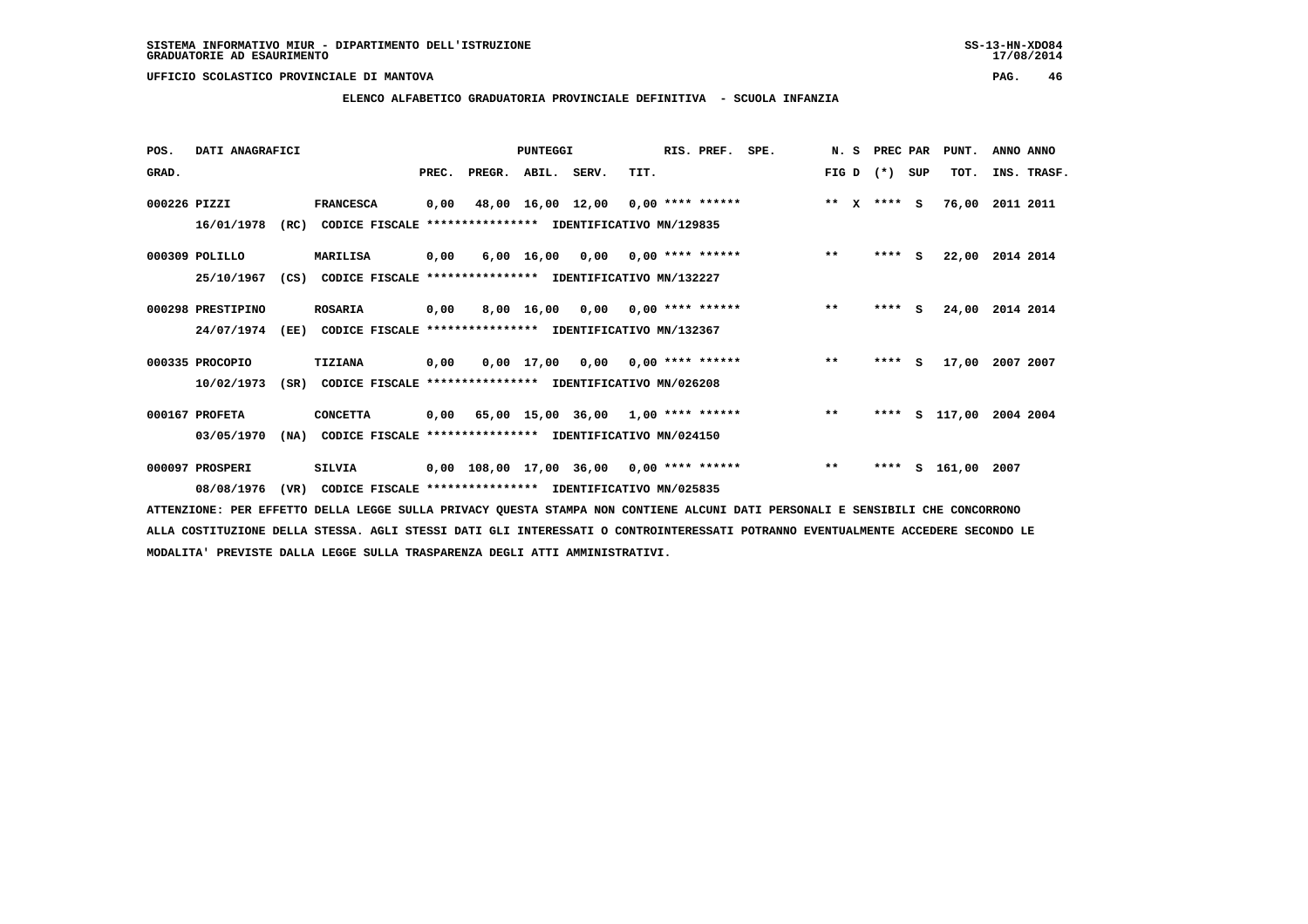# **ELENCO ALFABETICO GRADUATORIA PROVINCIALE DEFINITIVA - SCUOLA INFANZIA**

| POS.         | DATI ANAGRAFICI |      |                                                          |       |                                           | PUNTEGGI    |                                    |      | RIS. PREF.                | SPE. | N.S   | PREC PAR |          | PUNT.    | ANNO ANNO       |
|--------------|-----------------|------|----------------------------------------------------------|-------|-------------------------------------------|-------------|------------------------------------|------|---------------------------|------|-------|----------|----------|----------|-----------------|
| GRAD.        |                 |      |                                                          | PREC. | PREGR. ABIL. SERV.                        |             |                                    | TIT. |                           |      | FIG D | $(*)$    | SUP      | TOT.     | INS. TRASF.     |
|              | 000248 PUGLISI  |      | <b>ANGELA</b>                                            | 0,00  |                                           | 24,00 17,00 | 6,00                               |      | $0.00$ **** ******        |      | $***$ | $***$ S  |          | 47,00    | 2003 2003       |
|              | 15/09/1965      | (ME) | CODICE FISCALE **************** IDENTIFICATIVO MN/023561 |       |                                           |             |                                    |      |                           |      |       |          |          |          |                 |
|              | 000316 PUGLISI  |      | <b>SABRINA</b>                                           | 0,00  |                                           |             | $6,00$ 15,00 0,00 0,00 **** ****** |      |                           |      | $**$  | $***$ S  |          | 21,00    | 2014 2014       |
|              | 04/04/1974      | (EN) | CODICE FISCALE **************** IDENTIFICATIVO MN/132233 |       |                                           |             |                                    |      |                           |      |       |          |          |          |                 |
| 000259 PULEO |                 |      | <b>DANIELA</b>                                           |       | 0,00 16,00 15,00                          |             | 0,00                               |      | $3,00$ **** ******        |      | $***$ | ****     | <b>S</b> | 34,00    | 2011 2011       |
|              | 05/03/1980      | (PA) | CODICE FISCALE **************** IDENTIFICATIVO MN/129782 |       |                                           |             |                                    |      |                           |      |       |          |          |          |                 |
|              | 000051 QUARTA   |      | MARIA ADDOLOR 0,00 134,00 15,00 36,00 1,00 **** ******   |       |                                           |             |                                    |      |                           |      | $***$ | ****     |          | S 186,00 | 2014 2014       |
|              | 10/09/1978      | (LE) | CODICE FISCALE                                           |       | **************** IDENTIFICATIVO MN/132234 |             |                                    |      |                           |      |       |          |          |          |                 |
|              | 000249 QUATRARO |      | MARIA VINCENZ                                            | 0,00  |                                           |             | 5,00 15,00 24,00 3,00 **** ******  |      |                           |      | $* *$ | ****     | S.       |          | 47,00 2011 2011 |
|              | 27/10/1975      | (MT) | CODICE FISCALE **************** IDENTIFICATIVO MN/129783 |       |                                           |             |                                    |      |                           |      |       |          |          |          |                 |
|              | 000360 QUERCI   |      | VALENTINA                                                | 0,00  | 0,00                                      | 6,00        |                                    |      | $0,00$ $0,00$ **** ****** |      | $* *$ | ****     | S.       | 6,00     | 2007            |
| s            | 21/08/1987      | (MN) | CODICE FISCALE **************** IDENTIFICATIVO MN/026024 |       |                                           |             |                                    |      |                           |      |       |          |          |          |                 |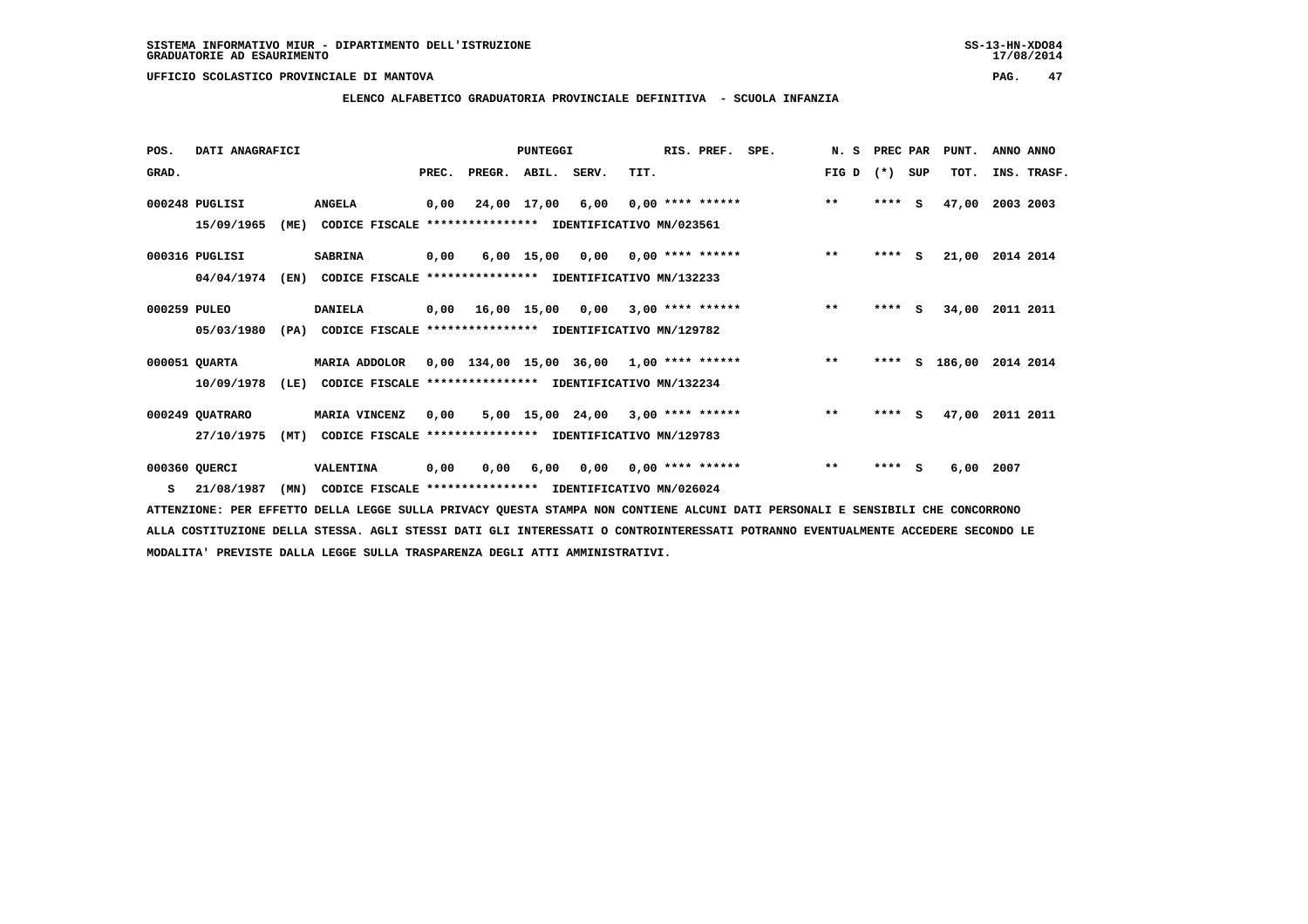**ELENCO ALFABETICO GRADUATORIA PROVINCIALE DEFINITIVA - SCUOLA INFANZIA**

| POS.         | DATI ANAGRAFICI |      |                                                               |       |                    | <b>PUNTEGGI</b> |                                           |      | RIS. PREF. SPE.    |       |              | N. S PREC PAR |          | PUNT.              | ANNO ANNO |             |
|--------------|-----------------|------|---------------------------------------------------------------|-------|--------------------|-----------------|-------------------------------------------|------|--------------------|-------|--------------|---------------|----------|--------------------|-----------|-------------|
| GRAD.        |                 |      |                                                               | PREC. | PREGR. ABIL. SERV. |                 |                                           | TIT. |                    | FIG D |              | $(* )$        | SUP      | TOT.               |           | INS. TRASF. |
|              | 000034 RASOLO   |      | <b>MARIKA</b>                                                 |       |                    |                 | 0,00 153,00 14,00 36,00                   |      | $3,00$ **** ****** | $***$ |              | ****          | s        | 206,00             | 2014 2014 |             |
|              | 03/04/1975      |      | (PD) CODICE FISCALE **************** IDENTIFICATIVO MN/132237 |       |                    |                 |                                           |      |                    |       |              |               |          |                    |           |             |
|              | 000062 REBOLDI  |      | <b>MANUELA</b>                                                |       |                    |                 | 0,00 119,00 16,00 36,00 9,00 **** ******  |      |                    |       |              |               |          | ** x **** s 180,00 | 2014 2014 |             |
|              | 22/11/1969      | (BS) | CODICE FISCALE **************** IDENTIFICATIVO MN/132238      |       |                    |                 |                                           |      |                    |       |              |               |          |                    |           |             |
| 000303 RENDA |                 |      | ANNA MARIA                                                    | 0,00  |                    |                 | $6,00$ 16,00 0,00 0,00 **** ******        |      |                    | $* *$ | $\mathbf{x}$ | $***$ S       |          | 22,00 2002         |           |             |
|              | 23/10/1968      |      | (TP) CODICE FISCALE **************** IDENTIFICATIVO MN/022562 |       |                    |                 |                                           |      |                    |       |              |               |          |                    |           |             |
| 000282 RENDE |                 |      | PINA                                                          | 0,00  |                    |                 | $6,00$ 15,00 0,00 6,00 **** ******        |      |                    | $**$  |              | $***$ S       |          | 27,00 2004 2004    |           |             |
|              | 20/12/1964      | (CS) | CODICE FISCALE **************** IDENTIFICATIVO MN/024156      |       |                    |                 |                                           |      |                    |       |              |               |          |                    |           |             |
|              | 000257 RICCIO   |      | <b>ANGELA</b>                                                 | 0,00  |                    |                 | 15,00 17,00 0,00 7,00 **** ****** EF      |      |                    | $***$ |              | ****          | <b>S</b> | 39,00              | 2014 2014 |             |
|              | 06/11/1969      |      | (CE) CODICE FISCALE **************** IDENTIFICATIVO MN/132239 |       |                    |                 |                                           |      |                    |       |              |               |          |                    |           |             |
| 000176 RIGGI |                 |      | <b>ANGELA</b>                                                 |       |                    |                 | $0,00$ 58,00 16,00 36,00 0,00 **** ****** |      |                    | $***$ |              | ****          |          | s 110,00           | 2007 2007 |             |
|              | 02/12/1977      | (NA) | CODICE FISCALE **************** IDENTIFICATIVO MN/025856      |       |                    |                 |                                           |      |                    |       |              |               |          |                    |           |             |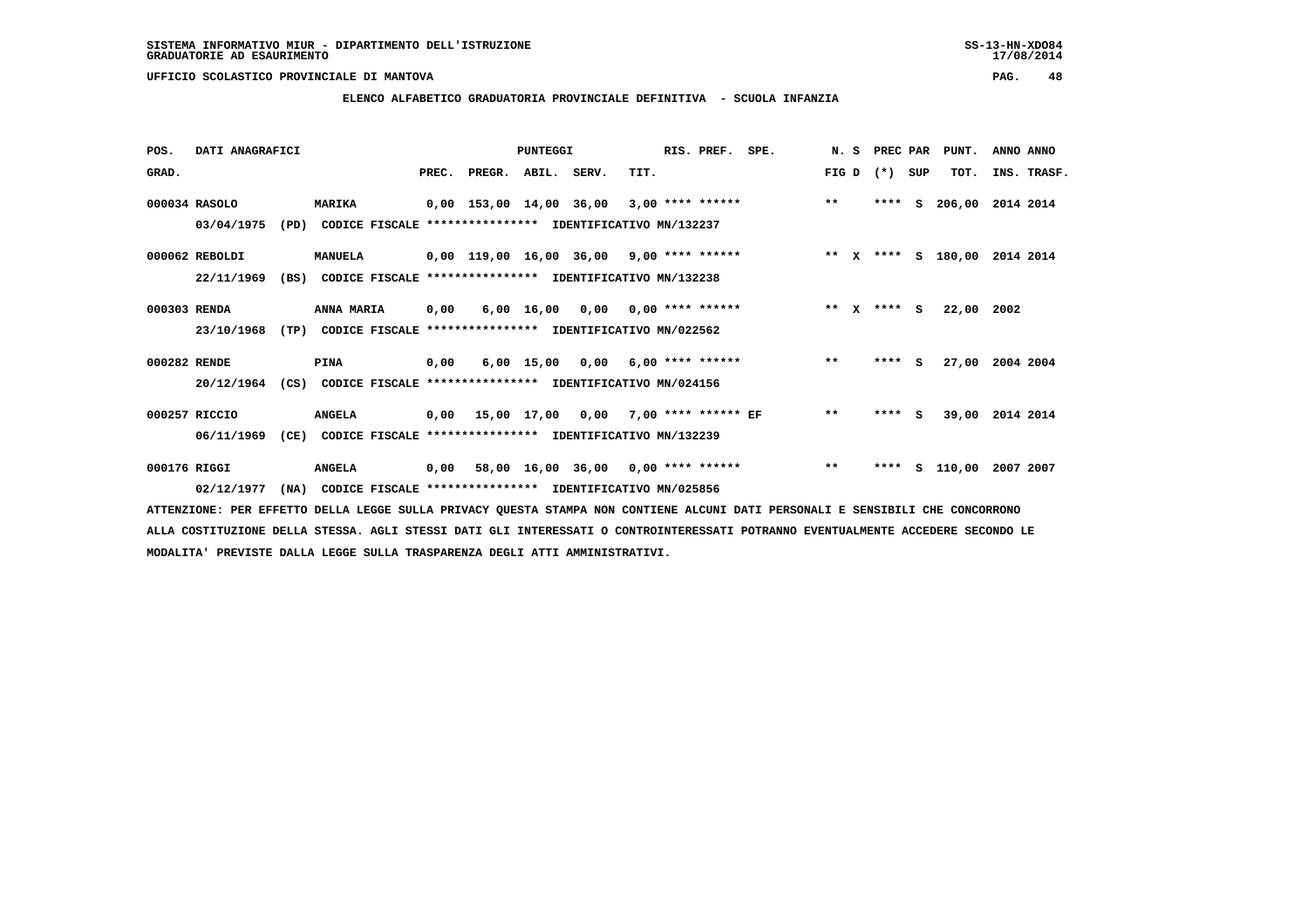**ELENCO ALFABETICO GRADUATORIA PROVINCIALE DEFINITIVA - SCUOLA INFANZIA**

| POS.         | DATI ANAGRAFICI |      |                                                          |      |                                                         | PUNTEGGI   |      | RIS. PREF. SPE.           |                                                                              |       | N. S PREC PAR |     | PUNT.              | ANNO ANNO |             |
|--------------|-----------------|------|----------------------------------------------------------|------|---------------------------------------------------------|------------|------|---------------------------|------------------------------------------------------------------------------|-------|---------------|-----|--------------------|-----------|-------------|
| GRAD.        |                 |      |                                                          |      | PREC. PREGR. ABIL. SERV.                                |            | TIT. |                           |                                                                              | FIG D | $(*)$         | SUP | TOT.               |           | INS. TRASF. |
| 000049 RIGO  |                 |      | <b>MARILENA</b>                                          |      |                                                         |            |      |                           | 0,00 136,00 15,00 36,00 0,00 **** ******                                     | $***$ | ****          | S   | 187,00 2014 2014   |           |             |
|              | 17/01/1978      | (VR) | CODICE FISCALE **************** IDENTIFICATIVO MN/132240 |      |                                                         |            |      |                           |                                                                              |       |               |     |                    |           |             |
|              | 000068 RIGONI   |      | GIUSEPPINA                                               |      |                                                         |            |      |                           | 0,00 120,00 17,00 36,00 0,00 **** ****** **** *** ** **** S 173,00 2014 2014 |       |               |     |                    |           |             |
|              | 23/08/1969      | (VR) | CODICE FISCALE                                           |      | **************** IDENTIFICATIVO MN/132241               |            |      |                           |                                                                              |       |               |     |                    |           |             |
|              | 000305 ROMANO   |      | <b>GIOVANNA</b>                                          | 0,00 |                                                         | 6,00 16,00 |      | $0,00$ $0,00$ **** ****** |                                                                              | $***$ | ****          | - S | 22,00              | 2011 2011 |             |
|              | 12/06/1979      | (PA) | CODICE FISCALE **************** IDENTIFICATIVO MN/129796 |      |                                                         |            |      |                           |                                                                              |       |               |     |                    |           |             |
| 000187 ROSSI |                 |      | ALICE                                                    |      | $0.00$ $24.00$ $42.00$ $36.00$ $3.00$ $***$ **** ****** |            |      |                           |                                                                              | $***$ | ****          |     | S 105,00           | 2007 2014 |             |
|              | 17/02/1986      | (PR) | CODICE FISCALE **************** IDENTIFICATIVO MN/026027 |      |                                                         |            |      |                           |                                                                              |       |               |     |                    |           |             |
| 000014 ROSSI |                 |      | GIORGIA                                                  |      | 0,00 165,00 14,00 36,00 9,00 **** ******                |            |      |                           |                                                                              |       | ** $X$ ****   | S.  | 224,00 2014 2014   |           |             |
|              | 27/01/1973      | (VR) | CODICE FISCALE **************** IDENTIFICATIVO MN/132243 |      |                                                         |            |      |                           |                                                                              |       |               |     |                    |           |             |
|              | 000007 ROSSINI  |      | ANNA                                                     |      | $0,00$ 183,00 15,00 36,00 1,00 **** ******              |            |      |                           |                                                                              |       |               |     | ** X **** S 235,00 | 2014 2014 |             |
|              | 22/02/1968      | (VR) | CODICE FISCALE **************** IDENTIFICATIVO MN/132244 |      |                                                         |            |      |                           |                                                                              |       |               |     |                    |           |             |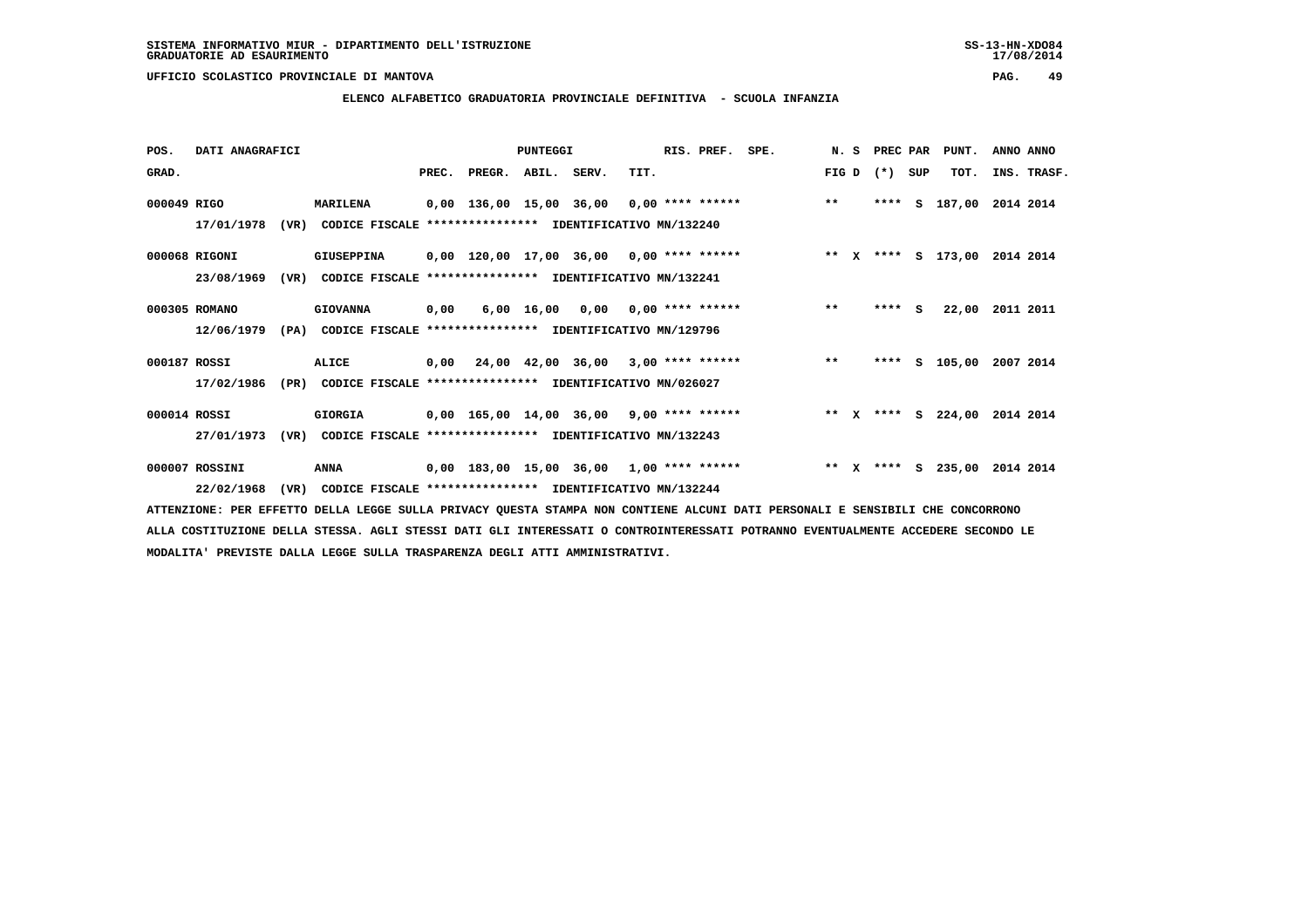# **ELENCO ALFABETICO GRADUATORIA PROVINCIALE DEFINITIVA - SCUOLA INFANZIA**

| POS.         | DATI ANAGRAFICI |      |                                                               |       |                    | PUNTEGGI |                                           |      | RIS. PREF. | SPE.                                       | N.S   | PREC PAR |     | PUNT.                   | ANNO ANNO |             |
|--------------|-----------------|------|---------------------------------------------------------------|-------|--------------------|----------|-------------------------------------------|------|------------|--------------------------------------------|-------|----------|-----|-------------------------|-----------|-------------|
| GRAD.        |                 |      |                                                               | PREC. | PREGR. ABIL. SERV. |          |                                           | TIT. |            |                                            | FIG D | $(* )$   | SUP | TOT.                    |           | INS. TRASF. |
|              | 000095 RUBILONI |      | <b>ELENA</b>                                                  | 0,00  |                    |          |                                           |      |            | 84,00 41,00 36,00 0,00 **** ****** *** **  |       | ****     | S.  | 161,00 2007             |           |             |
|              | 05/02/1981      | (MN) | CODICE FISCALE **************** IDENTIFICATIVO MN/026028      |       |                    |          |                                           |      |            |                                            |       |          |     |                         |           |             |
| 000263 RUCCO |                 |      | <b>ANNA MARIA</b>                                             |       |                    |          |                                           |      |            | 0,00 18,00 15,00 0,00 0,00 **** ******     | $***$ | $***$ S  |     | 33,00 2011 2011         |           |             |
|              | 17/11/1978      | (CE) | CODICE FISCALE **************** IDENTIFICATIVO MN/129860      |       |                    |          |                                           |      |            |                                            |       |          |     |                         |           |             |
| 000179 RUSSO |                 |      | <b>DOMENICA</b>                                               | 0,00  |                    |          |                                           |      |            | 59,00 14,00 36,00 0,00 **** ****** *** *** |       |          |     | **** S 109,00           | 2005 2005 |             |
|              | 14/11/1965      |      | (NA) CODICE FISCALE **************** IDENTIFICATIVO MN/025002 |       |                    |          |                                           |      |            |                                            |       |          |     |                         |           |             |
| 000185 RUSSO |                 |      | <b>ROSARIA</b>                                                |       |                    |          | $0,00$ 51,00 16,00 36,00 3,00 **** ****** |      |            |                                            | $* *$ |          |     | **** S 106,00 2007 2007 |           |             |
|              | 07/09/1969      | (ME) | CODICE FISCALE **************** IDENTIFICATIVO MN/026219      |       |                    |          |                                           |      |            |                                            |       |          |     |                         |           |             |
|              | 000150 SABATINO |      | <b>SILVIA</b>                                                 | 0,00  |                    |          | 70,00 16,00 36,00 9,00 **** ******        |      |            | $\star \star$                              |       |          |     | **** S 131,00           | 2002      |             |
|              | 06/07/1978      |      | (CZ) CODICE FISCALE **************** IDENTIFICATIVO MN/022849 |       |                    |          |                                           |      |            |                                            |       |          |     |                         |           |             |
|              | 000193 SAETTA   |      | LAURA                                                         |       |                    |          |                                           |      |            | 0,00 24,00 41,00 36,00 0,00 **** ******    | $**$  |          |     | **** S 101,00           | 2011 2011 |             |
|              | 18/09/1983      | (MN) | CODICE FISCALE **************** IDENTIFICATIVO MN/129594      |       |                    |          |                                           |      |            |                                            |       |          |     |                         |           |             |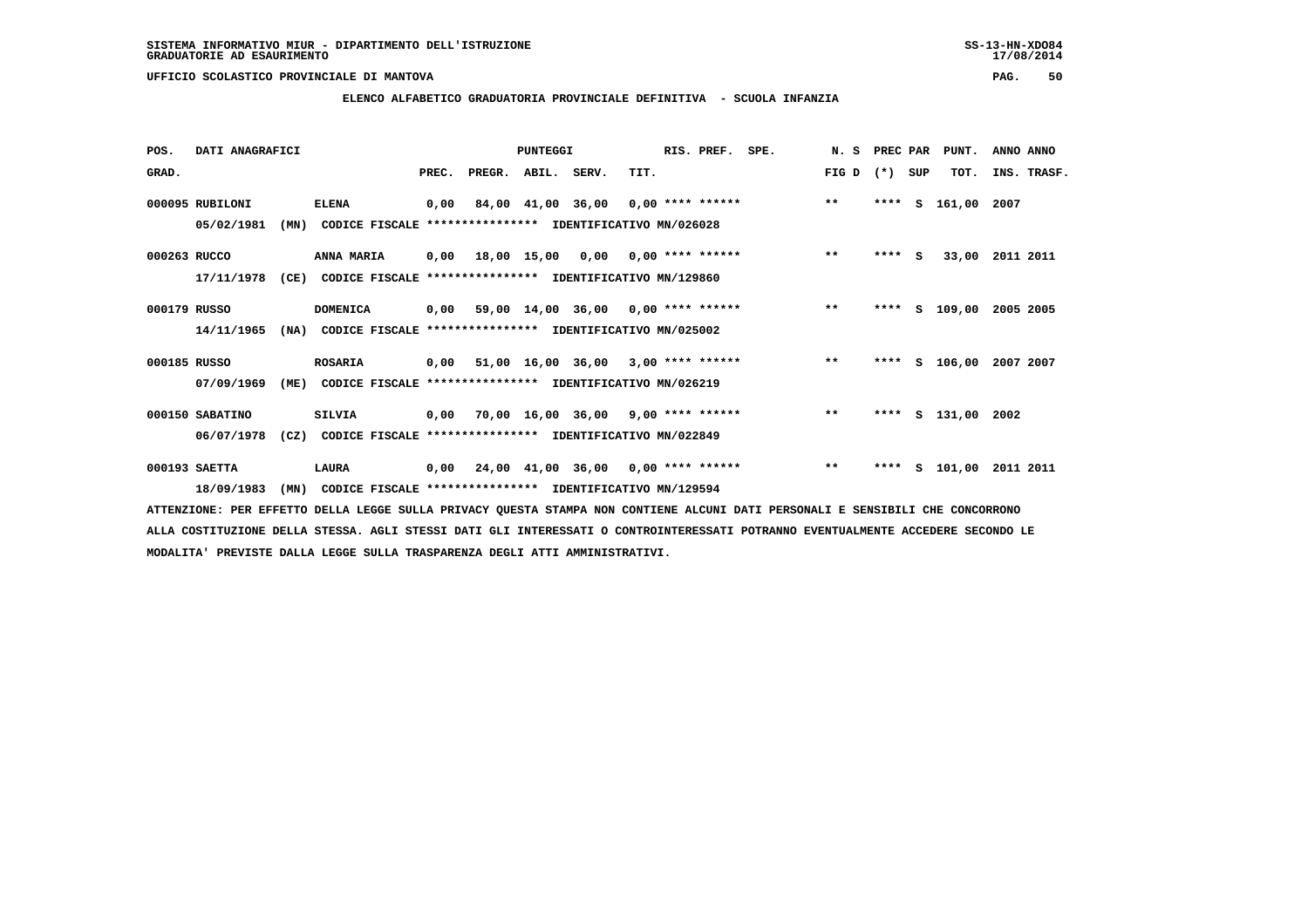**ELENCO ALFABETICO GRADUATORIA PROVINCIALE DEFINITIVA - SCUOLA INFANZIA**

| POS.  | DATI ANAGRAFICI   |      |                                                               |       |                    | <b>PUNTEGGI</b> |      |                                           | RIS. PREF. SPE. |                                    | N. S PREC PAR |         |          | PUNT.    | ANNO ANNO          |
|-------|-------------------|------|---------------------------------------------------------------|-------|--------------------|-----------------|------|-------------------------------------------|-----------------|------------------------------------|---------------|---------|----------|----------|--------------------|
| GRAD. |                   |      |                                                               | PREC. | PREGR. ABIL. SERV. |                 |      | TIT.                                      |                 |                                    | FIG D         | $(*)$   | SUP      | TOT.     | INS. TRASF.        |
|       | 000241 SAFFIOTI   |      | <b>SANDRA</b>                                                 | 0,00  |                    | 40,00 16,00     | 0,00 |                                           |                 | $0.00$ **** ******                 | $***$         | ****    | <b>S</b> | 56,00    | 2004 2004          |
|       | 11/09/1964        | (RC) | CODICE FISCALE **************** IDENTIFICATIVO MN/024164      |       |                    |                 |      |                                           |                 |                                    |               |         |          |          |                    |
|       | 000012 SAMBINELLI |      | <b>DOSOLINA</b>                                               |       |                    |                 |      | 0,00 174,00 11,00 36,00 4,00 **** ******  |                 |                                    | $***$         | ****    |          | S 225,00 | 2014 2014          |
|       | 19/10/1956        | (BS) | CODICE FISCALE **************** IDENTIFICATIVO MN/132250      |       |                    |                 |      |                                           |                 |                                    |               |         |          |          |                    |
|       | 000278 SANNINO    |      | <b>ANGELA</b>                                                 | 0,00  |                    |                 |      | $6,00$ 15,00 0,00 7,00 **** ******        |                 |                                    | $***$         | $***$ S |          |          | 28,00 2014 2014    |
|       | 14/01/1972        |      | (NA) CODICE FISCALE **************** IDENTIFICATIVO MN/132251 |       |                    |                 |      |                                           |                 |                                    |               |         |          |          |                    |
|       | 000020 SANSON     |      | <b>KATIA</b>                                                  |       |                    |                 |      | 0,00 166,00 11,00 36,00 3,00 **** ******  |                 | ** x **** s 216,00                 |               |         |          |          | 2014 2014          |
|       | 03/03/1974        | (VI) | CODICE FISCALE **************** IDENTIFICATIVO MN/132253      |       |                    |                 |      |                                           |                 |                                    |               |         |          |          |                    |
|       | 000023 SANTOLO    |      | <b>AMELIANA</b>                                               |       |                    |                 |      | 0,00 154,00 15,00 36,00 10,00 **** ****** |                 |                                    | $***$         | ****    |          |          | S 215,00 2014 2014 |
|       | 12/01/1976        |      | (BS) CODICE FISCALE **************** IDENTIFICATIVO MN/132254 |       |                    |                 |      |                                           |                 |                                    |               |         |          |          |                    |
|       | 000284 SANZA'     |      | <b>GESUALDA TIZI</b>                                          | 0,00  |                    |                 |      |                                           |                 | 8,00 17,00 2,00 0,00 **** ****** E | $***$         | ****    | <b>S</b> | 27,00    | 2014 2014          |
|       | 15/02/1964        | (SR) | CODICE FISCALE **************** IDENTIFICATIVO MN/132255      |       |                    |                 |      |                                           |                 |                                    |               |         |          |          |                    |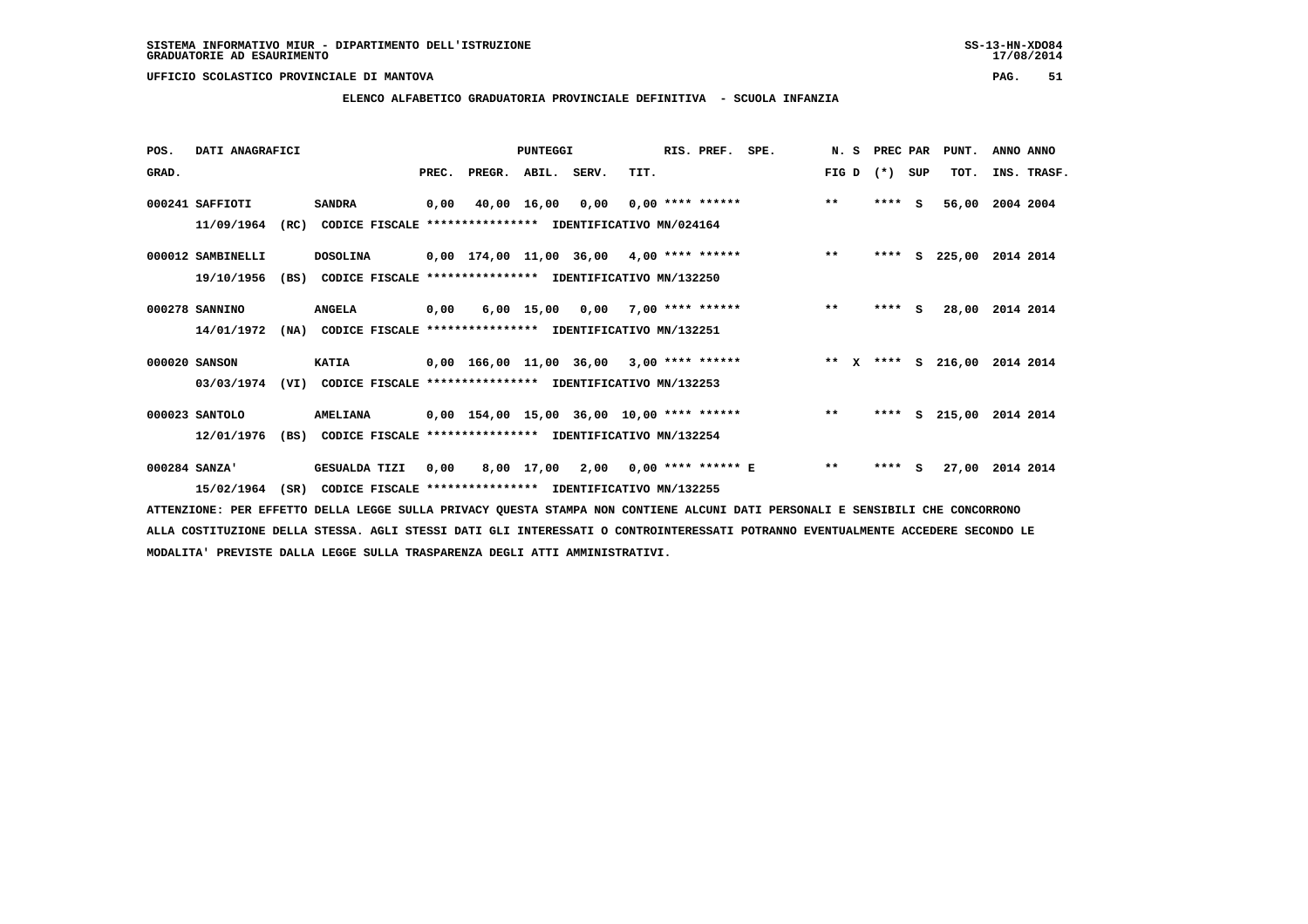# **ELENCO ALFABETICO GRADUATORIA PROVINCIALE DEFINITIVA - SCUOLA INFANZIA**

| POS.  | DATI ANAGRAFICI     |                                                          |       |                                           | PUNTEGGI    |      |                    | RIS. PREF. | SPE.                                     | N.S     | PREC PAR |     | PUNT.    | ANNO ANNO       |
|-------|---------------------|----------------------------------------------------------|-------|-------------------------------------------|-------------|------|--------------------|------------|------------------------------------------|---------|----------|-----|----------|-----------------|
| GRAD. |                     |                                                          | PREC. | PREGR.                                    | ABIL. SERV. |      | TIT.               |            |                                          | FIG D   | $(*)$    | SUP | TOT.     | INS. TRASF.     |
|       | 000277 SARTORATO    | <b>FRANCESCA</b>                                         | 0,00  | 22,00                                     | 6,00        | 0,00 | $0.00$ **** ****** |            |                                          | ** $X$  | $***$ S  |     | 28,00    | 2009            |
| s     | 10/10/1982<br>(MN)  | CODICE FISCALE **************** IDENTIFICATIVO MN/127532 |       |                                           |             |      |                    |            |                                          |         |          |     |          |                 |
|       | 000019 SARTORI      | LUISA                                                    |       | 0,00 168,00 13,00 36,00 0,00 **** ******  |             |      |                    |            |                                          | $***$   | ****     |     | S 217,00 | 2014 2014       |
|       | 27/01/1973<br>(VR)  | CODICE FISCALE **************** IDENTIFICATIVO MN/132256 |       |                                           |             |      |                    |            |                                          |         |          |     |          |                 |
|       | 000067 SARZI BRAGA  | <b>FRANCESCA</b>                                         |       | 0,00 122,00 17,00 36,00 0,00 **** ******  |             |      |                    |            | $\star\star$                             |         | ****     |     | S 175,00 | 2007            |
|       | 22/09/1981<br>(MN)  | CODICE FISCALE **************** IDENTIFICATIVO MN/026033 |       |                                           |             |      |                    |            |                                          |         |          |     |          |                 |
|       | 000117 SAVONA       | CATERINA CINZ                                            |       | $0,00$ 96,00 15,00 36,00 3,00 **** ****** |             |      |                    |            |                                          | $***$   | ****     |     | S 150,00 | 2003 2003       |
|       | 28/11/1975<br>(TP)  | CODICE FISCALE **************** IDENTIFICATIVO MN/023611 |       |                                           |             |      |                    |            |                                          |         |          |     |          |                 |
|       | 000280 SCALIA       | <b>MARIA RITA GI</b>                                     | 0,00  |                                           | 9,00 16,00  | 0,00 | $3,00$ **** ****** |            |                                          | $***$   | ****     |     |          | 28,00 2014 2014 |
|       | 12/01/1972<br>(CL)  | CODICE FISCALE **************** IDENTIFICATIVO MN/132258 |       |                                           |             |      |                    |            |                                          |         |          |     |          |                 |
|       | 000120 SCARDAMAGLIA | <b>FRANCESCO</b>                                         |       |                                           |             |      |                    |            | 0,00 101,00 13,00 36,00 0,00 **** ****** | $***$ X | ****     |     | S 150,00 | 2014 2014       |
|       | 06/02/1974<br>(TO)  | CODICE FISCALE **************** IDENTIFICATIVO MN/132259 |       |                                           |             |      |                    |            |                                          |         |          |     |          |                 |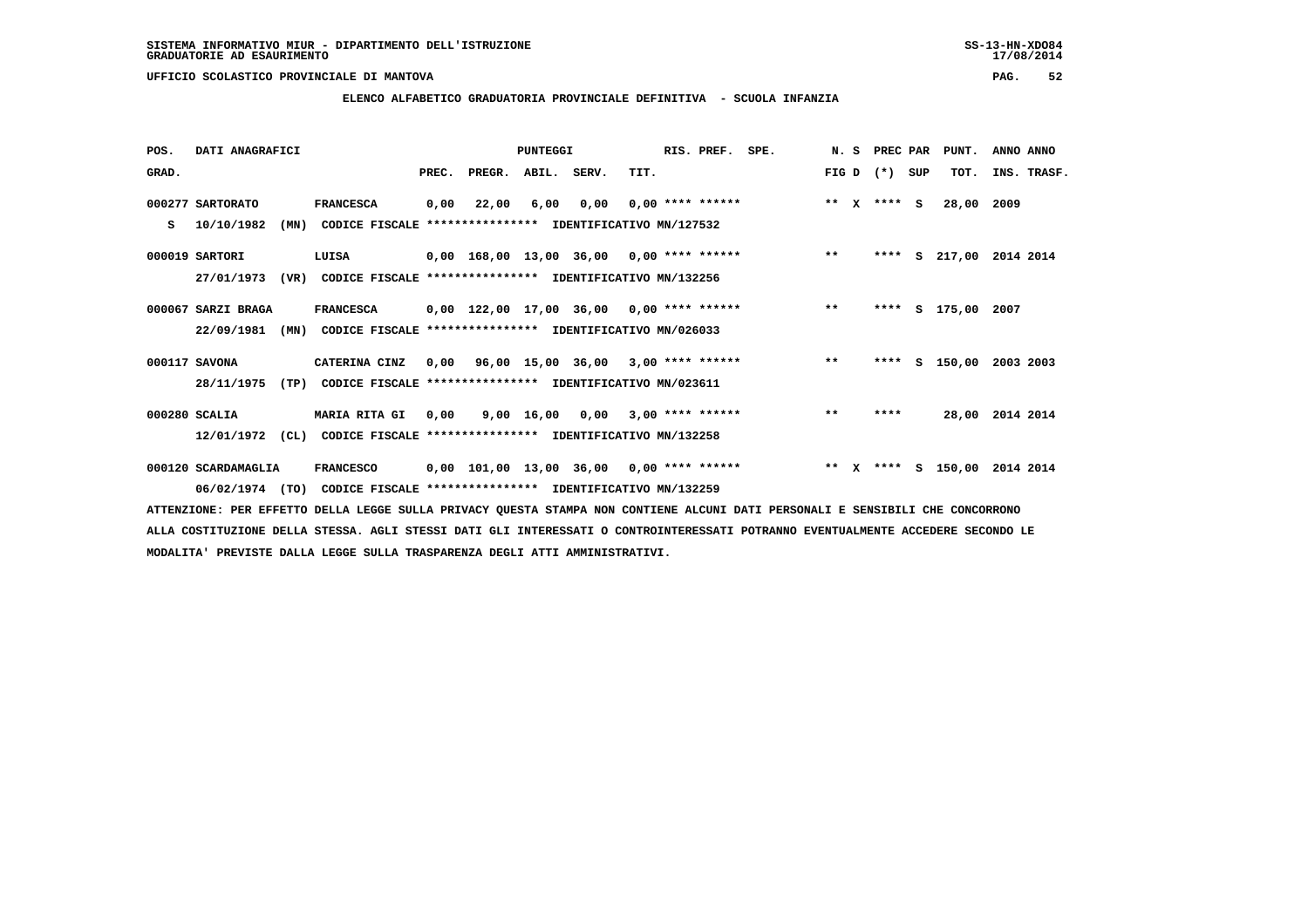# **ELENCO ALFABETICO GRADUATORIA PROVINCIALE DEFINITIVA - SCUOLA INFANZIA**

| POS.  | DATI ANAGRAFICI     |      |                                                          |       |                                           | PUNTEGGI    |                                           |      | RIS. PREF.         | SPE. | N.S          | PREC PAR |     | PUNT.  | ANNO ANNO   |
|-------|---------------------|------|----------------------------------------------------------|-------|-------------------------------------------|-------------|-------------------------------------------|------|--------------------|------|--------------|----------|-----|--------|-------------|
| GRAD. |                     |      |                                                          | PREC. | PREGR.                                    | ABIL.       | SERV.                                     | TIT. |                    |      | FIG D        | $(*)$    | SUP | TOT.   | INS. TRASF. |
|       | 000283 SCARFO'      |      | <b>FRANCESCA</b>                                         | 0,00  |                                           | 12,00 15,00 | 0,00                                      |      | $0,00$ **** ****** |      | $***$        | ****     | - S | 27,00  | 2014 2014   |
|       | 02/04/1953          | (RC) | CODICE FISCALE **************** IDENTIFICATIVO MN/132260 |       |                                           |             |                                           |      |                    |      |              |          |     |        |             |
|       | 000262 SCEBERRAS    |      | <b>ANGELA</b>                                            | 0,00  | 16,00 16,00 0,00 1,00 **** ******         |             |                                           |      |                    |      | $***$        | ****     | s   | 33,00  | 2007 2007   |
|       | 04/08/1977          | (EN) | CODICE FISCALE                                           |       | **************** IDENTIFICATIVO MN/026226 |             |                                           |      |                    |      |              |          |     |        |             |
|       | 000334 SCHIAVONE    |      | <b>SABINA</b>                                            | 0,00  |                                           | 2,00 16,00  | 0,00                                      |      | $0,00$ **** ****** |      | $\star\star$ | ****     | - S | 18,00  | 2014 2014   |
|       | 01/09/1971          | (SR) | CODICE FISCALE **************** IDENTIFICATIVO MN/132261 |       |                                           |             |                                           |      |                    |      |              |          |     |        |             |
|       | 000272 SCHILLACI    |      | <b>OLGA</b>                                              | 0.00  |                                           |             | $15,00$ $16,00$ $0,00$ $0,00$ **** ****** |      |                    |      | $***$        | ****     | - 5 | 31,00  | 2014 2014   |
|       | 01/08/1974          | (CT) | CODICE FISCALE **************** IDENTIFICATIVO MN/132346 |       |                                           |             |                                           |      |                    |      |              |          |     |        |             |
|       | 000261 SCILIPOTI    |      | <b>MARIA GRAZIA</b>                                      |       | 0,00 18,00 16,00 0,00                     |             |                                           |      | $0.00$ **** ****** |      | $\star\star$ | $***$ S  |     | 34,00  | 2014 2014   |
|       | 17/11/1963          | (ME) | CODICE FISCALE                                           |       | **************** IDENTIFICATIVO MN/132096 |             |                                           |      |                    |      |              |          |     |        |             |
|       | 000009 SCOGNAMIGLIO |      | <b>GIUSEPPINA</b>                                        |       | 0,00 180,00 10,00 36,00                   |             |                                           |      | $4,00$ **** ****** |      | $***$        | ****     | s   | 230,00 | 2014 2014   |
|       | 17/11/1968          | (NA) | CODICE FISCALE **************** IDENTIFICATIVO MN/132262 |       |                                           |             |                                           |      |                    |      |              |          |     |        |             |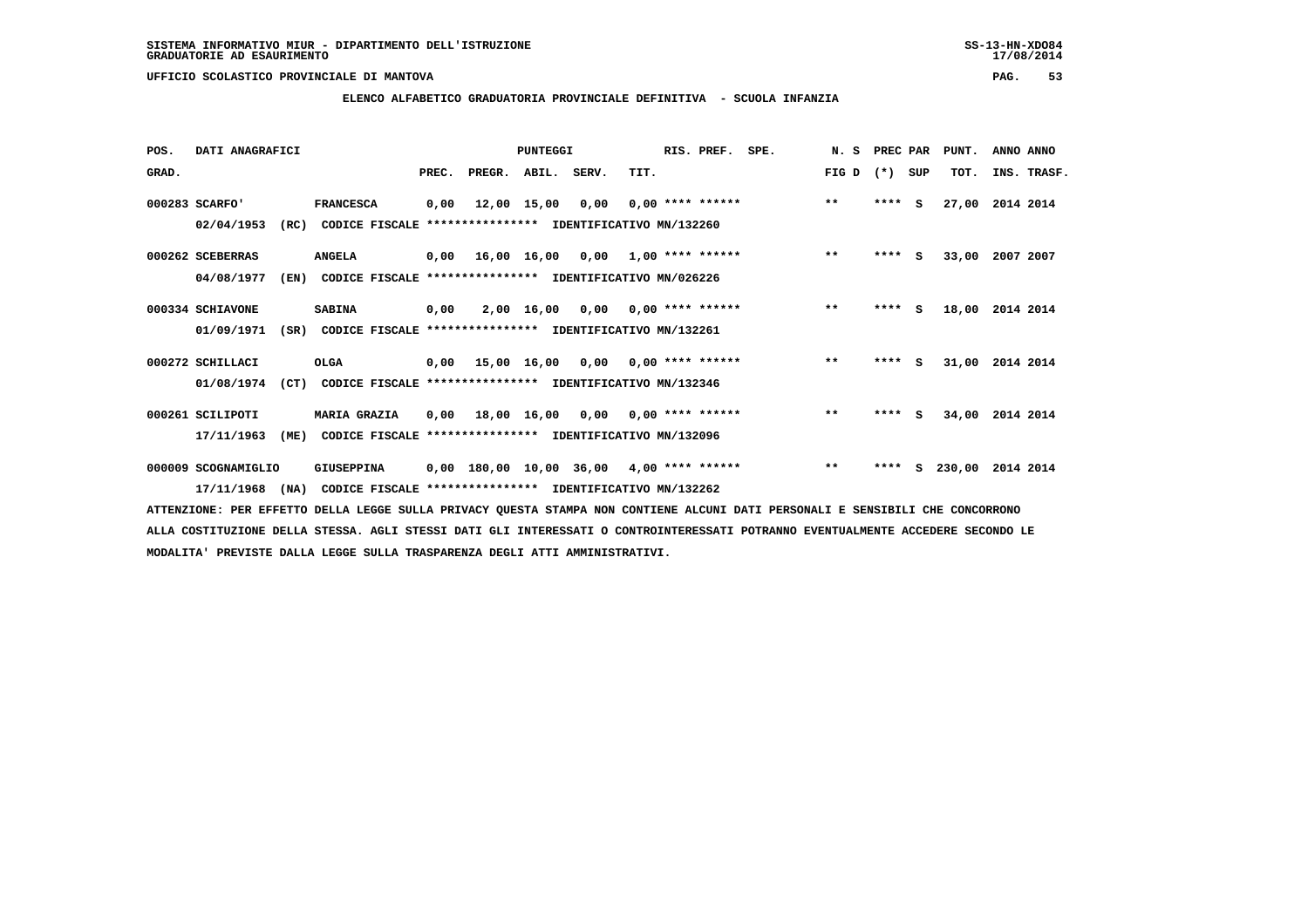**ELENCO ALFABETICO GRADUATORIA PROVINCIALE DEFINITIVA - SCUOLA INFANZIA**

 **POS. DATI ANAGRAFICI PUNTEGGI RIS. PREF. SPE. N. S PREC PAR PUNT. ANNO ANNO**GRAD. **BRAD. PREC. PREGR. ABIL. SERV.** TIT. THE REGREATER FIG D (\*) SUP TOT. INS. TRASF.  **000124 SECCO LAURA 0,00 96,00 14,00 36,00 0,00 \*\*\*\* \*\*\*\*\*\* \*\* X \*\*\*\* S 146,00 2011 2011 02/03/1968 (VR) CODICE FISCALE \*\*\*\*\*\*\*\*\*\*\*\*\*\*\*\* IDENTIFICATIVO MN/129785 000076 SERGI SAMUELA 0,00 117,00 15,00 36,00 0,00 \*\*\*\* \*\*\*\*\*\* \*\* \*\*\*\* S 168,00 2003 2003 30/05/1977 (RC) CODICE FISCALE \*\*\*\*\*\*\*\*\*\*\*\*\*\*\*\* IDENTIFICATIVO MN/023352 000308 SERIO MARIA GIUSEPP 0,00 1,00 15,00 0,00 6,00 \*\*\*\* \*\*\*\*\*\* \*\* \*\*\*\* S 22,00 2014 2014 04/12/1980 (BR) CODICE FISCALE \*\*\*\*\*\*\*\*\*\*\*\*\*\*\*\* IDENTIFICATIVO MN/132263 000038 SGOTTI BARBARA 0,00 144,00 17,00 36,00 3,00 \*\*\*\* \*\*\*\*\*\* \*\* \*\*\*\* S 200,00 2014 2014 10/10/1974 (BS) CODICE FISCALE \*\*\*\*\*\*\*\*\*\*\*\*\*\*\*\* IDENTIFICATIVO MN/132264**

 **000299 SICILIANO MARIA PIA 0,00 8,00 16,00 0,00 0,00 \*\*\*\* \*\*\*\*\*\* \*\* X \*\*\*\* S 24,00 2014 2014 09/09/1962 (PA) CODICE FISCALE \*\*\*\*\*\*\*\*\*\*\*\*\*\*\*\* IDENTIFICATIVO MN/132265**

 **000058 SILVESTRONI ROSSELLA 0,00 132,00 13,00 36,00 0,00 \*\*\*\* \*\*\*\*\*\* \*\* \*\*\*\* S 181,00 2014 2014 25/01/1977 (VR) CODICE FISCALE \*\*\*\*\*\*\*\*\*\*\*\*\*\*\*\* IDENTIFICATIVO MN/132266**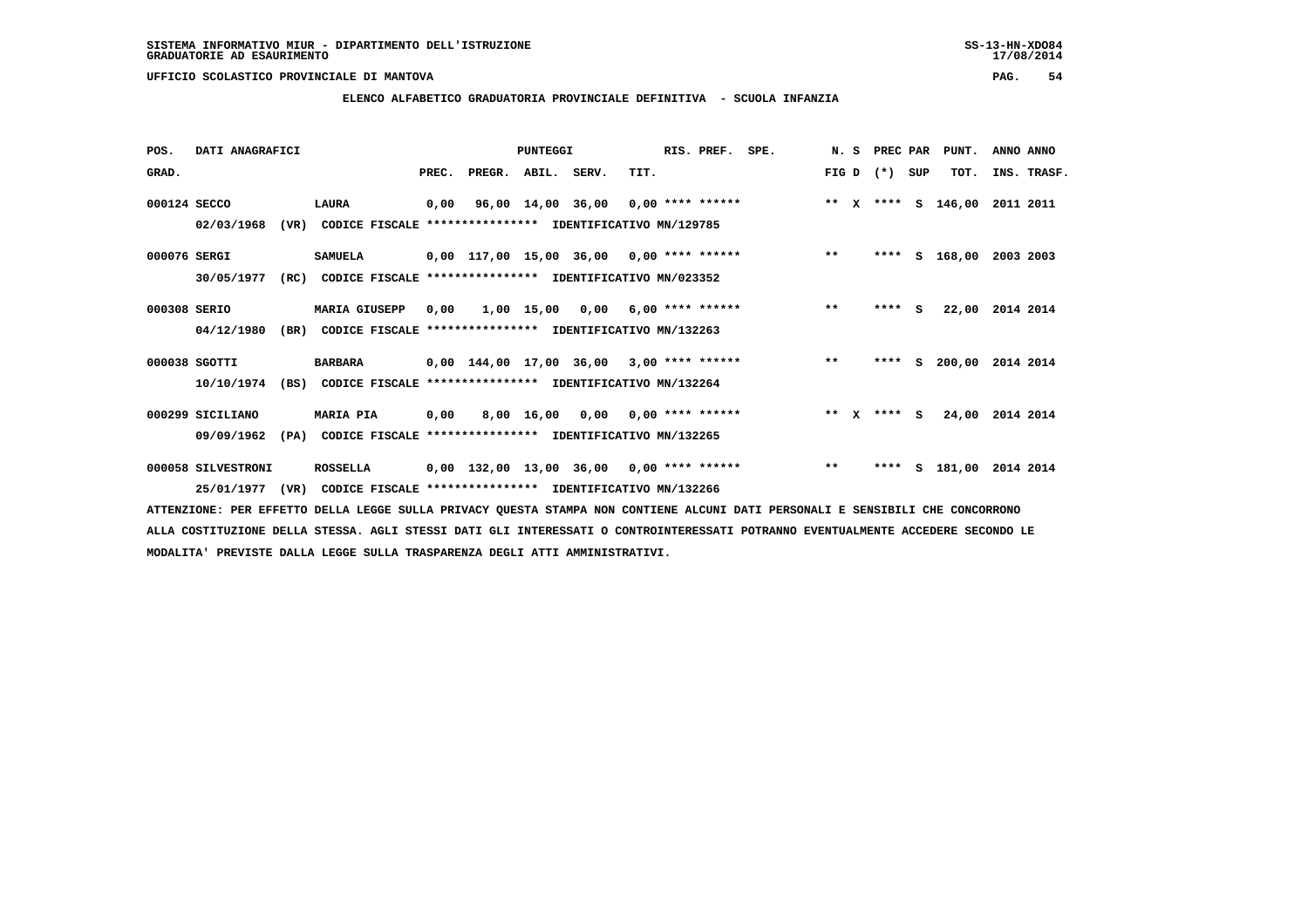**ELENCO ALFABETICO GRADUATORIA PROVINCIALE DEFINITIVA - SCUOLA INFANZIA**

| POS.         | DATI ANAGRAFICI   |      |                                                               | PUNTEGGI |                                                          |              | RIS. PREF. SPE.                       |      |  | N. S                      | PREC PAR                                   |       | PUNT.    | ANNO ANNO |        |             |
|--------------|-------------------|------|---------------------------------------------------------------|----------|----------------------------------------------------------|--------------|---------------------------------------|------|--|---------------------------|--------------------------------------------|-------|----------|-----------|--------|-------------|
| GRAD.        |                   |      |                                                               | PREC.    | PREGR. ABIL. SERV.                                       |              |                                       | TIT. |  |                           |                                            | FIG D | $(*)$    | SUP       | TOT.   | INS. TRASF. |
|              | 000234 SIMONCELLI |      | <b>SERENA</b>                                                 | 0,00     |                                                          |              | $0,00$ 42,00 24,00 0,00 **** ****** D |      |  |                           |                                            | $**$  | ****     | s         | 66,00  | 2009        |
|              | 04/11/1988        | (BS) |                                                               |          | CODICE FISCALE **************** IDENTIFICATIVO MN/127534 |              |                                       |      |  |                           |                                            |       |          |           |        |             |
|              | 000354 SIMONE     |      | <b>DANIELA</b>                                                | 0,00     |                                                          |              | $3,00$ 10,00 0,00 0,00 **** ******    |      |  |                           |                                            | $**$  | $***$ S  |           | 13,00  | 2011 2011   |
|              | 24/04/1970        | (BR) |                                                               |          | CODICE FISCALE **************** IDENTIFICATIVO MN/129604 |              |                                       |      |  |                           |                                            |       |          |           |        |             |
|              | 000331 SINAGUGLIA |      | MIRELLA                                                       | 0,00     |                                                          | 3,00 15,00   |                                       |      |  | $0,00$ $0,00$ **** ****** |                                            | $***$ | **** S   |           | 18,00  | 2014 2014   |
|              | 18/06/1974        |      | (AG) CODICE FISCALE **************** IDENTIFICATIVO MN/132267 |          |                                                          |              |                                       |      |  |                           |                                            |       |          |           |        |             |
|              | 000017 SOARDO     |      | <b>ELISA</b>                                                  |          |                                                          |              |                                       |      |  |                           | 0,00 171,00 13,00 36,00 0,00 **** ****** E | $***$ | ****     | S.        | 220,00 | 2014 2014   |
|              | 09/10/1973        | (VR) |                                                               |          | CODICE FISCALE **************** IDENTIFICATIVO MN/132268 |              |                                       |      |  |                           |                                            |       |          |           |        |             |
| 000333 SPADA |                   |      | <b>SANTINA</b>                                                | 0,00     |                                                          | $0.00$ 15.00 | 0,00                                  |      |  | $3,00$ **** ******        |                                            | $* *$ | X **** S |           | 18,00  | 2014 2014   |
|              | 07/03/1961        | (LE) |                                                               |          | CODICE FISCALE **************** IDENTIFICATIVO MN/132269 |              |                                       |      |  |                           |                                            |       |          |           |        |             |
|              | 000340 STABILE    |      | <b>CATERINA</b>                                               | 0,00     |                                                          |              | $0,00$ 17,00 0,00 0,00 **** ******    |      |  |                           |                                            | $***$ | ****     | - S       | 17,00  | 2014 2014   |
|              | 18/01/1973        | (TP) |                                                               |          | CODICE FISCALE **************** IDENTIFICATIVO MN/132270 |              |                                       |      |  |                           |                                            |       |          |           |        |             |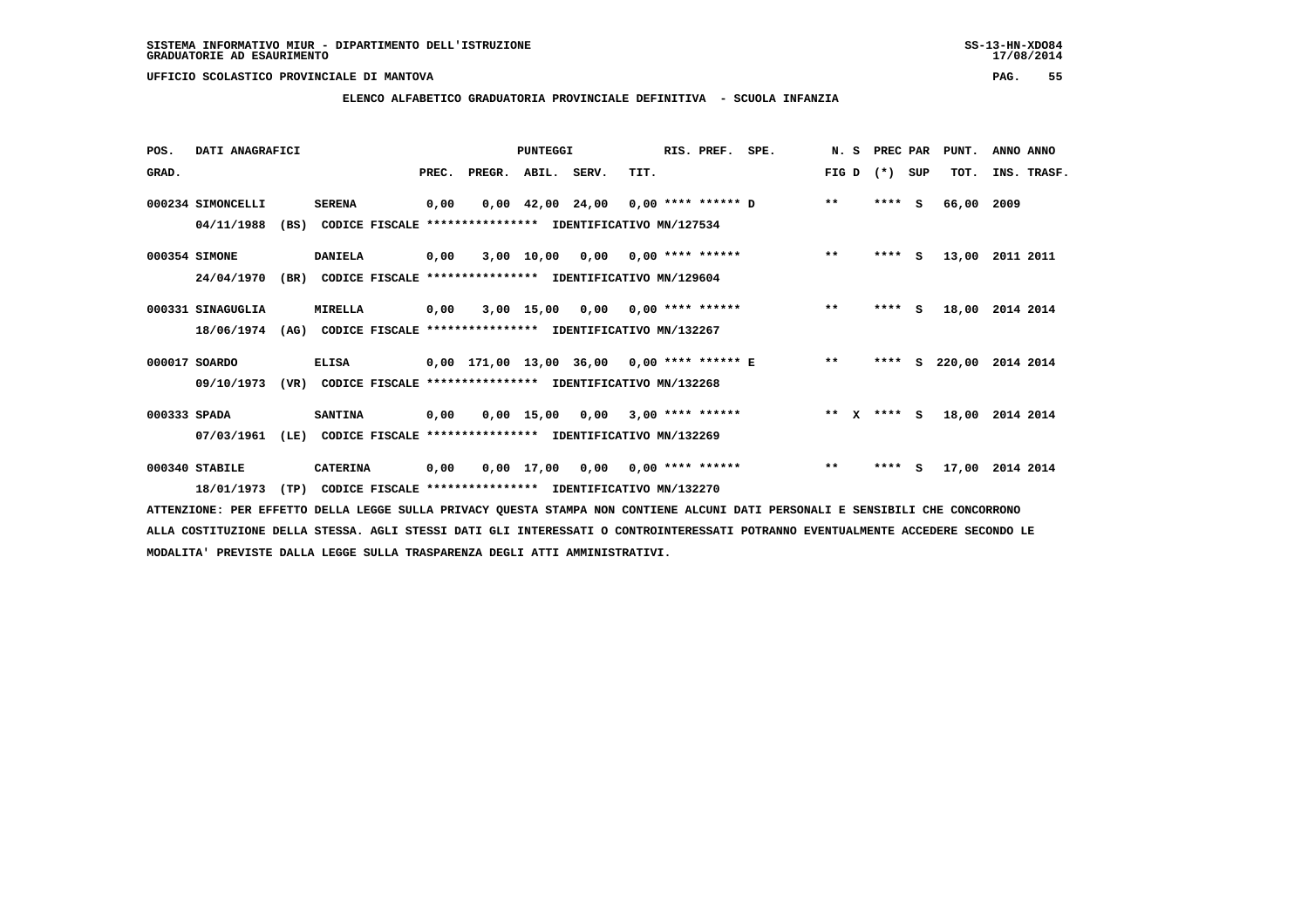**ELENCO ALFABETICO GRADUATORIA PROVINCIALE DEFINITIVA - SCUOLA INFANZIA**

 **POS. DATI ANAGRAFICI PUNTEGGI RIS. PREF. SPE. N. S PREC PAR PUNT. ANNO ANNO**GRAD. **PREGRADE SERVEGER. ABIL. SERV. TIT.** FIG D (\*) SUP TOT. INS. TRASF.  **000134 STEFANONI ELENA 0,00 86,00 17,00 36,00 0,00 \*\*\*\* \*\*\*\*\*\* \*\* X \*\*\*\* S 139,00 2007 29/09/1976 (MN) CODICE FISCALE \*\*\*\*\*\*\*\*\*\*\*\*\*\*\*\* IDENTIFICATIVO MN/025929 000236 STOLFINATI FEDERICA 0,00 48,00 14,00 0,00 3,00 \*\*\*\* \*\*\*\*\*\* \*\* X \*\*\*\* S 65,00 2007 23/04/1961 (MN) CODICE FISCALE \*\*\*\*\*\*\*\*\*\*\*\*\*\*\*\* IDENTIFICATIVO MN/025930 000356 TADIELLO ELISABETTA 0,00 0,00 6,00 0,00 3,00 \*\*\*\* \*\*\*\*\*\* \*\* \*\*\*\* S 9,00 2009 S 04/01/1988 (MN) CODICE FISCALE \*\*\*\*\*\*\*\*\*\*\*\*\*\*\*\* IDENTIFICATIVO MN/127537 000161 TENCA LUCIA 0,00 69,00 17,00 36,00 0,00 \*\*\*\* \*\*\*\*\*\* \*\* \*\*\*\* S 122,00 2007 19/07/1969 (CR) CODICE FISCALE \*\*\*\*\*\*\*\*\*\*\*\*\*\*\*\* IDENTIFICATIVO MN/026038 000094 TERRENI VENTURIN ERICA 0,00 108,00 18,00 36,00 0,00 \*\*\*\* \*\*\*\*\*\* \*\* X \*\*\*\* S 162,00 2007 19/07/1982 (MN) CODICE FISCALE \*\*\*\*\*\*\*\*\*\*\*\*\*\*\*\* IDENTIFICATIVO MN/026041 000216 TESTA SILVANA 0,00 35,00 15,00 36,00 1,00 \*\*\*\* \*\*\*\*\*\* \*\* \*\*\*\* S 87,00 2011 2011**

 **29/06/1977 (EN) CODICE FISCALE \*\*\*\*\*\*\*\*\*\*\*\*\*\*\*\* IDENTIFICATIVO MN/129611**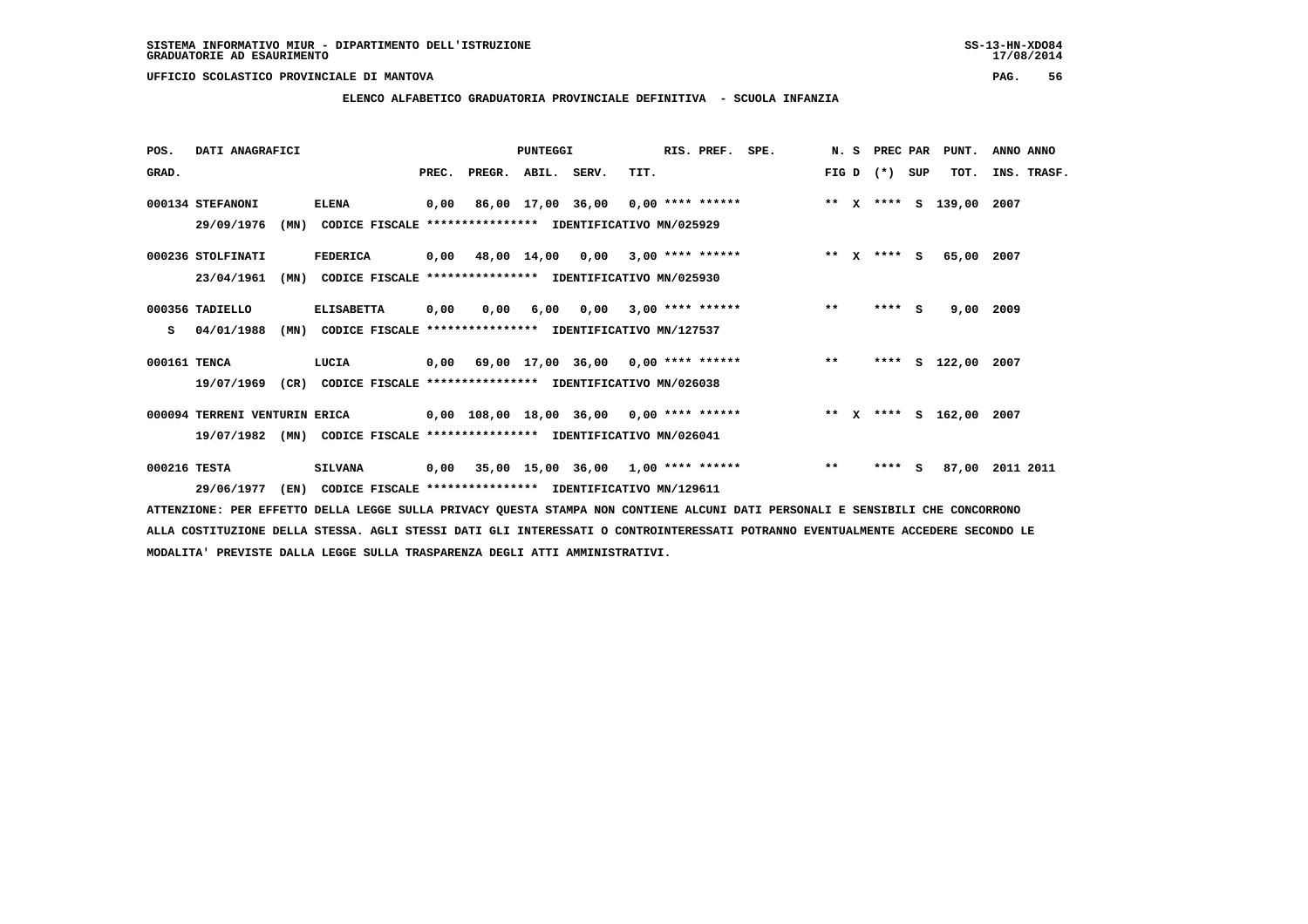**ELENCO ALFABETICO GRADUATORIA PROVINCIALE DEFINITIVA - SCUOLA INFANZIA**

| POS.  | DATI ANAGRAFICI |      |                                                               | PUNTEGGI |        |              |                                          |      | RIS. PREF. | SPE.<br>N.S                              |         |  | PREC PAR |     | PUNT.              | ANNO ANNO        |
|-------|-----------------|------|---------------------------------------------------------------|----------|--------|--------------|------------------------------------------|------|------------|------------------------------------------|---------|--|----------|-----|--------------------|------------------|
| GRAD. |                 |      |                                                               | PREC.    | PREGR. | ABIL. SERV.  |                                          | TIT. |            |                                          | FIG D   |  | $(*)$    | SUP | TOT.               | INS. TRASF.      |
|       | 000321 TIRENDI  |      | <b>NUNZIATA</b>                                               | 0,00     |        | $3,00$ 16,00 | 0,00                                     |      |            | $0.00$ **** ****** E **                  |         |  | $***5$   |     | 19,00              | 2014 2014        |
|       | 28/10/1973      |      | (CT) CODICE FISCALE **************** IDENTIFICATIVO MN/132205 |          |        |              |                                          |      |            |                                          |         |  |          |     |                    |                  |
|       | 000054 TOAIARI  |      | CLAUDIA                                                       |          |        |              | 0,00 134,00 15,00 36,00 0,00 **** ****** |      |            |                                          |         |  |          |     | ** X **** S 185,00 | 2014 2014        |
|       | 04/02/1972      | (VR) | CODICE FISCALE **************** IDENTIFICATIVO MN/132204      |          |        |              |                                          |      |            |                                          |         |  |          |     |                    |                  |
|       | 000006 TOMASI   |      | <b>EMANUELA</b>                                               |          |        |              | 0,00 182,00 12,00 36,00 6,00 **** ****** |      |            |                                          | $***$   |  | ****     | s   | 236,00             | 2014 2014        |
|       | 30/08/1968      |      | (BS) CODICE FISCALE *************** IDENTIFICATIVO MN/132203  |          |        |              |                                          |      |            |                                          |         |  |          |     |                    |                  |
|       | 000312 TOMASINO |      | CRISTINA                                                      | 0,00     |        |              | $6,00$ 16,00 0,00 0,00 **** ******       |      |            |                                          | $***$   |  | **** S   |     | 22,00              | 2014 2014        |
|       | 14/11/1971      | (PA) | CODICE FISCALE **************** IDENTIFICATIVO MN/132202      |          |        |              |                                          |      |            |                                          |         |  |          |     |                    |                  |
|       | 000044 TOMASONI |      | MICHELA                                                       |          |        |              | 0,00 138,00 16,00 36,00 0,00 **** ****** |      |            |                                          | $***$ X |  | ****     |     |                    | 190,00 2014 2014 |
|       | 10/01/1978      |      | (BS) CODICE FISCALE **************** IDENTIFICATIVO MN/132201 |          |        |              |                                          |      |            |                                          |         |  |          |     |                    |                  |
|       | 000098 TOSELLI  |      | ROSSELLA                                                      |          |        |              |                                          |      |            | 0,00 108,00 17,00 36,00 0,00 **** ****** | $* *$   |  | ****     |     | s 161,00           | 2007             |
|       | 16/08/1972      | (MN) | CODICE FISCALE **************** IDENTIFICATIVO MN/026044      |          |        |              |                                          |      |            |                                          |         |  |          |     |                    |                  |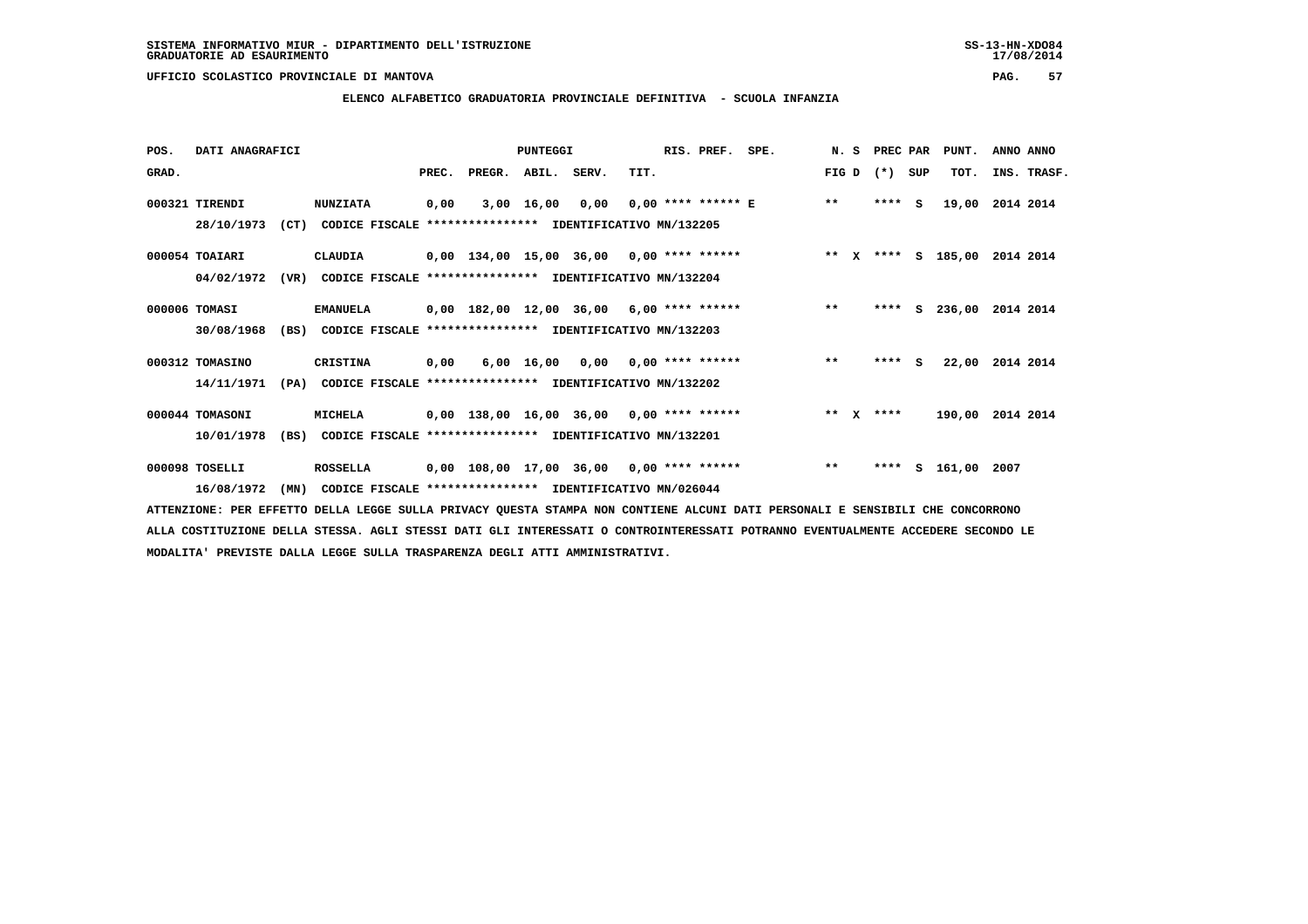**ELENCO ALFABETICO GRADUATORIA PROVINCIALE DEFINITIVA - SCUOLA INFANZIA**

| POS.         | DATI ANAGRAFICI                 | PUNTEGGI                                                                                 |       |                         |              | RIS. PREF. | SPE.                                       | N. S | PREC PAR |        | PUNT.   | ANNO ANNO |                    |             |
|--------------|---------------------------------|------------------------------------------------------------------------------------------|-------|-------------------------|--------------|------------|--------------------------------------------|------|----------|--------|---------|-----------|--------------------|-------------|
| GRAD.        |                                 |                                                                                          | PREC. | PREGR.                  | ABIL.        | SERV.      | TIT.                                       |      |          | FIG D  | $(* )$  | SUP       | TOT.               | INS. TRASF. |
| 000021 TOSI  | 14/08/1967                      | LORETTA<br>(BS)<br>CODICE FISCALE **************** IDENTIFICATIVO MN/132200              |       | 0,00 168,00 12,00 36,00 |              |            | 0,00 **** ******                           |      |          | $**$   | ****    | S.        | 216,00             | 2014 2014   |
| 000039 TOSI  | 12/09/1963                      | MARIA MONICA<br>(VR)<br>CODICE FISCALE **************** IDENTIFICATIVO MN/132199         |       |                         |              |            | $0,00$ 150,00 10,00 36,00 3,00 **** ****** |      |          | ** $X$ |         |           | **** S 199,00      | 2014 2014   |
|              | 000164 TRIGGIANI<br>15/04/1977  | TIZIANA<br>(PA)<br>CODICE FISCALE **************** IDENTIFICATIVO MN/129613              |       |                         |              |            | $0,00$ 70,00 15,00 36,00 0,00 **** ******  |      |          | $* *$  | ****    |           | S 121,00           | 2011 2011   |
| 000306 TROIA | 30/05/1978                      | <b>ANGELA</b><br>(PA)<br>CODICE FISCALE **************** IDENTIFICATIVO MN/129827        | 0,00  |                         | 3,00 16,00   | 0,00       | $3,00$ **** ******                         |      |          | $***$  | **** S  |           | 22,00              | 2011 2011   |
|              | 000166 TULONE<br>24/05/1979     | <b>ENZA</b><br>(AG)<br>CODICE FISCALE **************** IDENTIFICATIVO MN/024182          |       |                         |              |            | $0,00$ 54,00 14,00 36,00 13,00 **** ****** |      |          |        |         |           | ** X **** S 117,00 | 2004 2004   |
|              | 000338 TUMBARELLO<br>04/06/1974 | <b>GIUSEPPA MARI</b><br>(TP)<br>CODICE FISCALE **************** IDENTIFICATIVO MN/132198 | 0,00  |                         | $3,00$ 14,00 | 0,00       | $0,00$ **** ******                         |      |          | $* *$  | $***$ S |           | 17,00              | 2014 2014   |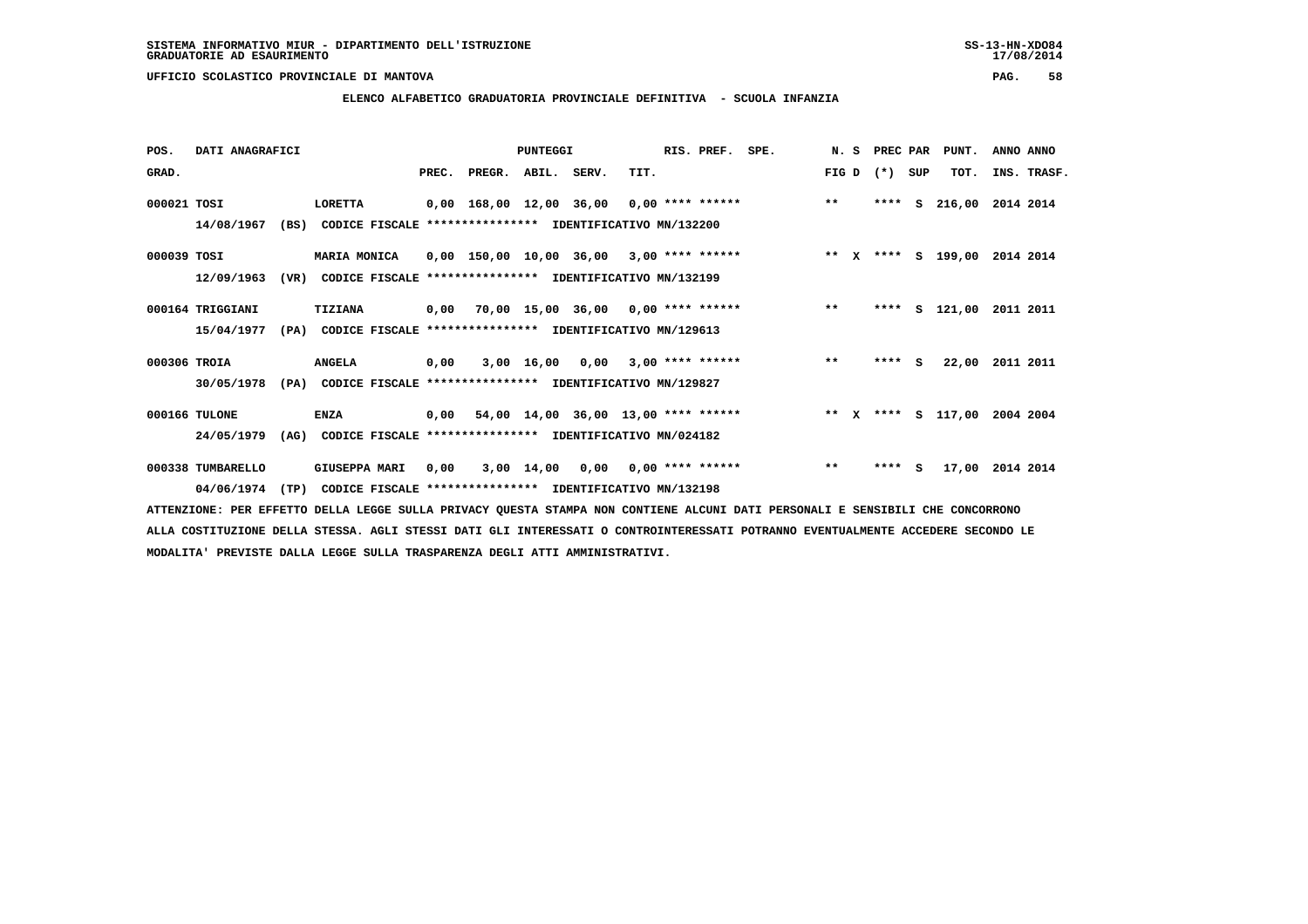**ELENCO ALFABETICO GRADUATORIA PROVINCIALE DEFINITIVA - SCUOLA INFANZIA**

| POS.  | DATI ANAGRAFICI   |      |                                                                   | PUNTEGGI |                          |  |  | RIS. PREF. SPE. |  |                                                                            |       |         | N. S PREC PAR PUNT. | ANNO ANNO          |           |             |
|-------|-------------------|------|-------------------------------------------------------------------|----------|--------------------------|--|--|-----------------|--|----------------------------------------------------------------------------|-------|---------|---------------------|--------------------|-----------|-------------|
| GRAD. |                   |      |                                                                   |          | PREC. PREGR. ABIL. SERV. |  |  | TIT.            |  |                                                                            | FIG D | $(* )$  | SUP                 | TOT.               |           | INS. TRASF. |
|       | 000086 TUMICELLI  |      | <b>KATIA</b>                                                      |          |                          |  |  |                 |  | $0,00$ 108,00 17,00 36,00 3,00 **** ****** *** **                          |       | ****    | S.                  | 164,00 2011 2011   |           |             |
|       | 22/12/1973        |      | (VR) CODICE FISCALE **************** IDENTIFICATIVO MN/129866     |          |                          |  |  |                 |  |                                                                            |       |         |                     |                    |           |             |
|       | 000211 VANGELISTA |      | GIUSEPPINA MA 0,00 74,00 16,00 0,00 0,00 **** ******              |          |                          |  |  |                 |  | $***$ $X$ $***$ $S$                                                        |       |         |                     | 90,00 2002         |           |             |
|       | 27/10/1978        | (CL) | CODICE FISCALE **************** IDENTIFICATIVO MN/022390          |          |                          |  |  |                 |  |                                                                            |       |         |                     |                    |           |             |
|       | 000045 VASSALLO   |      | MARIA VALERIA 0,00 129,00 16,00 34,00 10,00 **** ****** ***** *** |          |                          |  |  |                 |  |                                                                            |       | ****    |                     | S 189,00 2014 2014 |           |             |
|       | 28/04/1976        |      | (PA) CODICE FISCALE **************** IDENTIFICATIVO MN/132197     |          |                          |  |  |                 |  |                                                                            |       |         |                     |                    |           |             |
|       | 000223 VENTRICE   |      | <b>GRAZIA</b>                                                     | 0,00     |                          |  |  |                 |  | $0.00 \quad 42.00 \quad 36.00 \quad 0.00 \quad *** \quad *** \quad$ ****** | $***$ | $***$ S |                     | 78,00              | 2011 2011 |             |
|       | 10/12/1987        | (RC) | CODICE FISCALE **************** IDENTIFICATIVO MN/129645          |          |                          |  |  |                 |  |                                                                            |       |         |                     |                    |           |             |
|       | 000116 VERONA     |      | STEFANIA ANTO 0,00 102,00 13,00 36,00 0,00 **** ******            |          |                          |  |  |                 |  |                                                                            | $**$  | ****    |                     | S 151,00 2014 2014 |           |             |
|       | 22/02/1967        | (VR) | CODICE FISCALE **************** IDENTIFICATIVO MN/132196          |          |                          |  |  |                 |  |                                                                            |       |         |                     |                    |           |             |
|       | 000336 VERONESI   |      | <b>ZELINDA</b>                                                    | 0,00     |                          |  |  |                 |  | 4,00 13,00 0,00 0,00 **** ******                                           | $***$ | ****    | s                   | 17,00 2007         |           |             |
|       | 26/09/1952        | (MN) | CODICE FISCALE **************** IDENTIFICATIVO MN/025838          |          |                          |  |  |                 |  |                                                                            |       |         |                     |                    |           |             |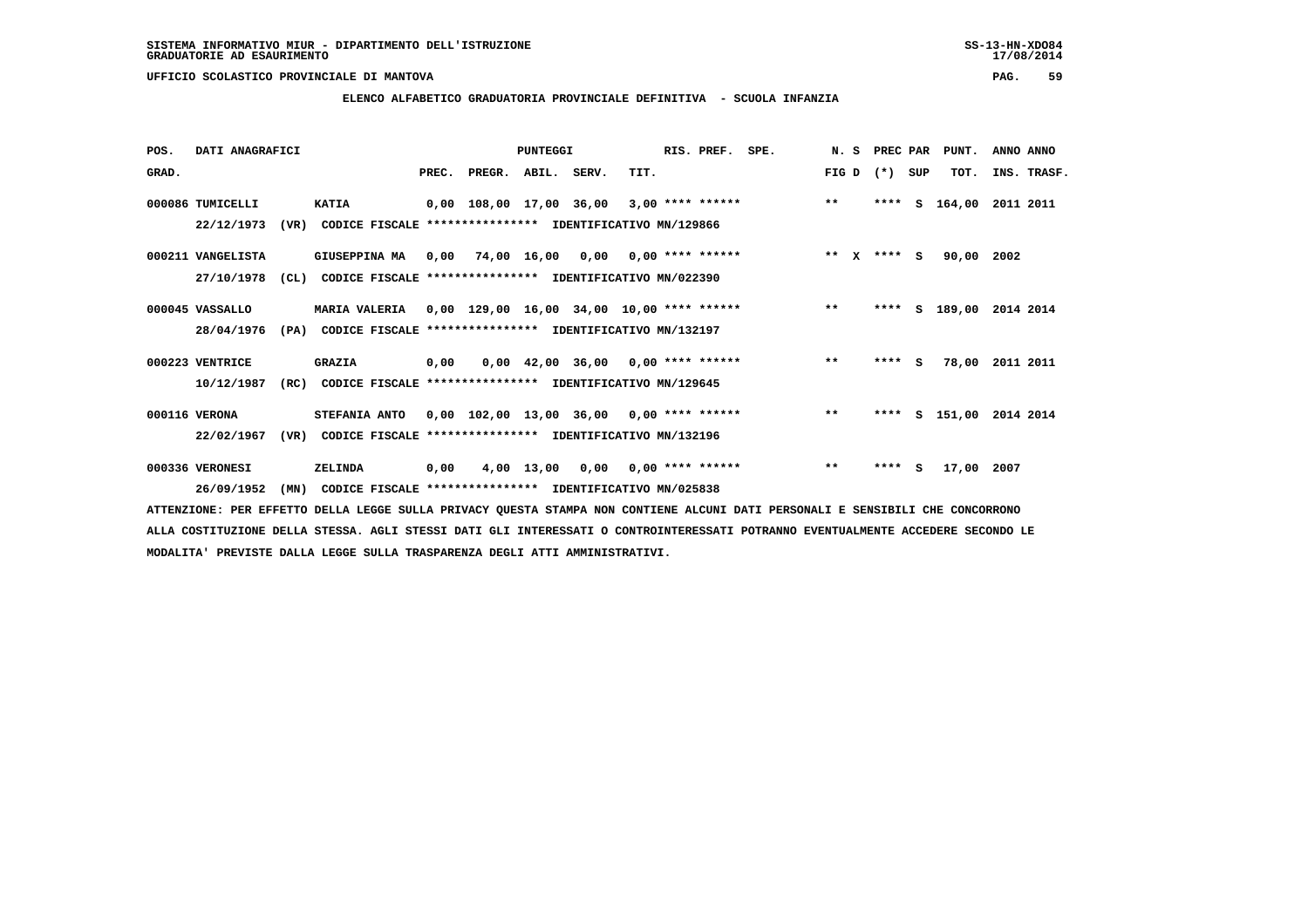### **ELENCO ALFABETICO GRADUATORIA PROVINCIALE DEFINITIVA - SCUOLA INFANZIA**

| POS.         | DATI ANAGRAFICI |      |                                                          | PUNTEGGI |                    |                   |                                            | RIS. PREF. | SPE.                    | N.S |       | PREC PAR     |         | PUNT. | ANNO ANNO   |           |             |
|--------------|-----------------|------|----------------------------------------------------------|----------|--------------------|-------------------|--------------------------------------------|------------|-------------------------|-----|-------|--------------|---------|-------|-------------|-----------|-------------|
| GRAD.        |                 |      |                                                          | PREC.    | PREGR. ABIL. SERV. |                   |                                            | TIT.       |                         |     | FIG D |              | $(*)$   | SUP   | TOT.        |           | INS. TRASF. |
|              | 000139 VIAPIANA |      | <b>TERSILLA</b>                                          | 0,00     |                    | 84,00 14,00 36,00 |                                            |            | $3.00$ **** ******      |     | $* *$ | $\mathbf{x}$ | ****    |       | 137,00 2005 |           |             |
|              | 13/03/1962      | (MN) | CODICE FISCALE **************** IDENTIFICATIVO MN/025021 |          |                    |                   |                                            |            |                         |     |       |              |         |       |             |           |             |
|              | 000351 VICIANI  |      | ANNA MARIA                                               | 0,00     |                    |                   | $0,00$ 15,00 0,00 0,00 **** ******         |            |                         |     | $***$ |              | $***$ S |       | 15,00       | 2014 2014 |             |
|              | 22/07/1964      | (NA) | CODICE FISCALE **************** IDENTIFICATIVO MN/132347 |          |                    |                   |                                            |            |                         |     |       |              |         |       |             |           |             |
|              | 000002 VINCENZI |      | <b>DONATELLA</b>                                         |          |                    |                   | $0,00$ 198,00 13,00 36,00 0,00 **** ****** |            |                         |     | $* *$ |              | ****    |       | 247,00      | 2014 2014 |             |
|              | 02/11/1962      | (VR) | CODICE FISCALE **************** IDENTIFICATIVO MN/132195 |          |                    |                   |                                            |            |                         |     |       |              |         |       |             |           |             |
|              | 000264 VIRZI'   |      | ANNA MARIA                                               |          | 0,00 21,00 12,00   |                   |                                            |            | $0,00$ 0,00 **** ****** |     | $* *$ |              | $***$ S |       | 33,00       | 2011 2011 |             |
|              | 26/08/1967      | (CT) | CODICE FISCALE **************** IDENTIFICATIVO MN/129647 |          |                    |                   |                                            |            |                         |     |       |              |         |       |             |           |             |
|              | 000337 VIVACQUA |      | CLAUDIA                                                  | 0,00     |                    | $3,00$ $14,00$    |                                            |            | $0,00$ 0,00 **** ****** |     | $***$ | $\mathbf{x}$ | $***$ S |       | 17,00       | 2011 2011 |             |
|              | 30/03/1970      | (EE) | CODICE FISCALE                                           |          |                    |                   | **************** IDENTIFICATIVO MN/129873  |            |                         |     |       |              |         |       |             |           |             |
| 000243 VOLPE |                 |      | CONCETTINA                                               | 0,00     |                    |                   | $3,00$ 14,00 36,00 0,00 **** ******        |            |                         |     | $***$ |              | ****    | - S   | 53,00       | 2011 2011 |             |
|              | 09/08/1967      | (SA) | CODICE FISCALE **************** IDENTIFICATIVO MN/129649 |          |                    |                   |                                            |            |                         |     |       |              |         |       |             |           |             |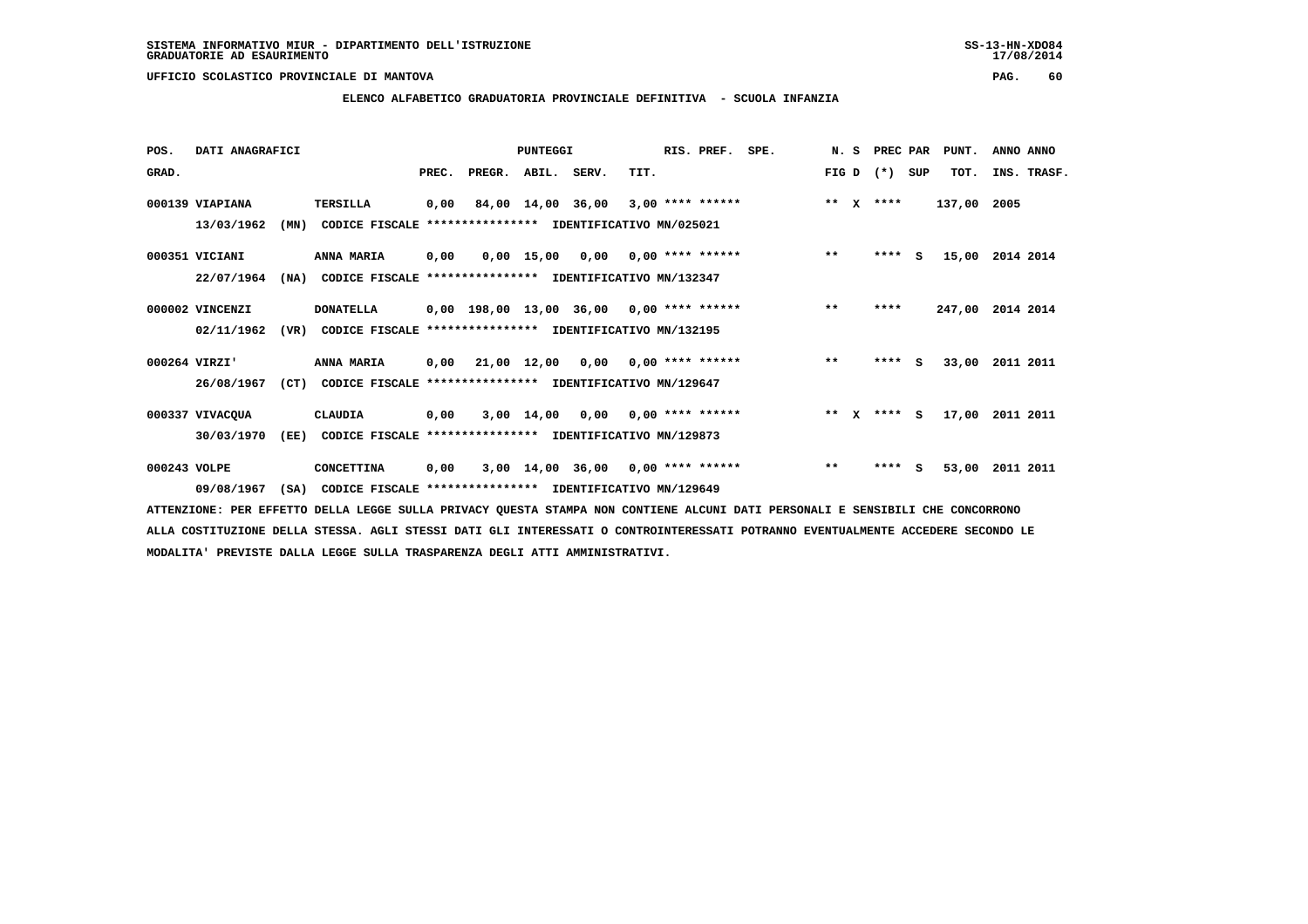**ELENCO ALFABETICO GRADUATORIA PROVINCIALE DEFINITIVA - SCUOLA INFANZIA**

| POS.         | DATI ANAGRAFICI  |      |                                                                                       | <b>PUNTEGGI</b> |                          |  |                                                    |      | RIS. PREF. SPE. |                                                                         |       |              | N. S PREC PAR |     | PUNT.      | ANNO ANNO          |
|--------------|------------------|------|---------------------------------------------------------------------------------------|-----------------|--------------------------|--|----------------------------------------------------|------|-----------------|-------------------------------------------------------------------------|-------|--------------|---------------|-----|------------|--------------------|
| GRAD.        |                  |      |                                                                                       |                 | PREC. PREGR. ABIL. SERV. |  |                                                    | TIT. |                 |                                                                         |       |              | FIG D $(*)$   | SUP | TOT.       | INS. TRASF.        |
|              | 000053 VULTAGGIO |      | VINCENZA ANNA 0,00 131,00 16,00 36,00 3,00 **** ****** E ** X **** S 186,00 2014 2014 |                 |                          |  |                                                    |      |                 |                                                                         |       |              |               |     |            |                    |
|              | 22/03/1968       | (TP) | CODICE FISCALE **************** IDENTIFICATIVO MN/132194                              |                 |                          |  |                                                    |      |                 |                                                                         |       |              |               |     |            |                    |
|              | 000035 XUMERLE   |      | <b>SARA</b>                                                                           |                 |                          |  |                                                    |      |                 | 0,00 156,00 13,00 36,00 0,00 **** ******                                | $***$ |              | ****          |     |            | S 205,00 2014 2014 |
|              | 04/11/1968       | (VR) | CODICE FISCALE **************** IDENTIFICATIVO MN/132348                              |                 |                          |  |                                                    |      |                 |                                                                         |       |              |               |     |            |                    |
| 000069 ZANCA |                  |      | <b>FRANCESCA</b>                                                                      |                 |                          |  |                                                    |      |                 | 0,00 120,00 16,00 36,00 0,00 **** ****** *** **                         |       |              | ****          |     |            | S 172,00 2014 2014 |
|              |                  |      | 30/10/1972 (VR) CODICE FISCALE *************** IDENTIFICATIVO MN/132193               |                 |                          |  |                                                    |      |                 |                                                                         |       |              |               |     |            |                    |
|              | 000083 ZANONI    |      | <b>MONICA</b>                                                                         |                 |                          |  |                                                    |      |                 | 0,00 112,00 18,00 36,00 0,00 **** ****** **** *** ** **** S 166,00 2007 |       |              |               |     |            |                    |
|              | 28/06/1979       | (MN) | CODICE FISCALE **************** IDENTIFICATIVO MN/026048                              |                 |                          |  |                                                    |      |                 |                                                                         |       |              |               |     |            |                    |
|              | 000254 ZECCHINA  |      | <b>SILVIA</b>                                                                         | 0,00            |                          |  | $0.00 \quad 42.00 \quad 0.00 \quad 0.00 \quad ***$ |      |                 |                                                                         | $* *$ |              | $***$ S       |     | 42,00 2007 |                    |
|              | 09/05/1986       | (MN) | CODICE FISCALE **************** IDENTIFICATIVO MN/026049                              |                 |                          |  |                                                    |      |                 |                                                                         |       |              |               |     |            |                    |
| 000313 ZENI  |                  |      | MARZIA                                                                                | 0,00            |                          |  | $9,00$ 12,00 0,00 0,00 **** ******                 |      |                 |                                                                         | $***$ | $\mathbf{x}$ | $***$ S       |     | 21,00 2000 |                    |
|              | 13/02/1972       | (MN) | CODICE FISCALE **************** IDENTIFICATIVO MN/020230                              |                 |                          |  |                                                    |      |                 |                                                                         |       |              |               |     |            |                    |